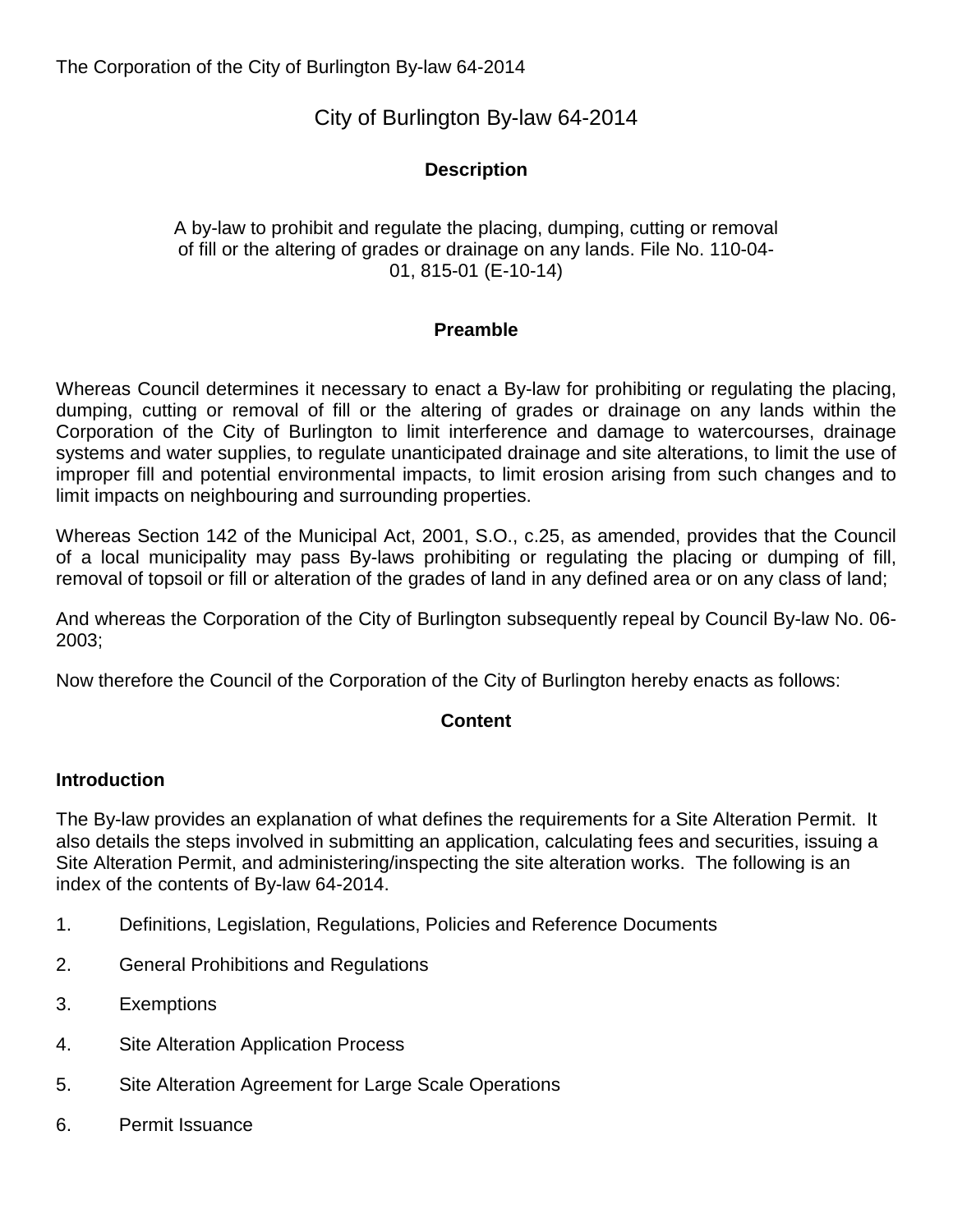- 7. Expiry, Renewal, Revocation and Transfer of Permits
- 8. Inspection
- 9. Appeals
- 10. Orders and Notices
- 11. Offences and Penalties
- 12. Permit Fees and Security Requirements
- 13. Severability
- 14. Effective Dates and Repeal of Predecessor By-laws
- Schedule "A"- Site Alteration Permit Screening Information and Application for a Site Alteration Permit
- Schedule "B"- Site Alteration Permit Fees
- Schedule "C"- Designated Inspectors and Enforcement Officers
- Schedule "D"- Additional Site Design Guidelines
- Schedule "E"- Property Owner's Acknowledgement and Acceptance
- Schedule "F"- Full and Final Release
- Schedule "G"- Lot Grading Design and Drawing Requirements

## **1. Definitions, Legislation, Regulations, Policies and Reference Documents**

## **1.01 Definitions**

## In this By-law:

- 1.01.01 "Adjacent Lands" means any lot, block, section or parcel of property owned by a person, other than the applicant, that shares a property boundary with the applicant;
- 1.01.02 "Agreement" means a legal agreement between the property owner and the City;
- 1.01.03 "Agricultural Lands" means all lands that are intended for use of farming as registered under Farm Registration and Farm Organizations Funding Act, 1993, S.O. 1993, c.21 as amended, for growing crops, including nursery and horticultural crops; raising livestock; raising of other animals for the use of food, fur or fibre, including poultry and fish, aquaculture, apiaries, agro-forestry and maple syrup production;
- 1.01.04 "Areas of Natural and Scientific Interest (ANSI)" means areas of land and water containing natural landscapes or features that have been identified as having life science or earth science values related to protection, scientific study or education;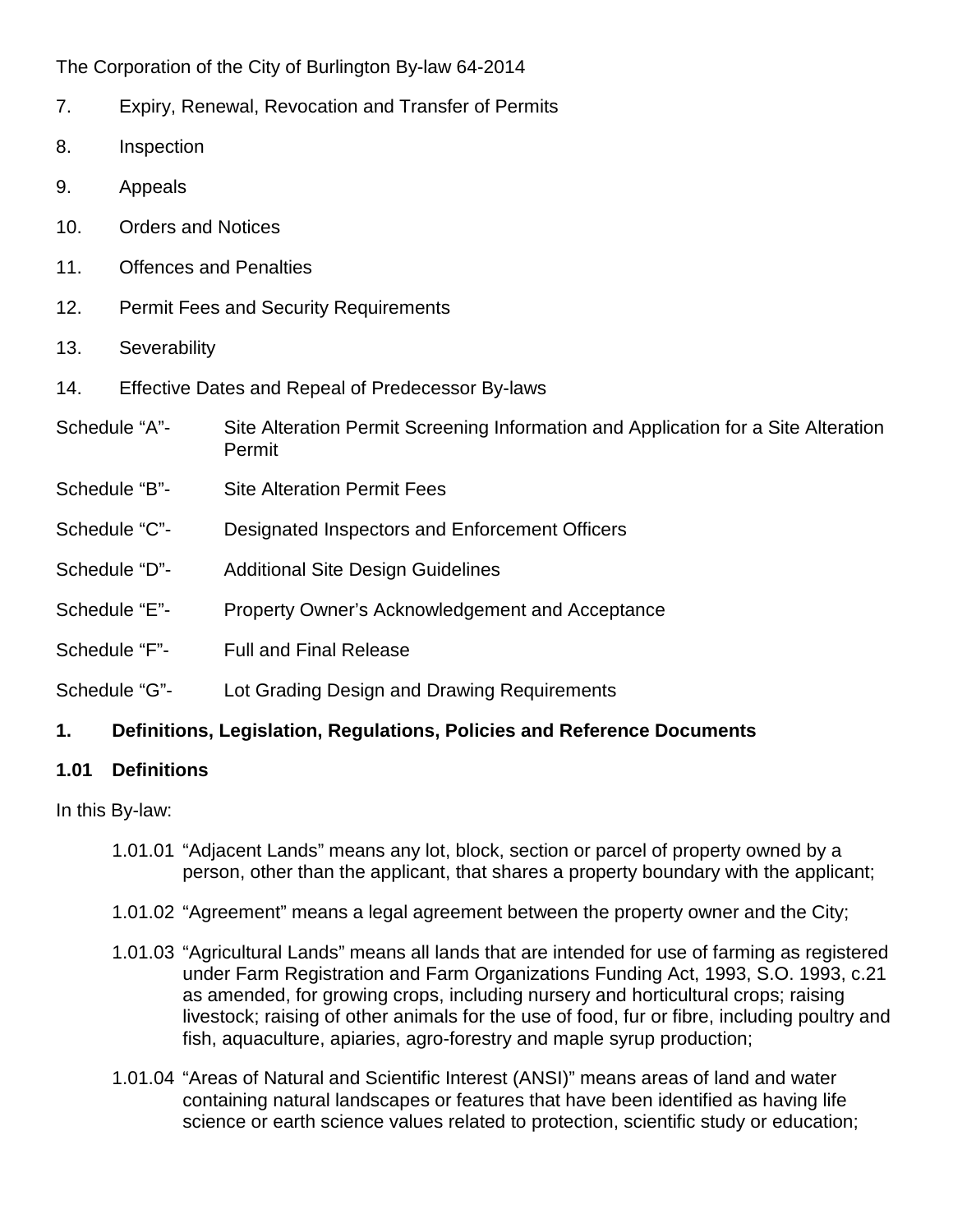- 1.01.05 "Body of Water" includes any bodies of flowing or standing water, whether naturally or artificially created;
- 1.01.06 "Calculated Site Alteration Volume" means the sum of both the fill operation and the cut operation being undertaken on the site alteration property;
- 1.01.07 "City" means the Corporation of the City of Burlington;
- 1.01.08 "Clearing and Grubbing" means the removal of all surface objects, brush, roots and other protruding obstructions, trees and stumps which result in the removal of topsoil or the alteration of grade of the land;
- 1.01.09 "Commercial Fill Operation" means the placing or dumping of fill involving remuneration paid, or any other form of consideration provided, to the owner or occupier of the land, whether or not the remuneration or consideration provided to the owner is the sole reason for the placing or dumping of the fill;
- 1.01.10 "Commercial Lands" means all lands that are intended for use of businesses in retail, restaurants, parking facilities, office uses, hospitality, automotive, entertainment and recreation.
- 1.01.11 "Complete Application" means an application including the contents in accordance with Section 4 of this By-law, to the satisfaction of the Director;
- 1.01.12 "Construction Site Control Measures" means erosion and siltation controls for construction, imposed by the Director under this By-law;
- 1.01.13 "Contaminants of Concern" means:

(a) one or more contaminants found on, in or under a property at a concentration that Soil, Ground Water and Sediment Standards for use under Part XV.1 of the Environmental Protection Act (EPA), as applicable in accordance with Ontario Regulation 153/04 made under the EPA, or Site Specific Standards derived by a Risk Assessment, or

(b) one or more contaminants found on, in or under a property for which no applicable site condition standard is prescribed under Site Condition Standards and Risk Assessment of the EPA and which are associated with potentially contaminating activity;

- 1.01.14 "Control Plan" is a drawing or drawings and written summary, in accordance with Section 4, that describes what and how the site alteration is to be constructed, to achieve the acceptable end result.
- 1.01.15 "Council" means the Council of The Corporation of the City of Burlington;
- 1.01.16 "Crops" means a cultivated plant, fungus or algae that is grown and harvested for [food,](http://en.wikipedia.org/wiki/Food) [clothing,](http://en.wikipedia.org/wiki/Clothing) [livestock](http://en.wikipedia.org/wiki/Livestock) [fodder,](http://en.wikipedia.org/wiki/Fodder) [biofuel,](http://en.wikipedia.org/wiki/Biofuel) [medicine,](http://en.wikipedia.org/wiki/Medicine) or other uses;
- 1.01.17 "Cut" and "Cutting" means to remove by digging, scraping or scooping.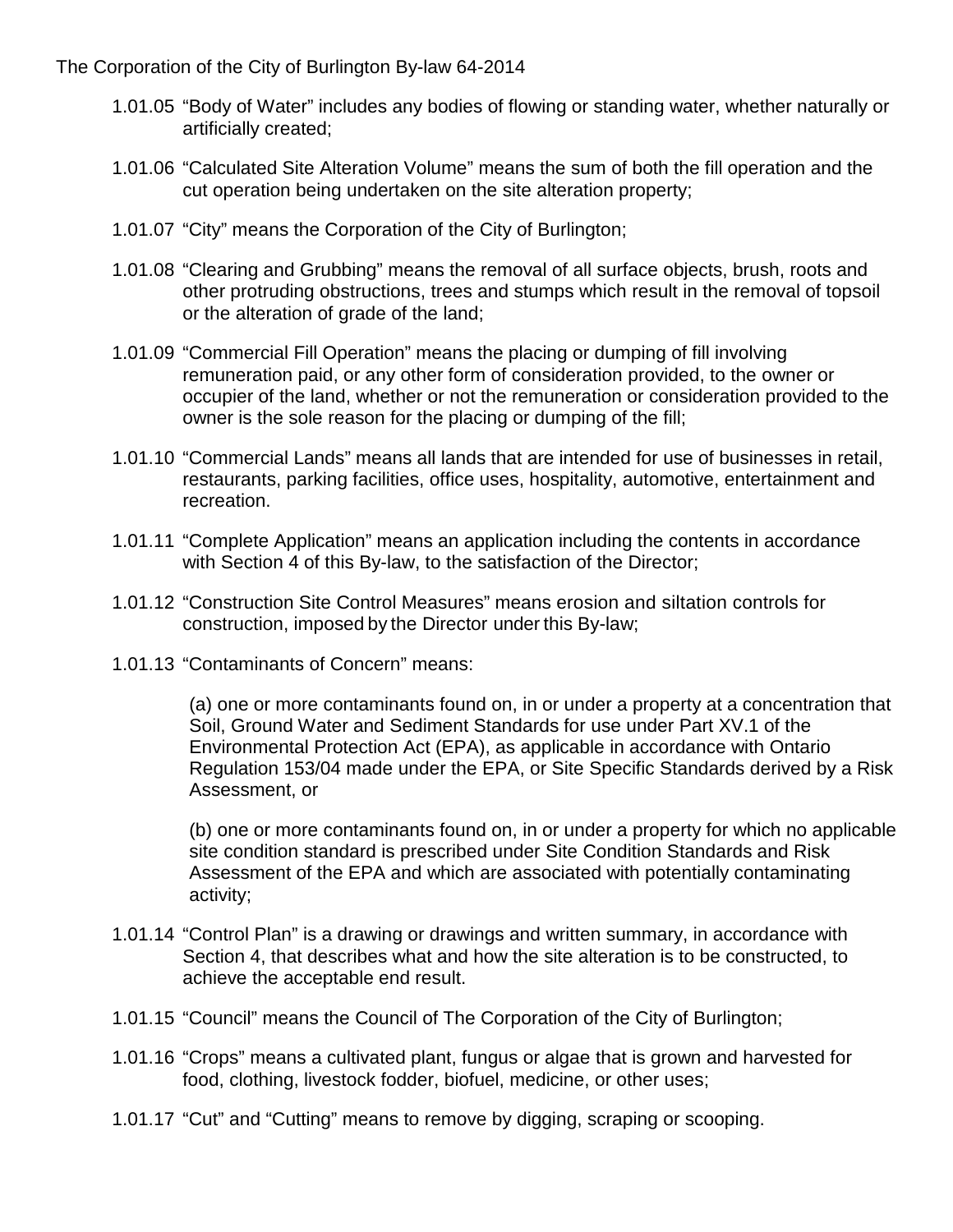- 1.01.18 "Date of Consideration of the application" means the date determined by the Director that is confirmed in writing to be the date upon which the Director determined that a permit is required for site alterations to be undertaken and that a permit could be issued pursuant to this By-law;
- 1.01.19 "Development" means the construction of buildings and above or underground services such as roads, parking lots, paved storage areas, watermains, storm and sanitary sewers, utilities, general grading works and similar facilities on any lands in the City;
- 1.01.20 "Director" and "Director of Engineering" means the Executive Director of Capital Works for The Corporation of the City of Burlington and shall include any person authorized by the Executive Director to carry out any of the powers or duties of the Executive Director pursuant to this By-Law;
- 1.01.21 "Ditch" means a narrow channel dug in the ground, typically used for drainage alongside a road or the edge of a field;
- 1.01.22 "Drainage" means the movement of water to a place of disposal, whether by way of the natural characteristics of the ground surface or by artificial means;
- 1.01.23 "Drainage Work" means the implementation of a system intended for the control of water flow;
- 1.01.24 "Drainage System" includes areas of land surface that contribute water flow to a particular point.
- 1.01.25 "Dump", "Dumped" and "Dumping" means the movement and depositing of fill in a location other than where the fill originated;
- 1.01.26 "Electronic Tracking Technology" means an electronic device similar to a geographic positioning system (GPS) that is attached to a vehicle, allowing their whereabouts to be monitored and downloaded;
- 1.10.27 "Environmentally Sensitive Area (ESA)" refers to Environmentally Sensitive Areas identified in the Halton Region Environmentally Sensitive Areas Consolidation Report dated April 2005, as amended.
- 1.01.28 "Erosion" means the detachment and movement of soil, sediment or rock fragments by water, wind, ice or gravity;
- 1.01.29 "Excavation" means to remove by digging, scraping or scooping out;
- 1.01.30 "Federal work or undertaking" means any work or undertaking that is within the legislative authority of Parliament;
- 1.01.31 "Fill" means any type of material capable of being removed from or deposited on lands, including topsoil;
- 1.01.32 "Flooding" means a large amount of water covering an area of land that is usually dry;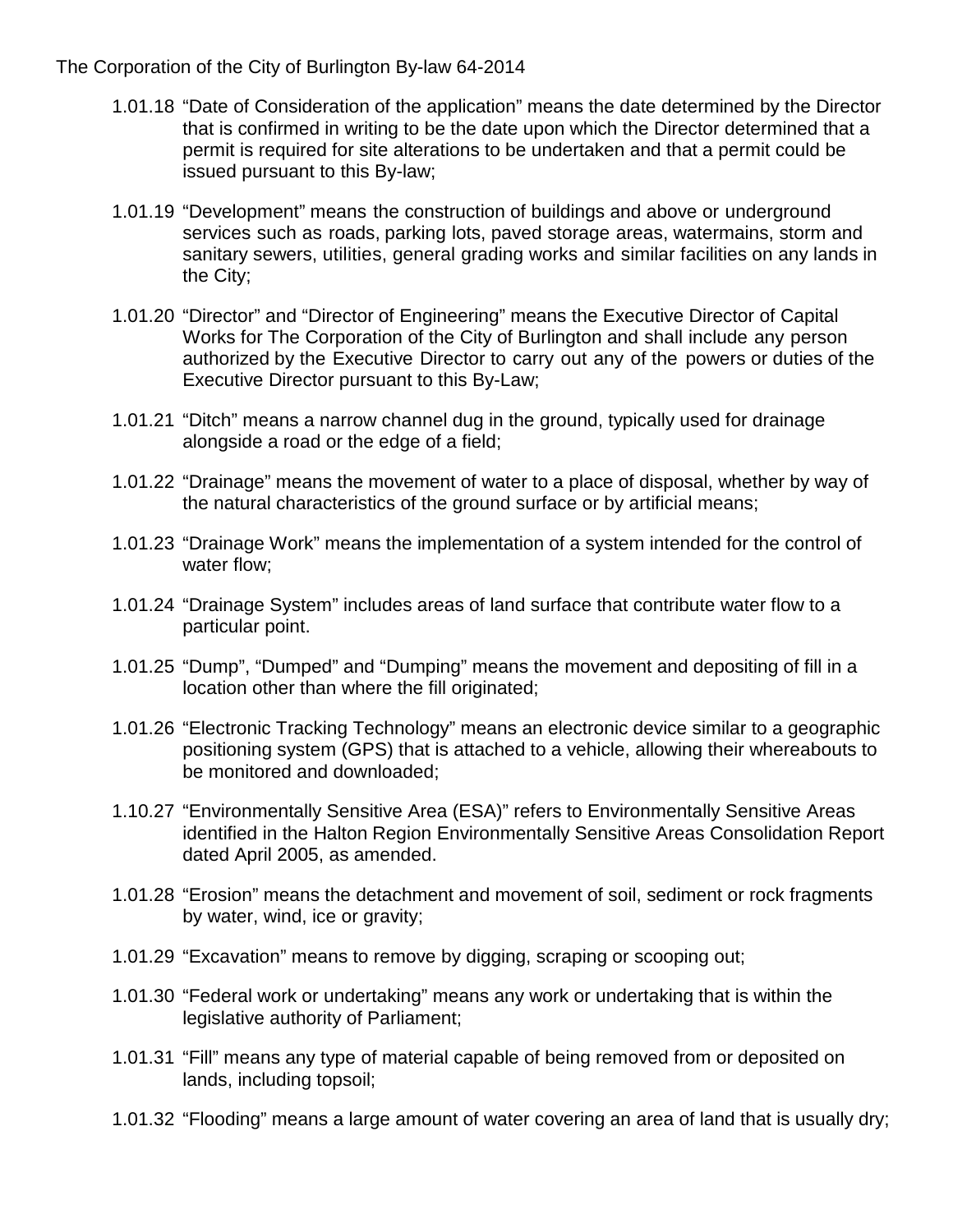- 1.01.33 "Grade" means the elevation of the ground surface and shall be more particularly defined as follows:
	- 1.01.33.01 "Existing Grade" means the elevation of the existing ground surface of the lands upon which the placing, dumping, cutting or removal of fill or altering of the grade is proposed and of abutting ground, surface up to 3 m wide surrounding such lands, except that where such activity has occurred in contravention of this By-law, existing grade shall mean the ground surface of such lands as existed prior to the said activity requiring a permit under this By-law;
	- 1.01.33.02 "Proposed Grade" means the proposed finished elevation of ground surface after fill is dumped or placed, the grade altered or topsoil removed; and
	- 1.01.33.03 "Finished Grade" means the approved elevation of ground surface of lands upon which fill has been placed, dumped, cut or removed or the grade altered in accordance with this By-law.
- 1.01.34 "Industrial Lands" means all lands that are intended for use of assembling, fabricating, manufacturing, processing, warehousing and distribution uses, repair activities, communications, utilities, transportation, storage, service trades and construction uses.
- 1.01.35 "Inspector" means any person designated by this or any other By-law of the City as an inspector for the purposes of this By-law, and such inspectors are so designated pursuant to Schedule "C" of this By-law;
- 1.01.36 "Institutional Lands" means all lands that are intended for use of a service agency, service club, church, school, hospital or non-profit organization for social, cultural, religious, welfare, athletic or recreational purposes and that may include such facilities as youth clubs and seniors centres.
- 1.01.37 "Local Board" means an administrative body acting on a municipal level. Each board is generally concerned with the recognition of the health, needs of the people and the coordination of projects and resources to meet and identify these needs. (Burlington local boards include but are not limited to: Burlington Public Library, Museums of Burlington, Burlington Art Centre, Burlington Performing Arts Centre, Tourism Burlington, Burlington Economic Development Committee, Heritage Burlington Advisory Committee, Burlington Mundialization Committee, Sound of Music, Inclusivity Advisory Committee, Burlington Seniors' Advisory Committee, Burlington Sustainable Development Committee, Burlington Accessibility Advisory Committee, Burlington Cycling Advisory Committee, Burlington's Best Committee and the Downtown Parking Advisory Committee)
- 1.01.38 "Lot" means a parcel of land, described in a deed or other document legally capable of being conveyed, or shown as a block on a registered plan of subdivision;
- 1.01.39 "Municipality" means a city, town or village incorporated for local self-government;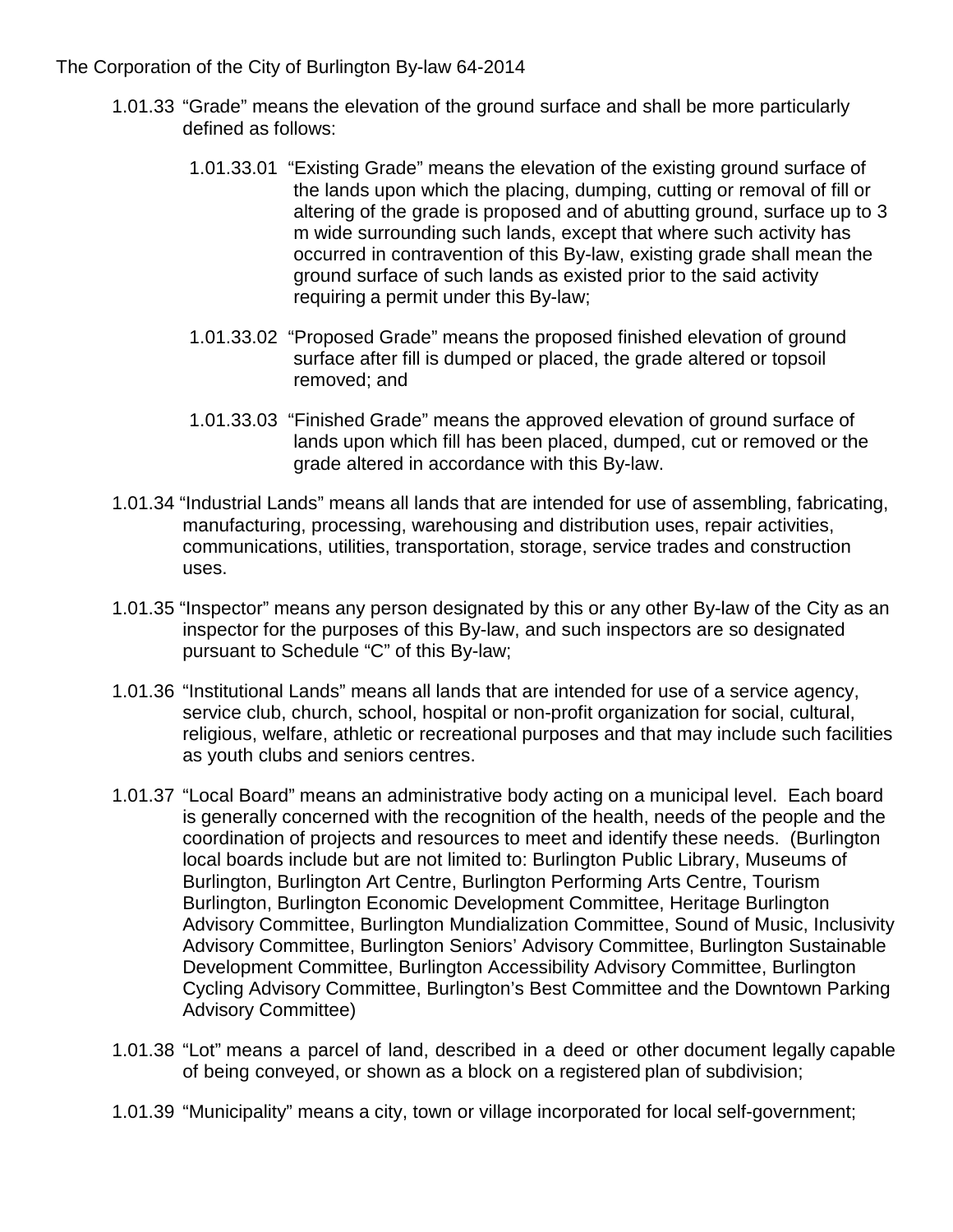1.01.40 "Normal Farming Practices", as defined in the Farming and Food Production Protection Act, 1998, means a practice that:

> (a) is conducted in a manner consistent with proper and acceptable customs and standards as established and followed by similar agricultural operations under similar circumstances, or

> (b) makes use of innovative technology in a manner consistent with proper advanced farm management practices;

- 1.01.41 "Owner" includes any person, partnership, organization or corporation who or which is the registered owner of, or controls, maintains or occupies lands;
- 1.01.42 "Permit" means a Site Alteration Permit issued pursuant to this By-law;
- 1.01.43 "Person" means an individual, property owner, multiple persons, partnership or corporation;
- 1.01.44 "Place", "Placed" and "Placing" means the distribution of fill on lands to establish a finished grade higher than the originally existing grade;
- 1.01.45 "Ponding" means the accumulation of surface water in an area not having drainage there from which the lack of drainage could have been caused by the placing or dumping of fill, altering of grade or removing of fill;
- 1.01.46 "Qualified Person" means a licensed professional as stated in the EPA Section 168.1 and further described at length in Part II of O. Reg. 153/04;
- 1.01.47 "Qualified Tree Consultant" means an arborist certified by the International Society of Arboriculture who has a diploma (minimum) in arboriculture or urban forestry;
- 1.01.48 "Receiving Site" means the property where excess soil is transported to;
- 1.01.49 "Removal" means the moving of fill off of an existing property;
- 1.01.50 "Retaining Wall" means a wall designed to contact and support fill which has a finished grade higher than that of adjacent lands;
- 1.01.51 "Rural Lands" are those which are outside the urban growth boundary and are:
	- (a) non-urban agricultural, forest or open space lands; or
	- (b) other lands suitable for sparse settlement, small farms or home sites with minimal public services and which are not suitable, necessary or intended for urban use.
- 1.01.52 "Security" means a certified cheque, cash or an irrevocable Letter of Credit in a form acceptable to the Director;
- 1.01.53 "Site" means the lands which are the subject of an application for a Site Alteration Permit pursuant to this By-law;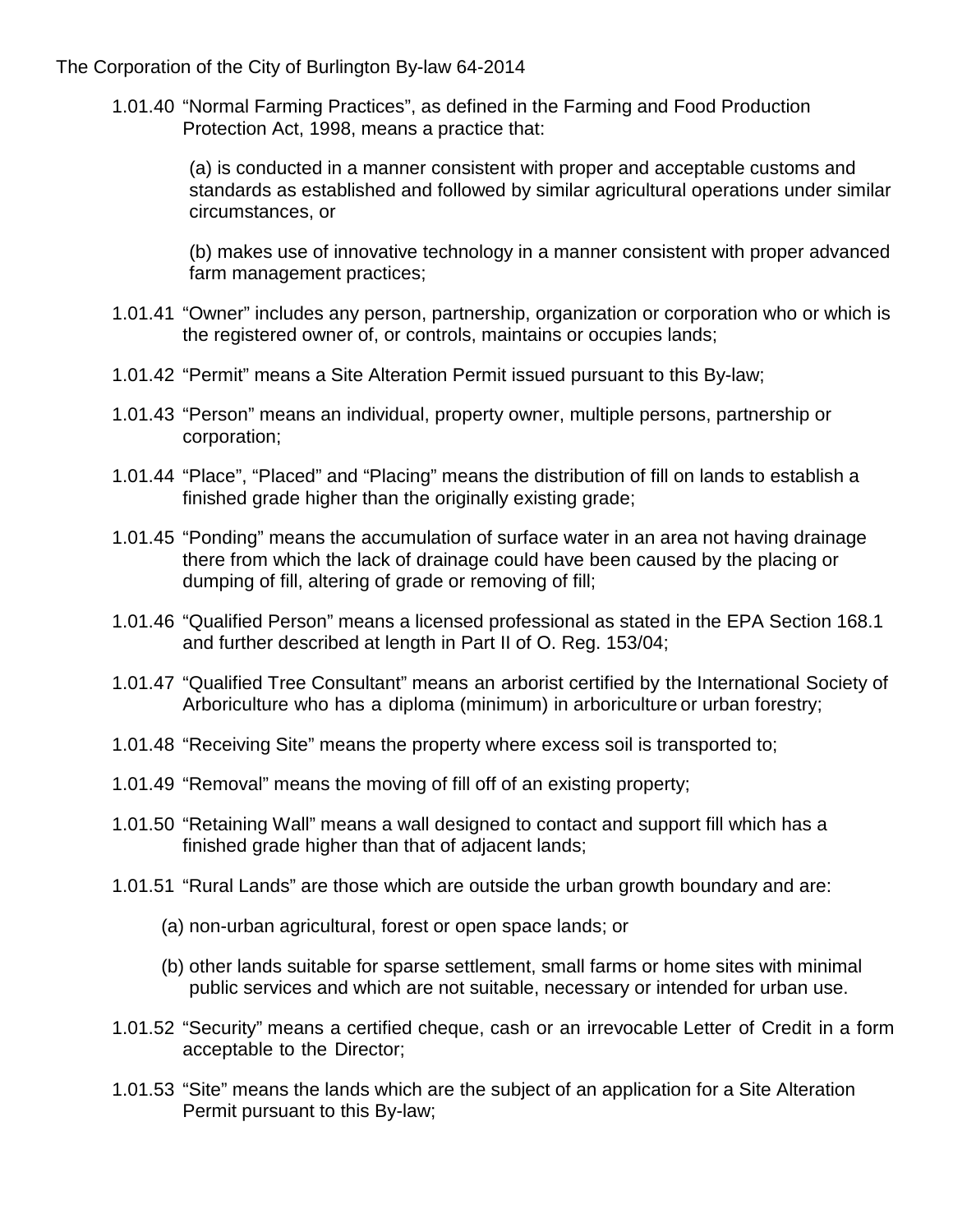- 1.01.54 "Site Control Measures" means erosion and siltation control measures imposed by the Director pursuant to this By-law;
- 1.01.55 "Site Alteration" means placing, dumping, cutting or removal of fill from land or the alteration of the grade of land by any means including placing, dumping, cutting or removal of fill, clearing and grubbing, the compaction of soil or the creation of impervious surfaces, or any combination of these activities;
- 1.01.56 "Soil" means material commonly known as earth, topsoil, loam, subsoil, clay, sand or gravel;
- 1.01.57 "Source Site" means the property where soil is excavated from;
- 1.01.58 "Storm Sewer" means a sewer for the collection and transmission of uncontaminated water, storm water, drainage from land or from a watercourse or any combination thereof under City roads and on City property;
- 1.01.59 "Swale" means a shallow depression in the ground sloping to a place of disposal of surface water for the purpose of providing a method of drainage;
- 1.01.60 "Temporary Storage" means storage of fill material for a period of 6 months or less;
- 1.01.61 "Topsoil" means the upper, outermost layer of [soil,](http://en.wikipedia.org/wiki/Soil) usually the top 5 20 cm, containing organic material and includes deposits of partially decomposed organic matter such as peat;
- 1.01.62 "Tree Removal" means digging up, cutting down, bulldozing, pulling down or any other method required to remove a tree;
- 1.01.63 "Vegetation" means trees, shrubs or other plant life found within a defined geographic location;
- 1.01.64 "Watercourse" means an identifiable depression, channel, or ditch either natural or artificial, in which the flow of water occurs either continuously or intermittently;
- 1.01.65 "Wetlands" means lands that are seasonally or permanently covered by shallow water, as well as lands where the water table is close to or at the surface. In either case, the presence of abundant water has caused the formation of hydric soils and has favoured the dominance of either hydrophytic plants or water tolerant plants. The four major types of wetlands are swamps, marshes, bogs and fens. Periodically soaked or wet lands being used for agricultural purposes, which no longer exhibit wetland characteristics, are not considered to be wetlands for the purposes of this definition;
- 1.01.66 "Wildlife" means all wild mammals, birds, reptiles, amphibians, fish, invertebrates, plants fungi, algae, bacteria and other wild organisms.

## **1.02 Legislation, Regulations, Policies and Reference Documents**

The following list of Acts, regulations, policies and reference documents are referred to in this By-law: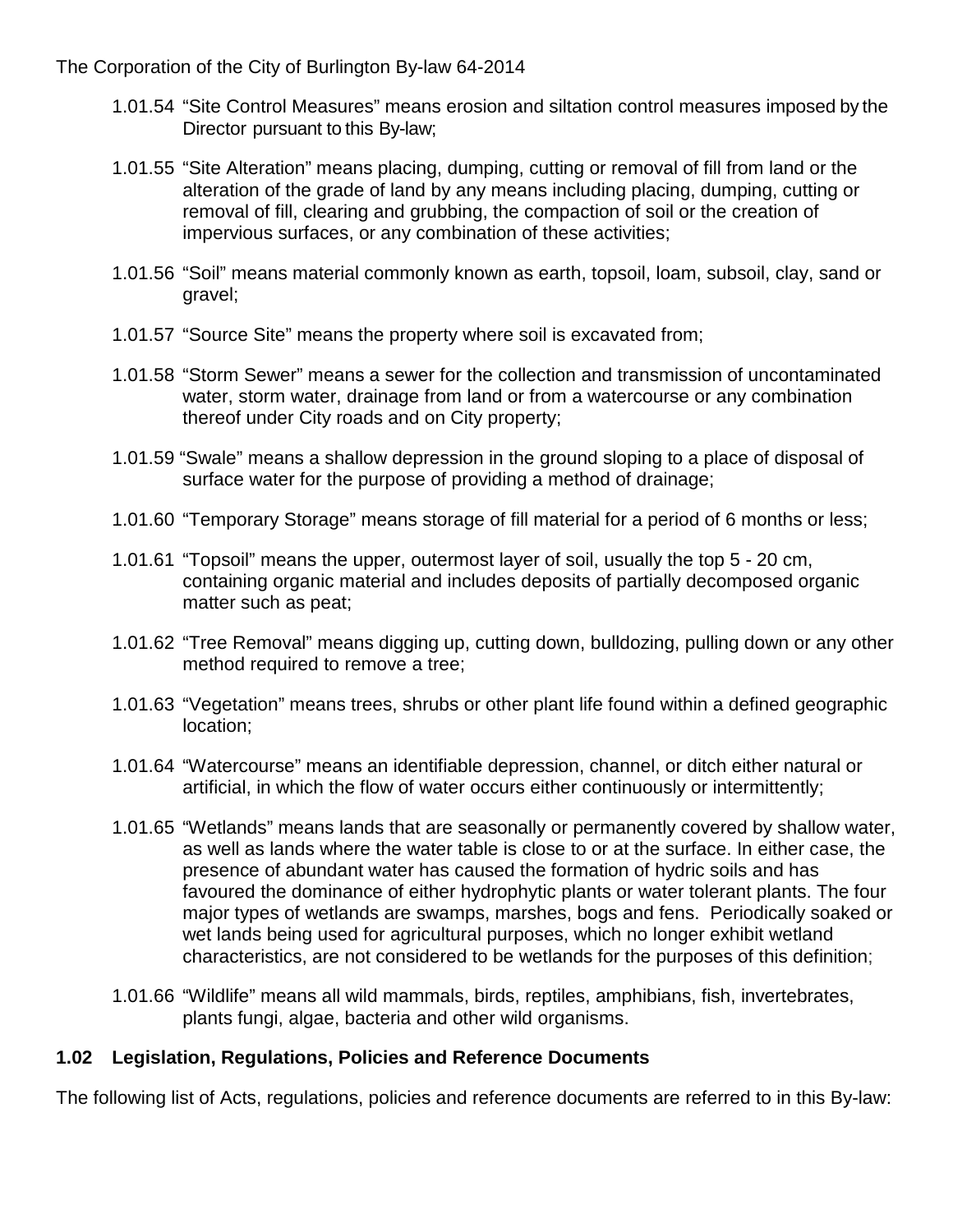- 1.02.01 "Aeronautics Act" means the federal "Aeronautics Act" R.S.C., 1985, c.A-2, as amended;
- 1.02.02 "Aggregate Resources Act" means the Aggregate Resources Act, R.S.O. 1990, c.A.8, as amended;
- 1.02.03 "Conservation Authority" means a corporate body established pursuant to the provisions of the Conservation Authorities Act, R.S.O. 1990, c.27, as amended;
- 1.02.04 "Crown Agency Act" means the Crown Agency Act, R.S.O. 1990, c.C.48 as amended;
- 1.02.05 "Drainage Act" means the Drainage Act, R.S.O. 1990, c.D.17, as amended;
- 1.02.06 "Endangered Species Act" means the Endangered Species Act R.S.O. 2007, c.6, as amended;
- 1.02.07 "Electricity Act" means the Electricity Act, S.O. 1998, c.15, as amended;
- 1.02.08 "Environmental Protection Act" or "EPA" means the Environmental Protection Act, R.S.O. 1990, c.E.19, as amended;
- 1.02.09 "Farming and Food Production Protection Act" means the Farming and Food Production Protection Act, S.O. 1998, Last amendment: 2006, c. 35, Schedule C, s. 41;
- 1.02.10 "Fisheries Act" means the federal Fisheries Act, R.S.C. 1985, c.F-14, as amended;
- 1.02.11 "Greenbelt Plan" means the plan established for all or part of the Greenbelt Area, 2005, c.1, s. 3 (1), as amended;
- 1.02.12 "Hamilton Harbour Remedial Action Plan" refers to the Hamilton Harbour Remedial Action Plan dated October 1992, as amended;
- 1.02.13 "Migratory Birds Convention Act" means the Migratory Birds Convention Act, 1994 (S.C. 1994, c.22), as amended;
- 1.02.14 "Management of Excess Soil A Guide for Best Management Practices" means the Management of Excess Soil – A Guide for Best Management Practices, MOE document dated January 2014;
- 1.02.15 "Mining Act" means the Mining Act, R.S.O. 1990, c.M14, as amended;
- 1.02.16 "Municipal Act" means the Municipal Act, S.O. 2001, c.25, as amended;
- 1.02.17 "Municipal Affairs Act" means the Municipal Affairs Act, R.S.O. 1990, c.M46, as amended;
- 1.02.18 "Niagara Escarpment Plan" means the plan established for all or part of the Niagara Escarpment Planning and Development Act, R.S.O. 1991, c.1, as amended;
- 1.02.19 "Nuisance and Noise Control" By-law 19-2003 of the City of Burlington;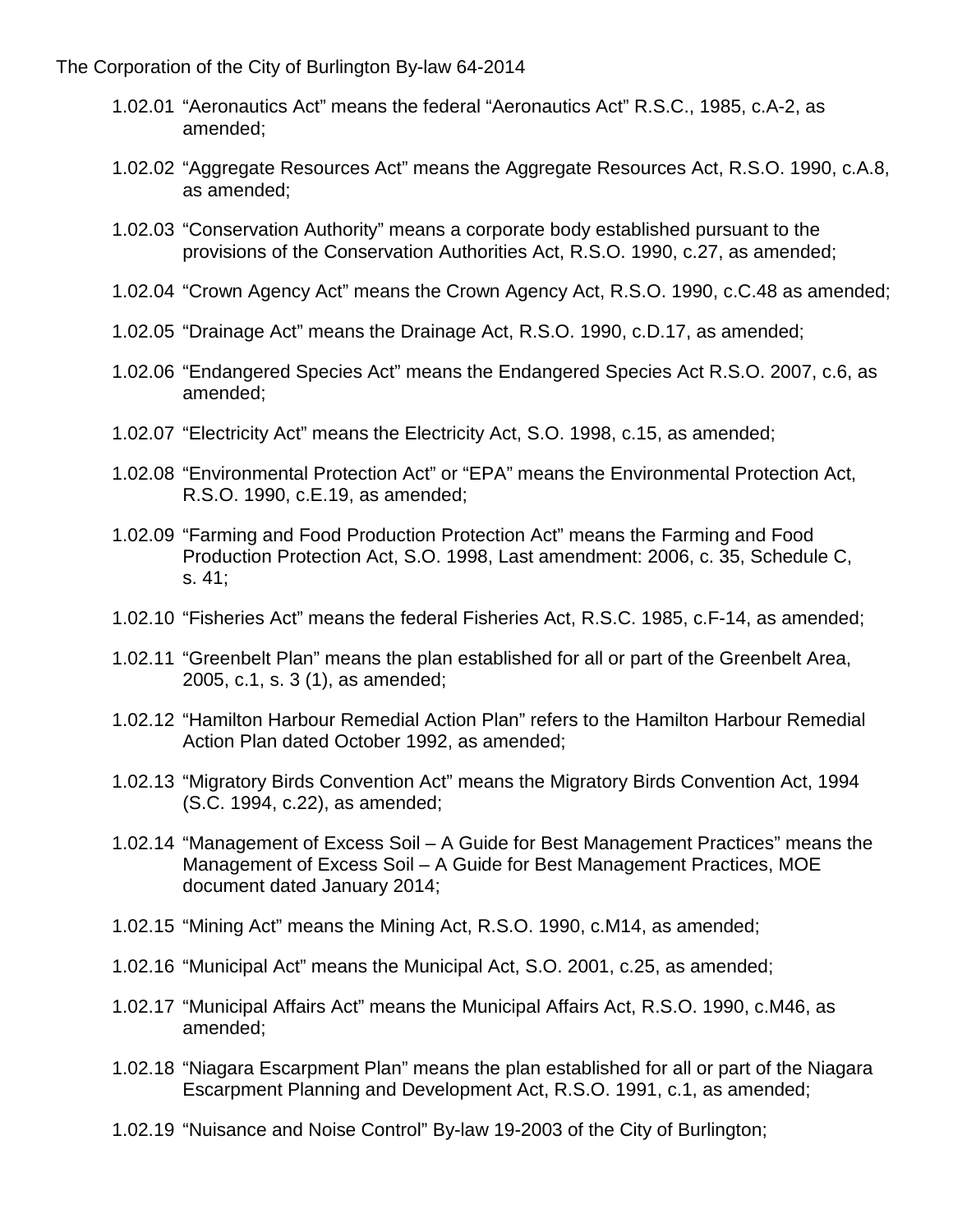- 1.02.20 "Ontario Energy Board Act" means the Ontario Energy Board Act, S.O. 1998, c.15, Schedule B, as amended;
- 1.02.21 "Planning Act" means the Ontario Planning Act, R.S.O. 1990, c. P.13, as amended;
- 1.02.22 "Provincial Policy Statement" means the Ontario Provincial Policy Statement approved by the Lieutenant Governor in Council, Order in Council No. 107/2014. This Provincial Policy Statement was issued under section 3 of the Planning Act and came into effect April 30, 2014. It replaces the Provincial Policy Statement issued March 1, 2005;
- 1.02.23 "Public Transportation and Highway Improvement Act" means the Transportation and Highway Improvement Act, R.S.O. 1990, c.P.50, as amended;
- 1.02.24 "Public Transportation Act" means the Public Transportation Act, 1990, c.P.50, as amended;
- 1.02.25 "Soil, Ground Water and Sediment Standards" means the Soil, Ground Water and Sediment Standards for Use under Part XV.1 of the Environmental Protection Act;
- 1.02.26 "Tile Drainage Act" means the Tile Drainage Act, R.S.O. 1991, c.T.8, as amended.

### **2. General Prohibitions and Regulations**

- 2.01 This By-law applies to the entire City other than those areas which are subject to regulations made under Section 28(1) of the Conservation Authorities Act.
- 2.02 No person shall place, dump, cut or remove any fill, or cause or permit the placing, dumping, cutting or removal of fill on, nor alter or cause or permit the alteration of the grade of any lands in the City, including any lands which are submerged under any watercourse or other body of water, or along the Lake Ontario or Burlington Bay shoreline, without having first obtained a Site Alteration Permit issued by the Director, unless this By-law states it does not apply or that such a Permit is not required.
- 2.03 Where a person has placed, dumped, cut or removed fill or altered the grades or drainage on any lands in the City without having first obtained a Permit where a Permit is required, all operations shall cease, immediately stabilize the site and that person shall apply for a Site Alteration Permit pursuant to this By-law and shall be subject to fines and permit fees as per Sections 11 and 12, unless this By-law states it does not apply or that such a Permit is not required.
- 2.04 Notwithstanding any other provision of this By-law, the Director shall not issue a Permit under this By-law with respect to lands in the City of Burlington defined and designated as an Environmentally Sensitive Area by the City's Official Plan without the approval of Council.
- 2.05 Notwithstanding any other provision of this By-law, the Director shall not issue a Permit under this By-law with respect to lands in the City of Burlington defined and designated as areas under the jurisdiction of Conservation Halton pursuant to Ontario Regulation 162/06, without the approval of Conservation Halton.
- 2.06 No person shall fail to comply with an Order issued pursuant to Section 10 of this By-law.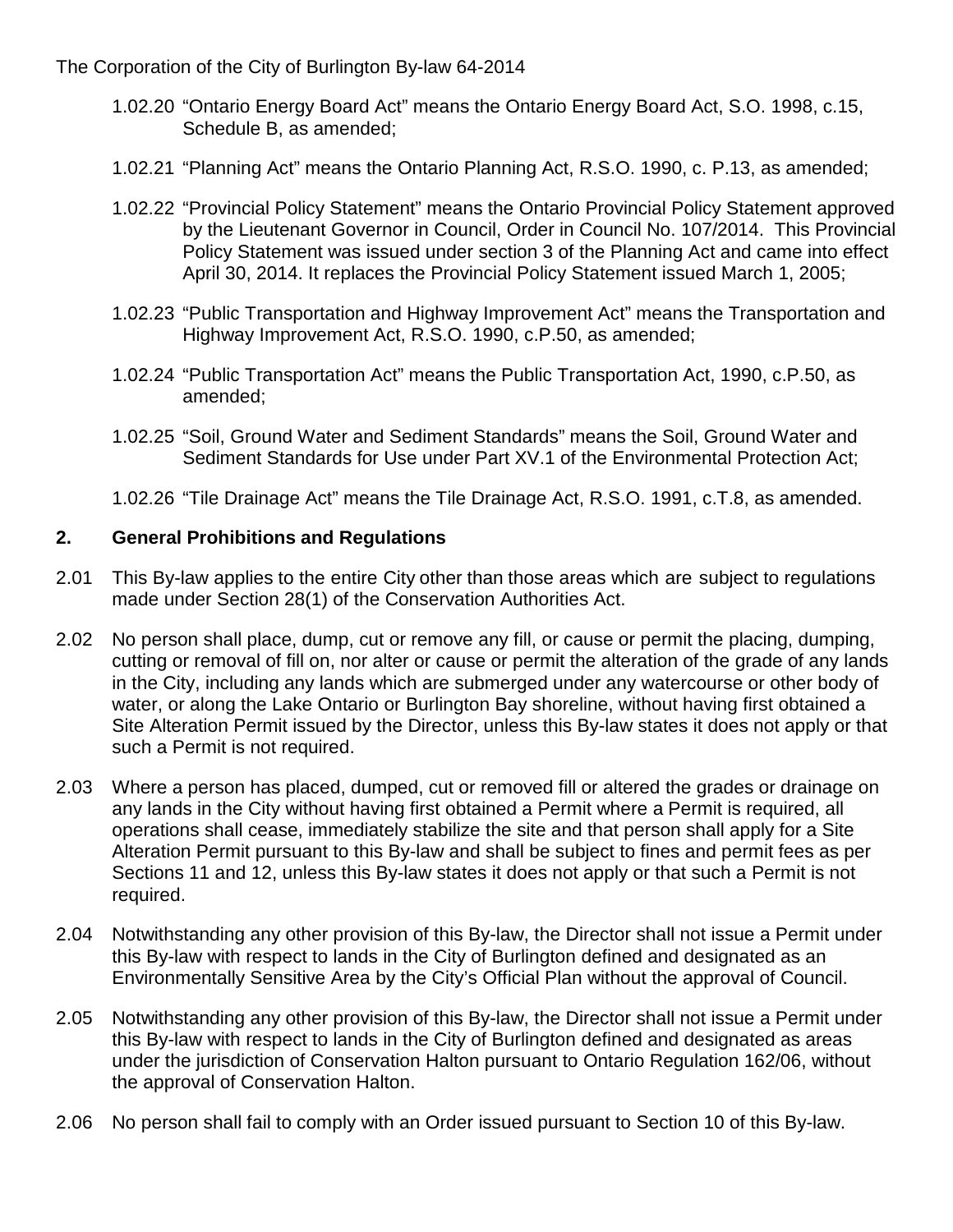- 2.07 No person shall cause, permit or perform a site alteration on any lands zoned in the City of Burlington Zoning By-law as Environmental Protection (EP) Zone or Environmental Protection Exception Zone unless such site alteration is directly associated with a building permit issued by the Corporation or any other development agreement with the Corporation, or unless such site alteration is directly associated with activities described in Section 3.04 of this By-law.
- 2.08 No person shall cause, permit or perform a site alteration on lands that are subject to an approved Site Plan, Draft Plan of Subdivision, Secondary Plan or a Consent under Sections 41, 51 or 53 respectively of the Planning Act, as amended, without an approved Draft Plan of Subdivision, Secondary Plan, Pre-servicing Agreement, Site Plan Agreement or Consent Agreement entered into under those sections. If none of the above agreements have been executed, a Site Alteration Permit is required.
- 2.09 No person, in the performance of a site alteration, shall injure or destroy a municipal tree or other tree which is subject to tree protection measures as a condition of a Permit issued under this By-law, except to the extent that such injury or destruction is specifically authorized in writing in accordance with the following that may be amended or replaced:
	- 2.09.01 the provisions of this By-law;
	- 2.09.02 the Urban Forest Management Plan (UFMP), approved by Council in July 2010;
	- 2.09.03 the Public Tree By-Law 68-2013;
	- 2.09.04 the Woodlot, Tree Preservation, Protection, Replacement and Enhancement Policy adopted pursuant to By-law No. 45-2007; and
	- 2.09.05 any other applicable By-laws of the City or Halton Region for the protection of trees.
- 2.10 No person shall place or dump fill or cause or permit fill to be placed or dumped unless such fill complies with the applicable Soil, Ground Water and Sediment Standards for use under Part XV.1 of the EPA and the "Management of Excess Soil – A Guide for Best Management Practices, January 2014", as required by the Director.
- 2.11 No person shall undertake site alteration or cause site alteration to occur on any land for temporary storage purposes where the quantity of fill is in excess of 500  $m<sup>3</sup>$ , without first having obtained a Permit.
- 2.12 No person shall perform a site alteration on any land unless it is done at the request of or with the prior written consent of the owner of the land where the site alteration is to occur.
- 2.13 No person shall remove topsoil for sale or exchange without first having obtained a Permit.
- 2.14 Site alterations shall:
	- 2.14.01 not be performed between the hours of 7:00 pm and 7:00 am without the prior written consent of the Director;
	- 2.14.02 not be performed during any period in which a wind warning for the area has been issued by Environment Canada, as confirmed in writing and provided to the permit holder by the Director;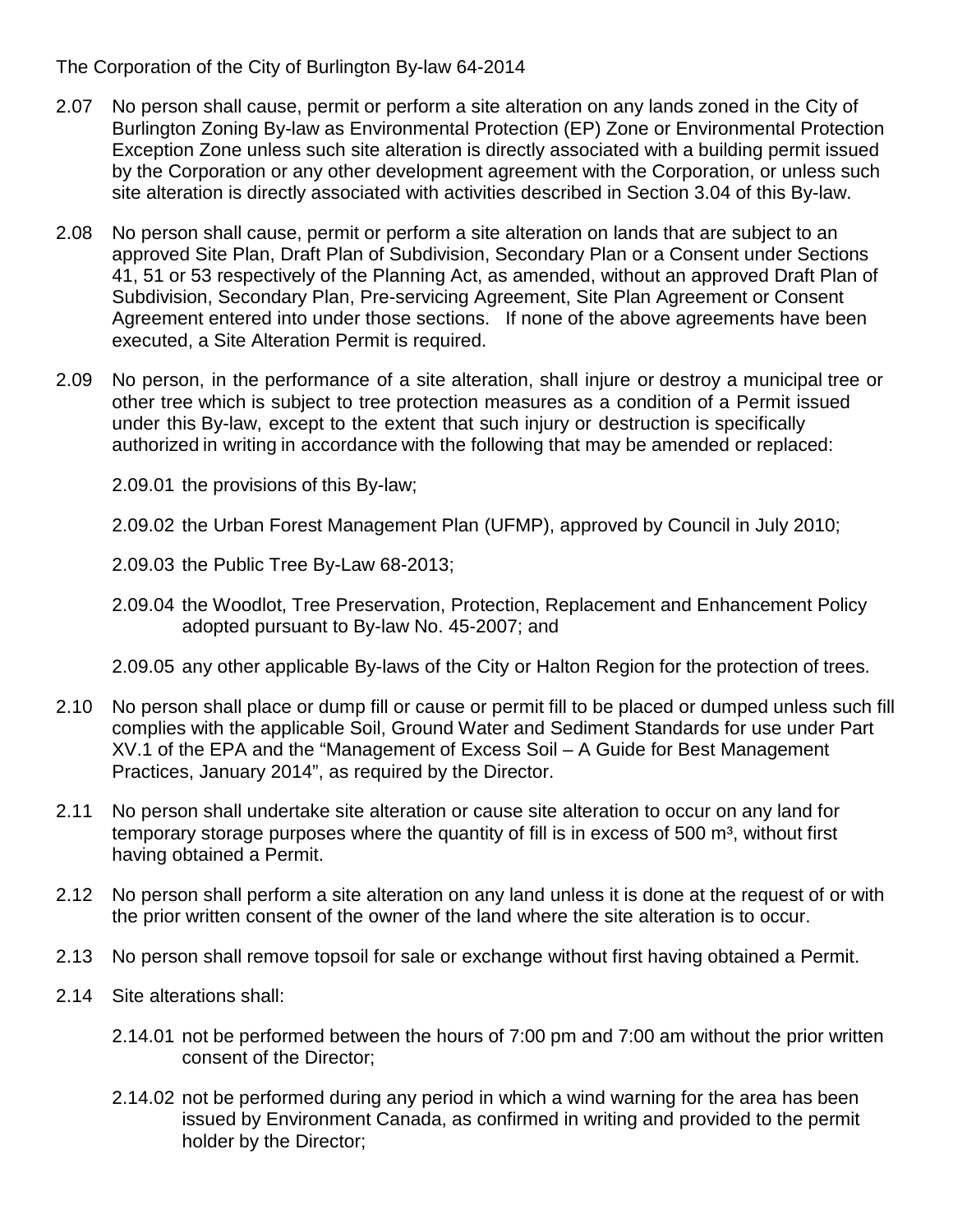- 2.14.03 not be performed during any period in which a smog advisory for the area has been issued by the Ministry of the Environment, as confirmed in writing and provided to the permit holder by the Director;
- 2.14.04 not be performed during or within 24 hours of receiving 15 mm or more of precipitation within a 24 hour period, as confirmed in writing and provided to the permit holder by the Director;
- 2.14.05 comply with the Nuisance and Noise Control By-law 19-2003 of the City of Burlington, as amended;
- 2.15 Environmental soil testing reports shall be provided, to the satisfaction of the Director, for all site alterations, unless stated otherwise in writing by the Director. Soil tests shall indicate whether the soil complies with the applicable standards in the Soil, Ground Water and Sediment Standards.

### **3. Exemptions**

#### **Municipalities and Local Boards**

- 3.01 The provisions of this By-law do not apply to:
	- 3.01.01 the City, when undertaking works on City owned lands or easements in favour of the City or when undertaking works on any other lands in which the City may have an interest.
	- 3.01.02 activities or matters undertaken by the City or a Local Board of the City on lands owned by the City or Local Board.
	- 3.01.03 emergency measures taken by the City, Halton Region or any other Federal, Provincial or Regional agency, to prevent flooding, erosion, slipping of soil or damage to trees.
	- 3.01.04 the placing of fill carried out on private property by the City or a Local Board as defined in the Municipal Affairs Act or any successor legislation thereto, in compliance with Subsection 3.02.
- 3.02 The owner of private property referred to in 3.01.04 shall submit, to the Director, an original signed copy of Schedule "F" - Full and Final Release. Additionally, if requested by the Director, a proposed grading plan shall be submitted to the Director for review and approval.

## **Federal and Provincial Regulations**

- 3.03 The provisions of this By-law do not apply to the site where the site alteration takes place:
	- 3.03.01 if an application is made under Section 28 of the Conservation Authorities Act, respecting the placing, dumping, cutting or removal of fill or the alteration of the grade of land in any area of the City. This By-law is of no effect in respect of that area provided relevant Conservation Halton approvals have been obtained and submitted to the Director.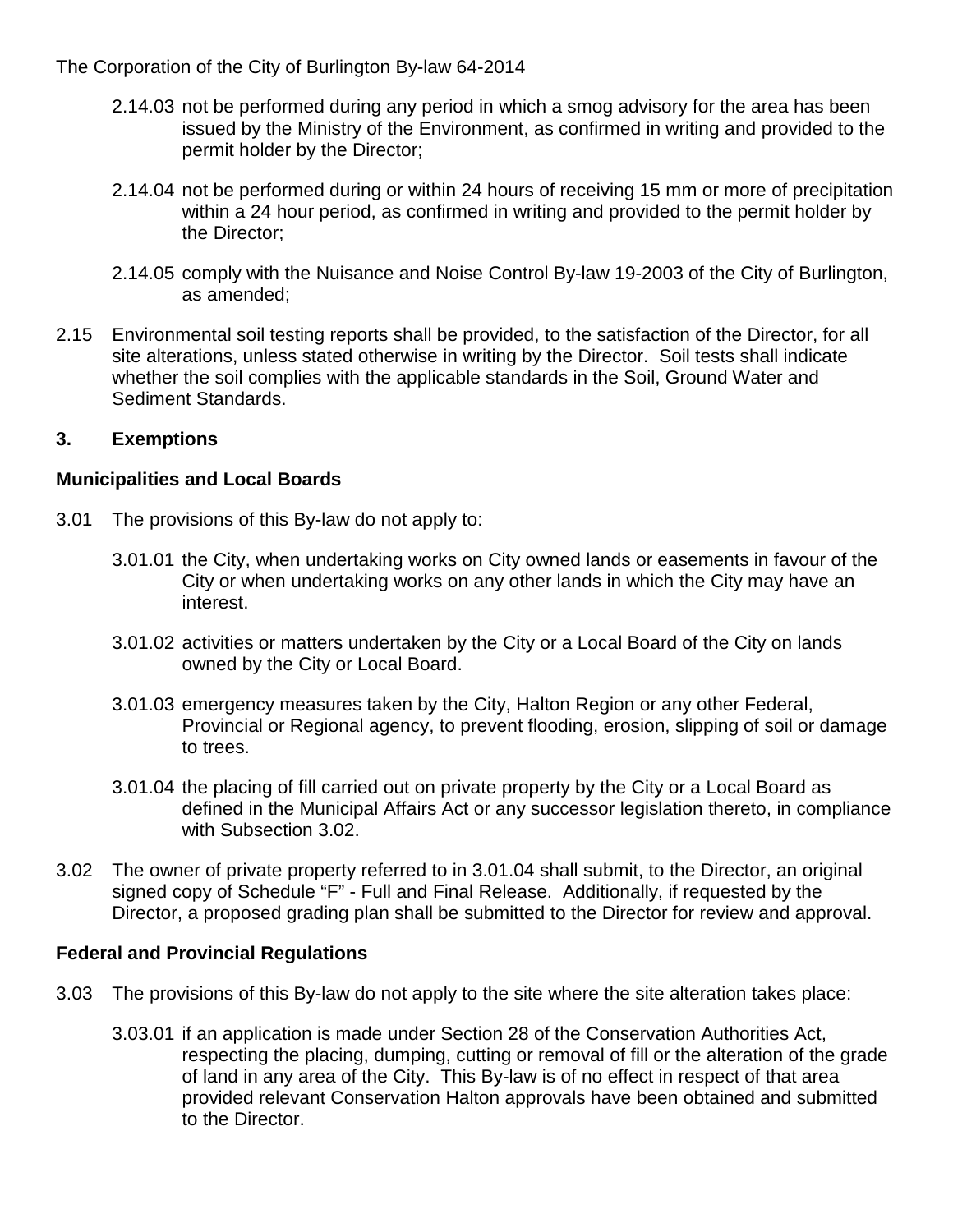- 3.03.02 if an application is made under the Niagara Escarpment Plan, respecting the placing, dumping, cutting or removal of fill or the alteration of the grade of land in any area of the City. This By-law is of no effect provided relevant Niagara Escarpment Commission (NEC) approvals have been obtained and submitted to the Director.
- 3.03.03 if the construction, extension, alteration, maintenance or operation of works is performed under Section 26 of the Public Transportation and Highway Improvement Act, as amended.
- 3.03.04 if the placing, dumping, cutting or removal of fill or alteration of the grade of land is undertaken by a transmitter or distributor, as those terms are defined in Section 2 of the Electricity Act, for the purpose of constructing and maintaining a transmission system or a distribution system as those terms are defined in that section.
- 3.03.05 if the placing, dumping, cutting or removal of fill or alteration of the grade of land is undertaken on land in order to lawfully establish, operate or enlarge any pit or quarry on land provided:
	- 3.03.05.01 the property has been licenced as a pit or quarry under the Aggregate Resources Act or a predecessor of that Act; and
	- 3.03.05.02 that the pit or quarry is a permitted land use under a By-law passed under Section 34 of the Planning Act.
- 3.03.06 if any rehabilitation or filling activity in a pit or quarry licenced is performed under the Aggregate Resources Act and specifically addressed on an approved pit or quarry site plan when there is insufficient overburden retained to rehabilitate such pit or quarry in accordance with that Act.
- 3.03.07 if the placing, dumping, cutting or removal of fill or the alteration of grade is carried out as an authorized part of construction or operations as identified by:
	- 3.03.07.01 the Mining Act, R.S.O. 1990, c.M14 as amended, or any successor legislation thereto;
	- 3.03.07.02 the Ontario Energy Board Act, S.O. 1998, c.15, Schedule B as amended or any successor legislation thereto;
	- 3.03.07.03 a Crown agency as defined in the Crown Agency Act, R.S.O. 1990, c.C.48 as amended or any successor legislation thereto;
	- 3.03.07.04 Section 26 of the Public Transportation Act, 1990, c.P.50, as amended;
	- 3.03.07.05 a *federal work or undertaking* where the Director determines that the core of the power under which it is established would be seriously and significantly impaired by applying the By-law to the undertaking.
- 3.03.08 if the placing, dumping, cutting or removal of fill or alteration of grade is permitted as part of the use, operation or construction of a waste management system or waste disposal site authorized or approved under Part V of the Environmental Protection Act, R.S.O. 1990, c.E.19 or its regulations, as amended.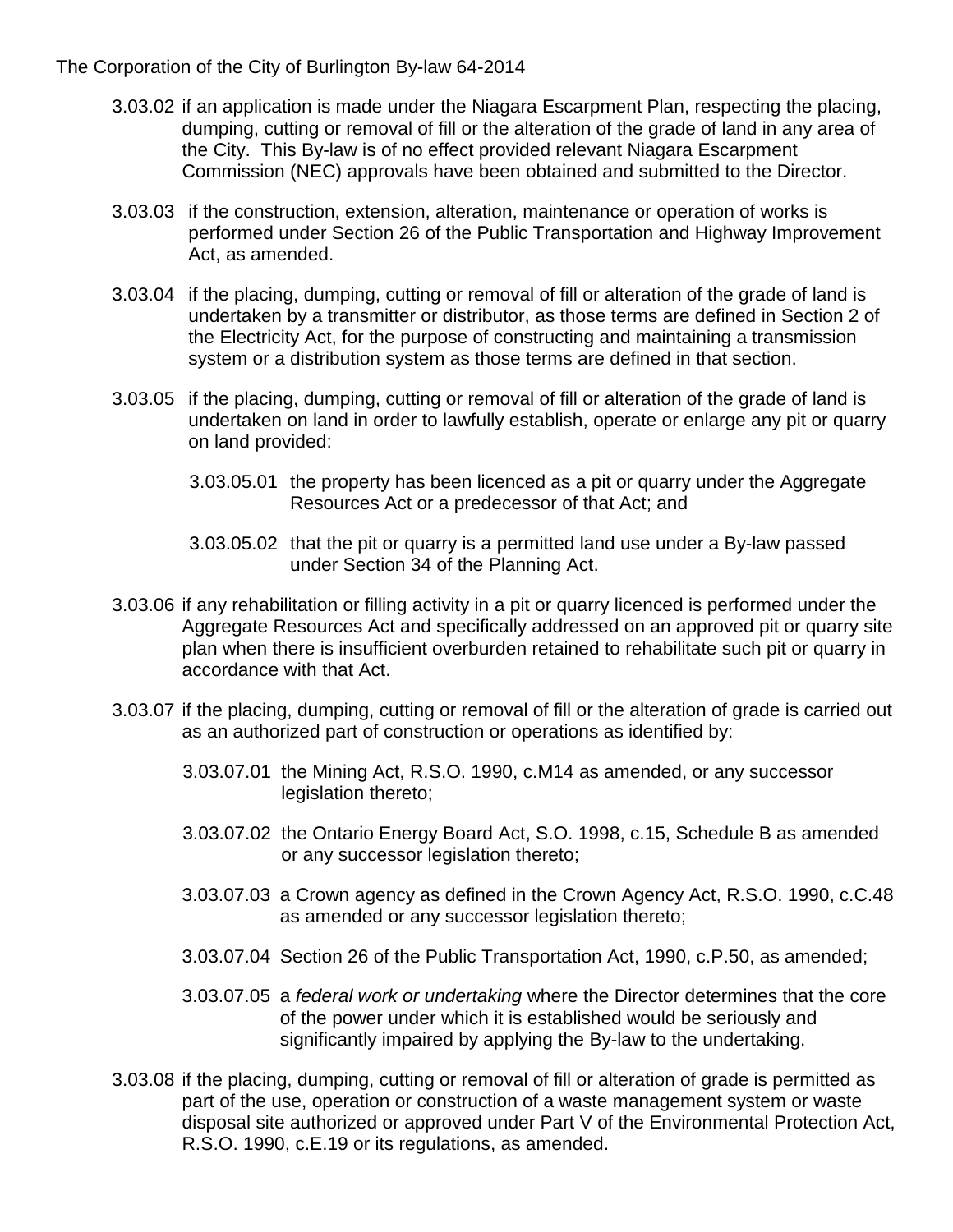### **Other Development Applications Submitted to the City**

- 3.04 The provisions of this By-law do not apply to:
	- 3.04.01 the placing, dumping, cutting or removal of fill, or alteration of the grade of land imposed after December 31, 2002 as a condition of an approved Site Plan, Draft Plan of Subdivision or a Consent under Sections 41, 51 or 53 respectively, of the Planning Act or as requirement of a Site Plan Agreement or Subdivision Agreement entered into under those sections.
	- 3.04.02 the placing, dumping, cutting or removal of fill, or alteration of the grade of land imposed after December 31, 2002 as a condition of a Development Permit authorized by regulation made under Section 70.2 of the Planning Act or as a requirement of an agreement entered into under that regulation.
	- 3.04.03 the placing, dumping, cutting or removal of fill, or alteration of the grade of land for the purpose of flood or erosion control to establish finished grades shown on a grading and drainage plan approved by Conservation Halton or by the City in conjunction with an approved Subdivision Agreement or Site Plan.
	- 3.04.04 the placing or dumping of fill in an excavation, following the demolition or removal of a building or structure, for which a building permit has been issued provided the filling is limited to 3 m outside the previously existing building perimeter and the finished grade is the same as the previously existing grade at that building perimeter.

#### **Utilities and Other Services**

- 3.05 The provisions of this By-law do not apply to:
	- 3.05.01 the placing, dumping, cutting or removal of fill or alteration of grade as an incidental part of any construction of any form of underground services where the fill is removed and held for subsequent backfill replacement.

#### **Agricultural Rural Area**

- 3.06 The provisions of this By-law do not apply to:
	- 3.06.01 the placing, dumping, cutting or removal of fill or alteration of the grade of land as an incidental part of any drain construction under the Drainage Act or the Tile Drainage Act.
	- 3.06.02 the placing, dumping, cutting or removal of fill as an incidental part of normal farming practices including:
		- 3.06.02.01 the placing, dumping, cutting or removal of fill as an incidental part of sodfarming, tree farming, greenhouse operations and nurseries for horticultural products and
		- 3.06.02.02 the placing or dumping of imported fill material (to a maximum one-time event of 500 m<sup>3</sup>) for the purpose of improving site drainage and/or improving soil quality, provided no adverse effects result.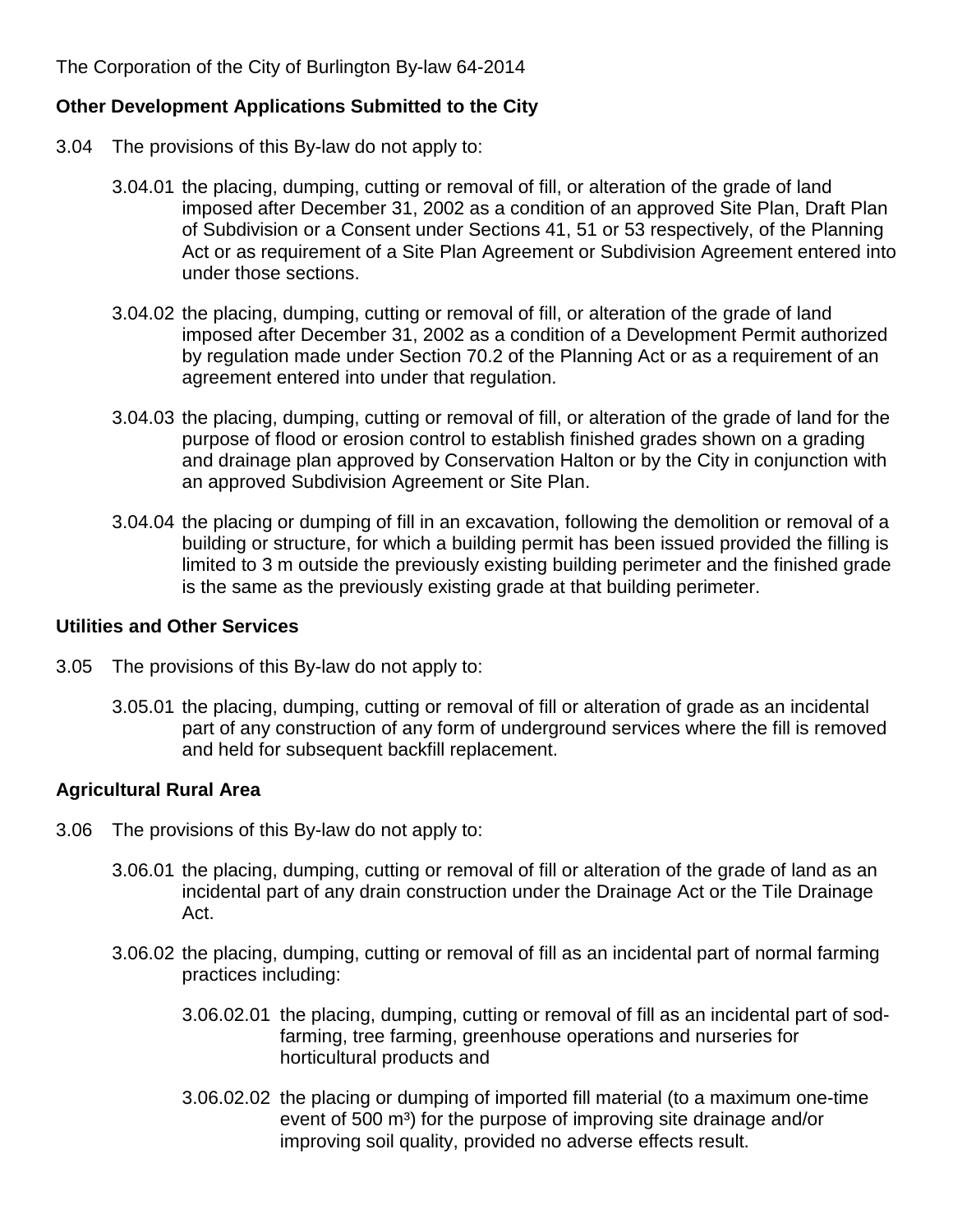- 3.06.02.03 the temporary stockpiling of fill material for use in normal farming practices.
- 3.06.03 the dredging of existing ponds on properties within the Agricultural Rural Area, provided the surface area of the pond is not increased and the pond depth is not increased beyond its original depth. Where possible, the spoil material should be worked into adjacent fields without changing drainage patterns, avoiding piles or berms of dredged material being created adjacent to the pond.
- 3.06.04 the top-dressing of existing granular driveways, roads, farm field access roads or parking areas with imported granular material (including native granular, recycled aggregate, recycled asphalt or recycled concrete), provided the previously existing grades are being reinstated.
- 3.07 A Site Alteration Permit is not required on any land designated Agricultural Rural Area within the City, as designated in the City's Official Plan, where the fill placed, dumped, cut or removed on any one lot is in accordance with 3.06.02, provided the following requirements are met:
	- 3.07.01 if required by the Director, provide environmental soil test results of the fill material, soil permeability test results for the receiving site existing soil and fill material, and receive approval from the Director that these results are acceptable prior to performing site alterations;
	- 3.07.02 the placement, dumping, cutting or removal of fill is not within 5 m of the property lines and does not obstruct the flow of water in a watercourse, ditch or swale or sheet flow across property lines;
	- 3.07.03 the placement, dumping, cutting or removal of fill does not cause water normally contained on the lot to drain off site; and
	- 3.07.04 all fill placed or dumped includes only soil, stone, sod or other material acceptable to the Director and that such material is clean and free of any glass, plastics, rubber, metals, termites, liquid other than water, concrete, asphalt, garbage or contaminants exceeding applicable Site Condition Standards.

#### **Residential Area**

- 3.08 The provisions of this By-law do not apply to:
	- 3.08.01 the placing, dumping, cutting or removal of soil on lands for the purpose of lawn dressing, landscaping or adding to flower beds or vegetable gardens, provided that the ground elevation of the lands is not increased by more than 0.15 m and there is no significant change in the direction or rate of drainage to or from neighbouring properties. Such alteration shall not take place within 0.5 m of any property line. Such placing of soil shall not in any consecutive 3 month period exceed 10 m<sup>3</sup>.
	- 3.08.02 the construction of walkways along sideyards, adjacent to the dwelling or garage, with no altering of grades, drainage patterns or drainage within 0.5 m of property line.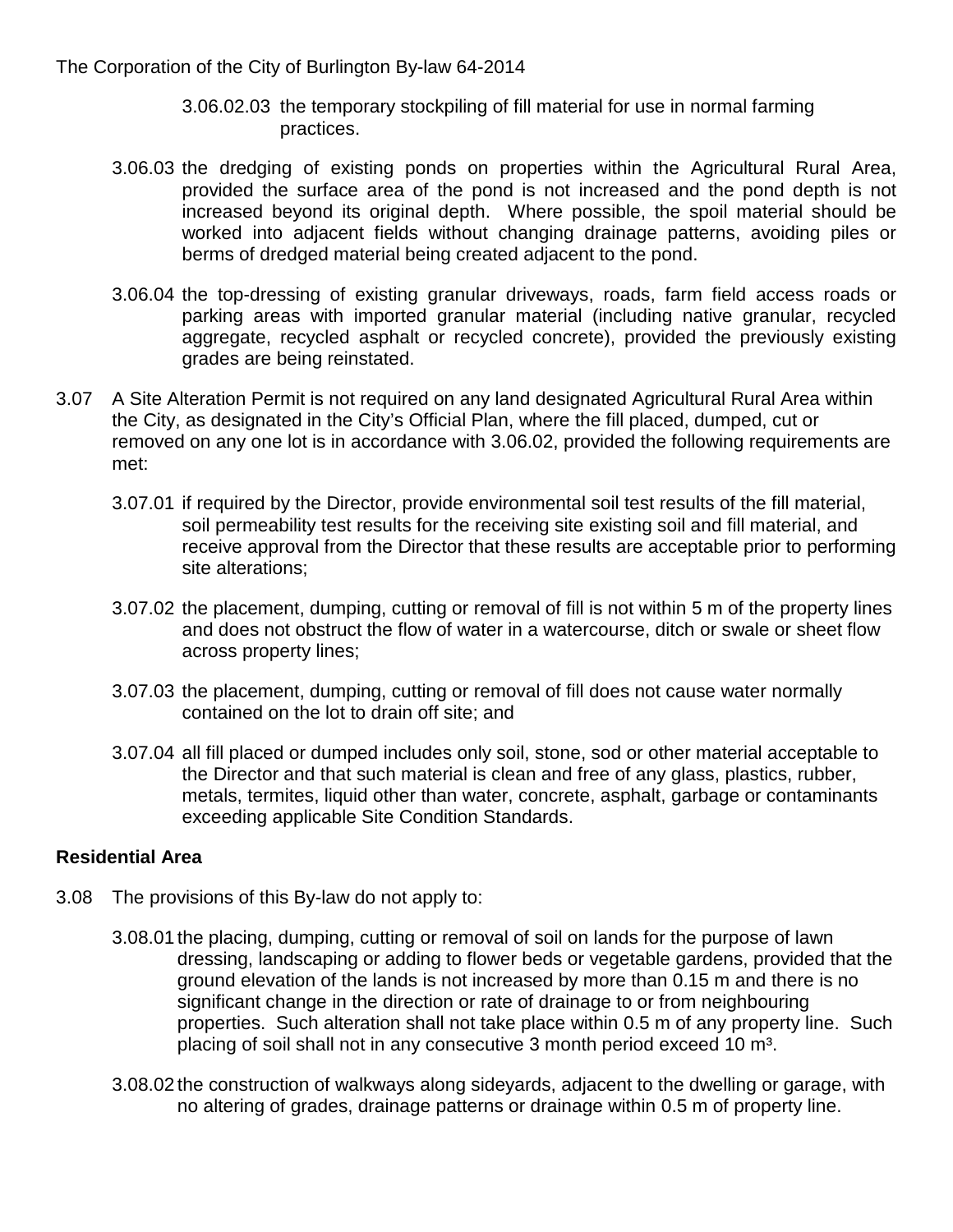- 3.08.03 the top-dressing of existing granular driveways, roads or parking areas with imported granular material (including native granular, recycled aggregate, recycled asphalt or recycled concrete), provided the previously existing grades are being reinstated.
- 3.09 A Site Alteration Permit is not required on any land designated for residential use within the urban area of the City, as designated in the City's Urban Official Plan, where the quantity of fill or topsoil placed, dumped, cut or removed on any one lot does not in any consecutive 3 month period exceed 10 m<sup>3</sup>, provided the following requirements are met:
	- 3.09.01 the placement, dumping, cutting or removal of fill does not obstruct the flow of water in a watercourse, ditch or swale or sheet flow across property lines;
	- 3.09.02 the placement, dumping, cutting or removal of fill does not cause water normally contained on the lot to drain off site; and
	- 3.09.03 all fill placed or dumped includes only soil, stone, sod or other material acceptable to the Director and that such material is clean and free of any glass, plastics, rubber, metals, termites, liquid other than water, concrete, asphalt, garbage or contaminants exceeding applicable Site Condition Standards .

#### **Industrial, Commercial & Institutional Lands**

- 3.10 The provisions of this By-law do not apply to:
	- 3.10.01 the placing, dumping, cutting or removal of soil on lands for the purpose of lawn dressing, landscaping or adding to flower beds or vegetable gardens, provided that the ground elevation of the lands is not increased by more than 0.15 m and there is no significant change in the direction or rate of drainage to or from neighbouring properties. Such alteration shall not take place within 0.5 m of any property line. Such placing of soil shall not in any consecutive 3 month period exceed 10 m<sup>3</sup>.
	- 3.10.02 the placing, dumping, cutting or removal of fill or alteration of grade that is part of the stockpiling and use of fill, loam or topsoil for commercial landscaping purposes where such use is in conformance with the applicable zoning and land use By-laws of the City as well as Conservation Halton and NEC policies
	- 3.10.03 the stockpiling of recycled aggregate, asphalt or concrete as part of a contractor stockpile, provided the location is in compliance with the applicable zoning and land use By-laws, Conservation Halton regulations and NEC policies;
	- 3.10.04 the top-dressing of existing granular driveways, roads or parking areas with imported granular material (including native granular, recycled aggregate, recycled asphalt or recycled concrete), provided the previously existing grades are being reinstated.
- 3.11 A Site Alteration Permit is not required on any Industrial lands, Commercial lands or Institutional lands as defined in this By-law, where the quantity of fill placed, dumped, cut or removed on any one lot does not in any consecutive 3 month period exceed 10 m<sup>3</sup>, provided the following requirements are met:
	- 3.11.01 the placement, dumping, cutting or removal of fill does not obstruct the flow of water in a watercourse, ditch or swale or sheet flow across property lines;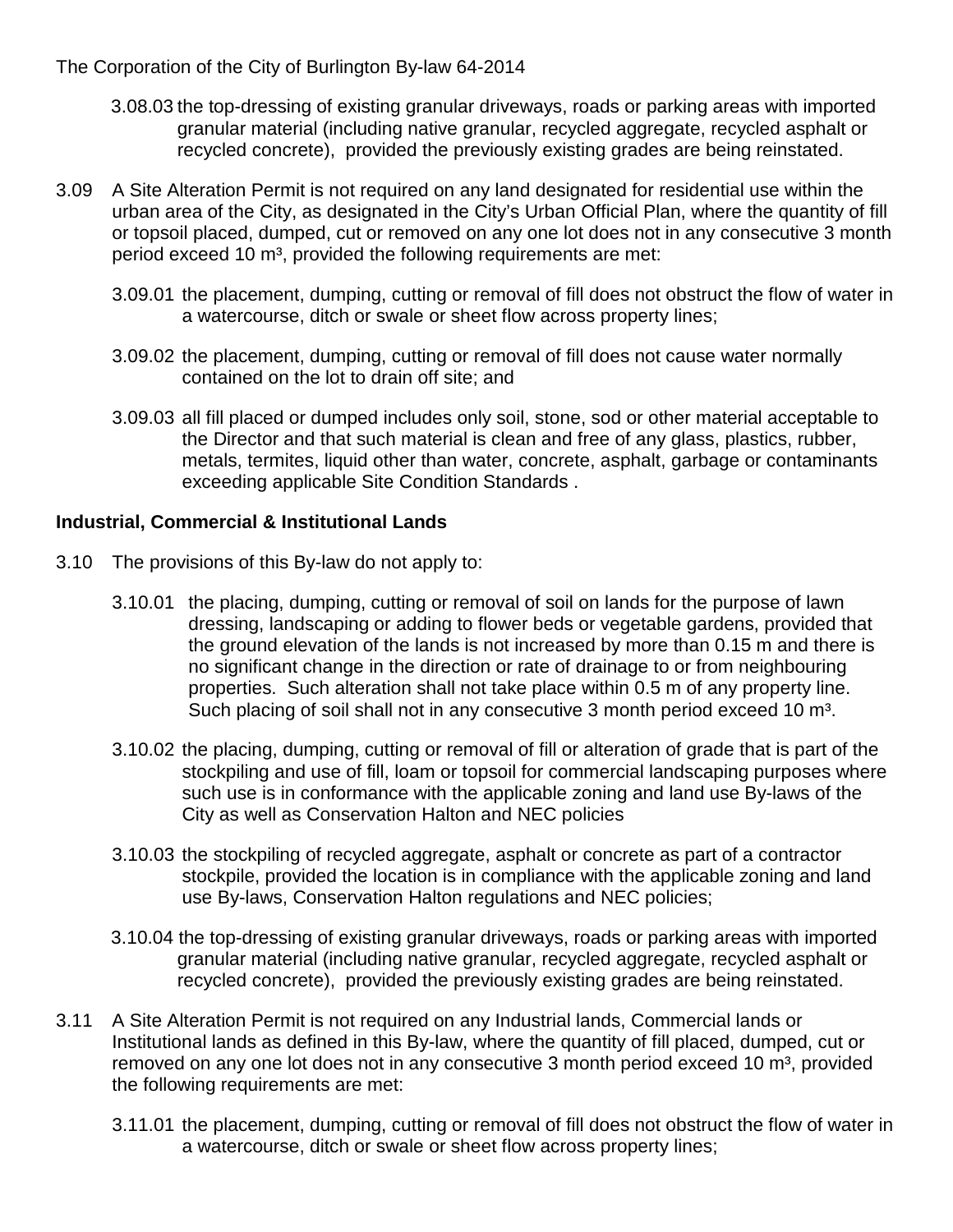- 3.11.02 the placement, dumping, cutting or removal of fill does not cause water normally contained on the lot to drain off site; and
- 3.11.03 all fill placed or dumped includes only soil, stone, sod or other material acceptable to the Director and that such material is clean and free of any glass, plastics, rubber, metals, termites, liquid other than water, concrete, asphalt, garbage or contaminants exceeding applicable Site Condition Standards.

## **4. Site Alteration Application Process**

## **Pre-consultation**

- 4.01 An applicant or owner applying for a Permit shall have a pre-consultation meeting with the Director and any other persons or agencies that the Director determines necessary to review the proposal to determine if a Permit is required and if a Permit can be issued pursuant to this By-law.
- 4.02 If the site alteration includes a calculated site alteration volume of less than 5000 m<sup>3</sup>, the applicant shall prepare a "Notice of the Application", in the form and content required by the Director, and the applicant shall post the notice on such suitable frontages to the property as determined by the Director, at the applicant's expense, and in a manner so that the notice is visible to passers-by for a period of not less than 14 days starting on the date on which the Director indicates is the Date of Consideration of the application.
- 4.03 If the site alteration includes a calculated site alteration volume greater than 5000  $m^3$ , the Director shall confirm the Date of Consideration of the application, arrange for posting the notice on the frontage of subject site and a Notice of the Application to be mailed, at the applicant's expense, to adjacent property owners within 150 m of the subject property where the subject property is either in Urban Areas or Rural Settlement Areas (both of which areas are as identified in the City of Burlington Official Plan) or in the case where the subject property is not found in either of those two areas, the notices shall be mailed out to the adjacent property owners within 600 m of the subject property.

## **Site Alteration Application Form**

- 4.04 An owner or applicant applying for a Site Alteration Permit shall submit the following to the Director:
	- 4.04.01 a completed "Application for a Site Alteration Permit" form, included in Schedule "A", appended to this By-law, which said form may be amended from time to time by the Director and shall include the following information:
		- 4.04.01.01 the municipal address of the land on which the fill is to be placed, dumped, cut or removed or other site alteration is to occur and the property size;
		- 4.04.01.02 the name, address and contact information of the owner of the land upon which the fill is to be received and placed or dumped, including written acknowledgement and written acceptance of the fill material being transported to his/her property, using the template appended in Schedule "E";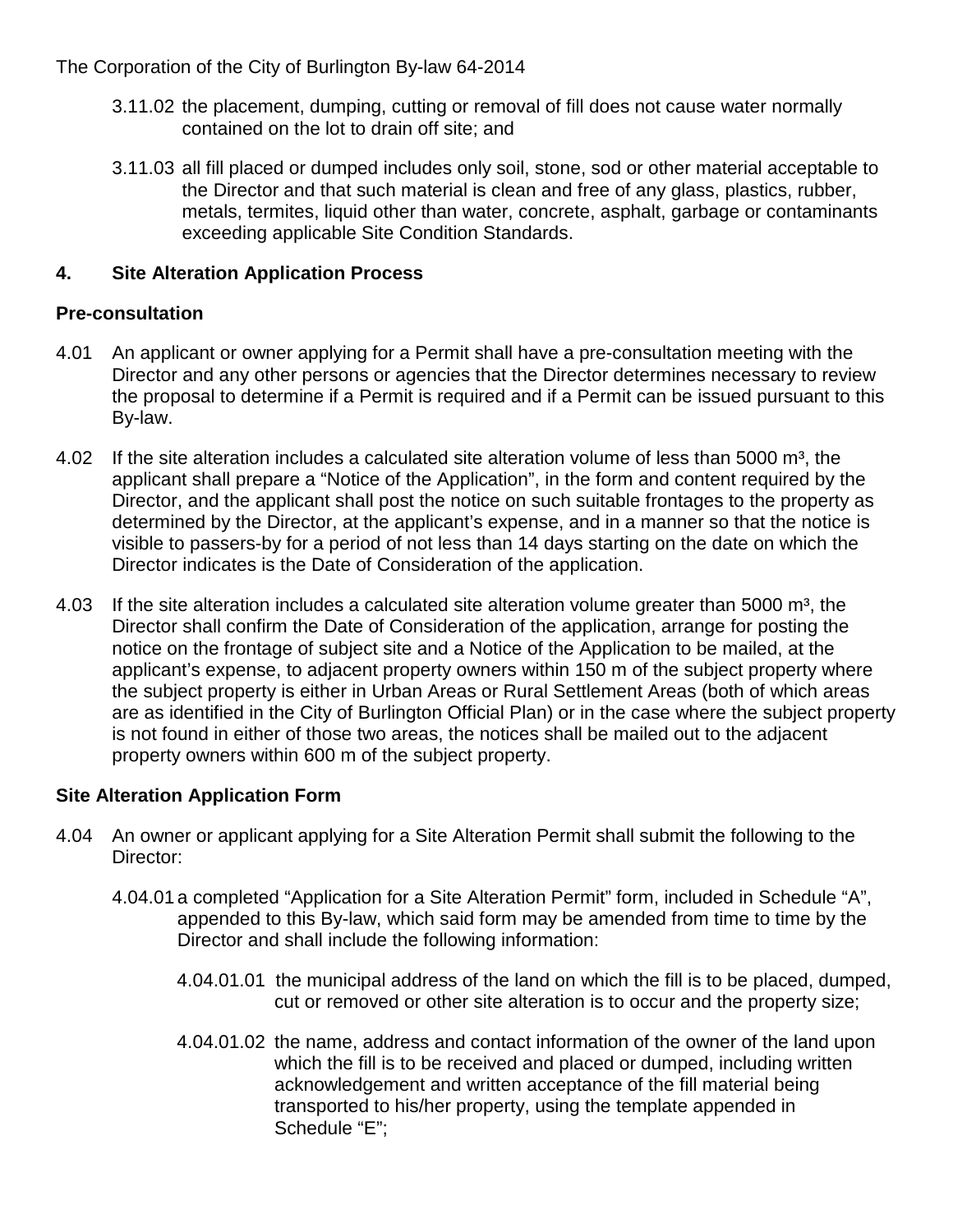- 4.04.01.03 the name, address and contact information of the agent authorized by the owner of the land upon which the fill is to be placed, dumped, cut or removed or other site alteration is to occur;
- 4.04.01.04 the name, address and contact information of the consultant engineers authorized by the owner of the land upon which the fill is to be placed, dumped, cut or removed or other site alteration is to occur;
- 4.04.01.05 the name, address and contact information of the contractor authorized by the owner of the land upon which the fill is to be placed, dumped, cut or removed or other site alteration is to occur;
- 4.04.01.06 work schedule for the proposed site alteration works within the 1 year permit period;
- 4.04.01.07 a brief description of the proposed works that have been identified on the Control Plan, as specified in Sections 4.04;
- 4.04.01.08 a brief description of the fill being placed or dumped;
- 4.04.01.09 all source location(s) of the fill being placed or dumped including environmental soil tests and soil permeability tests if required by the Director;
- 4.04.01.10 a copy of the NEC Development Permit, if the subject property is within regulated lands of the NEC and if a Development Permit has been obtained from the NEC;
- 4.04.01.11 a copy of the Conservation Halton (CH) Permit, if the subject property is within CH regulated lands and if a permit has been obtained from CH;
- 4.04.01.12 confirmation of any Environmentally Sensitive Areas or wetlands on or near the subject property;
- 4.04.01.13 confirmation of any endangered or threatened species on the subject property;
- 4.04.01.14 a signed authorization by the owner of the land, on which the work is to be performed, certifying the agent to act on his behalf in the application process and the performance of the site alteration work.

## **Control Plan Requirements**

- 4.04.02 a Control Plan, as required by and to the satisfaction of the Director, is to be submitted as part of the Site Alteration Permit application, pursuant to this By-law. The Control Plan shall include the following:
	- 4.04.02.01 a key plan showing the location of the site and a minimum of 30 meters beyond the site;
	- 4.04.02.02 the scale of the drawing;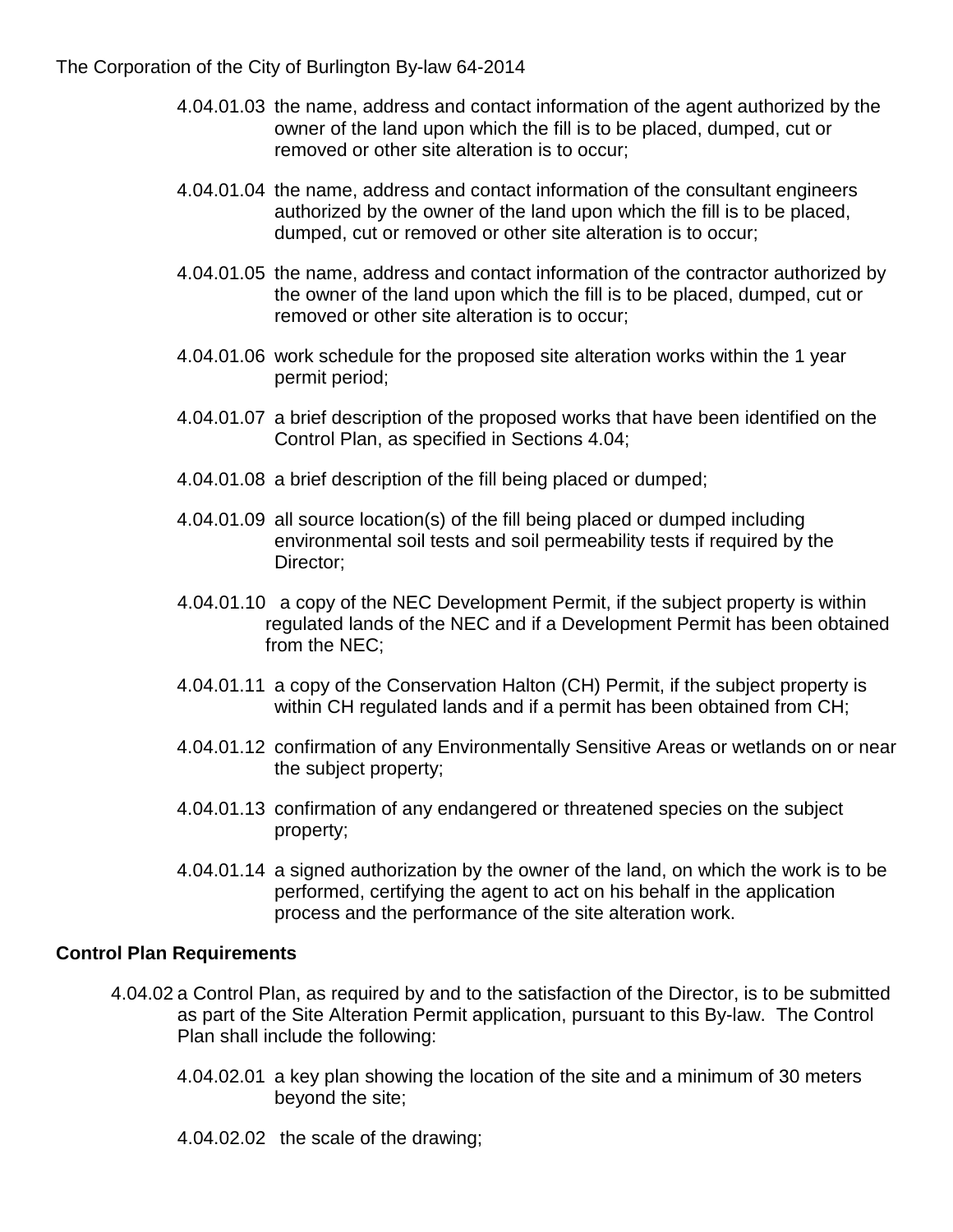- 4.04.02.03 property lines of the lands where the proposed site alterations are to be undertaken, including dimensions and the number of hectares of the site;
- 4.04.02.04 the location, dimensions, elevations and use of buildings and other structures existing or proposed to be erected on the site;
- 4.04.02.05 the current and proposed use of the site as well as the location, dimensions and use of buildings and other structures adjacent to the site;
- 4.04.02.06 detailed locations, including dimensions, identifying the proposed locations for the placement of fill on the lands;
- 4.04.02.07 a scale drawing of any proposed retaining wall including a description, dimensions and materials to be used in the construction of such retaining wall, that may be required by the Director if:
	- (a) erosion on adjacent lands may occur as a result of the work which is the subject of the Permit; and/or
	- (b) the finished grade of the Site is of a higher elevation at a property line than that of the existing grade at the same property line of adjacent lands.
- $4.04.02.08$  for a calculated site alteration volume of less than 5000 m<sup>3</sup>, existing spot elevations on a 3 m grid across the property and 15 m beyond the property lines to clearly show the existing topography of the property and the adjacent lands;
- $4.04.02.09$  for a calculated site alteration volume of greater than 5000 m<sup>3</sup>, a topographic survey producing a 0.5 m contour interval, certified by a licensed professional engineer or Ontario Land Surveyor, defining all material and man-made features, including top and bottom of slopes, drainage patterns, tree lines, buildings, and stockpiles on the lands and 30 m beyond the property lines to clearly show the detailed existing topography of the property and the adjacent lands;
- 4.04.02.10 the location of Environmentally Sensitive Areas, lakes, streams, channels, ditches, swales, water courses and other bodies of water on the site and 15 m beyond the property lines for sites less than 0.2 ha, and 30 m beyond the property lines for sites greater than 0.2 ha;
- 4.04.02.11 the location, dimensions and invert elevations of any existing and proposed storm water drainage systems, sewers, drainage pipes, culverts, inlet chambers, drainage tiles, septic beds and natural drainage patterns on and 15 m beyond the property lines for less than 0.2 ha and 30 m beyond the property lines for sites greater than 0.2 ha;
- 4.04.02.12 the location and dimensions of utilities, roads and highways;
- 4.04.02.13 the location, diameter, species and drip line of all trees with a caliper measuring 75 mm or greater at breast height, all other vegetation and field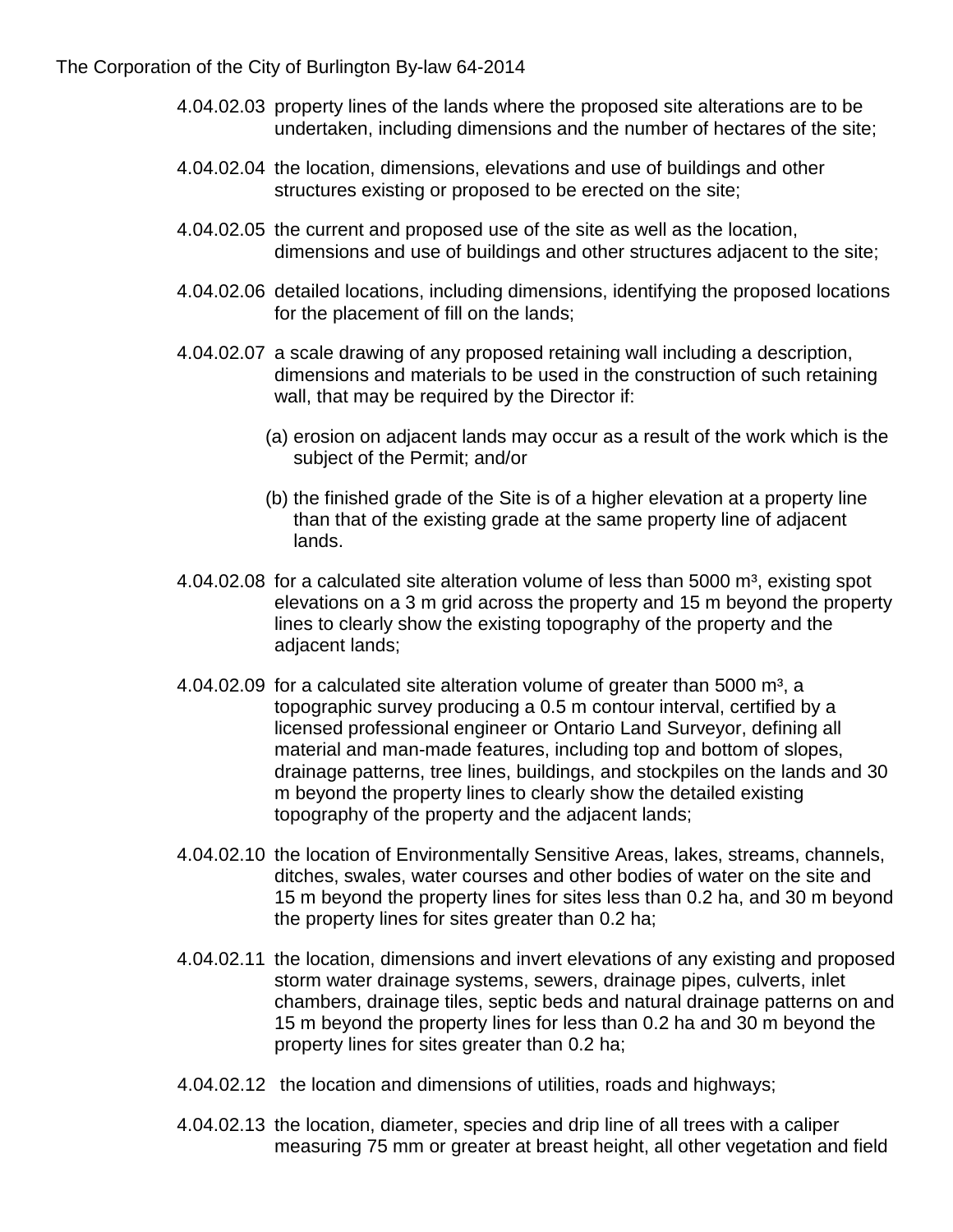crops are to be identified in masses showing the outline of the canopy or vegetation limit created by the massing;

- 4.04.02.14 all existing vegetation 3 m beyond the property lines including City trees, individually locating all trees with a caliper measuring 75 mm or greater at breast height. All other vegetation to be identified in masses showing outline of canopy or vegetation limit created by the massing;
- 4.04.02.15 the location and description of the predominant soil types;
- 4.04.02.16 the location and dimensions, of all temporary soil or fill stockpiles;
- 4.04.02.17 the location, dimensions, height and slopes of any proposed berms;
- 4.04.02.18 the proposed final elevations of the site alteration works;
- 4.04.02.19 the location and dimensions of all proposed land disturbances;
- 4.04.02.20 the location of all wetlands, floodplains, shoreline, top of bank features and approximate regulation limits as required by Conservation Halton;
- 4.04.02.21 the location, dimensions, design, details, design calculations and estimated costs for the supply, installation and maintenance of all construction site control measures necessary to meet the requirements of this By-law;
- 4.04.02.22 a schedule of the anticipated start and completion dates for each land disturbances including the installation of construction site control measures needed to meet the requirements of this By-law;
- 4.04.02.23 details regarding the provisions for regular maintenance of the site control measures during site alteration activities;
- 4.04.02.24 all tree protection measures for the site alterations;
- 4.04.02.25 all proposed ground covering to be used for site restoration, including seed mix if grass, upon completion of the site alterations;
- 4.04.02.26 specific details regarding trucking to and from the site, including the routes to be used and the times these routes will be used as per Section 4.08;
- 4.04.02.27 the location of wetlands within 120 m of the property; and
- 4.04.02.28 all other site design requirements as detailed in "Schedule D" Additional Site Design Guidelines.
- 4.04.02.29 a stamped, signed certificate as detailed in Schedule "G" Lot Grading Design & Requirements, as appended to this By-law;
- 4.04.03 securities to ensure the Owner's obligations according to a Site Alteration Permit shall be in accordance with Section 12 of this By-law;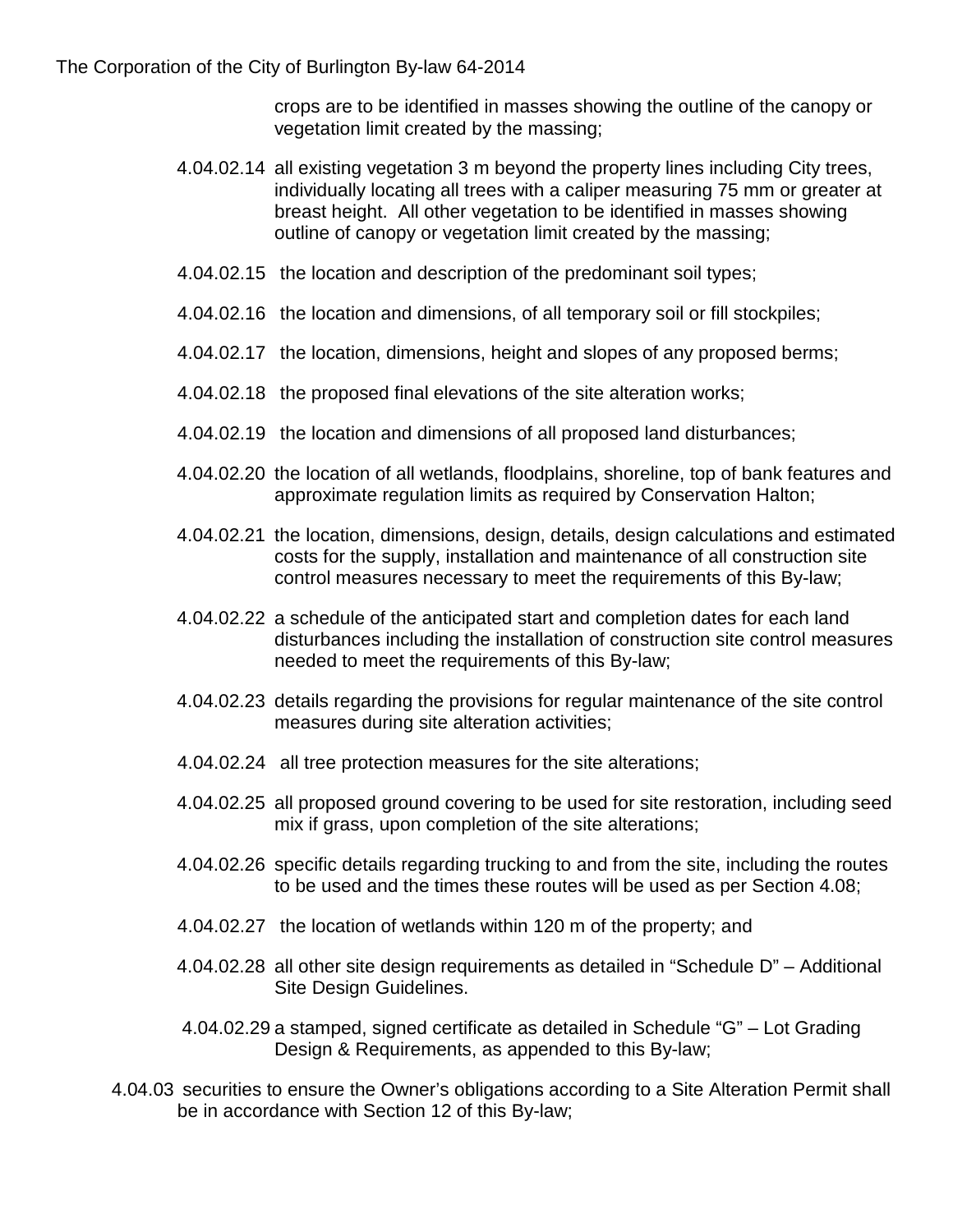- 4.04.04 the prescribed fees for a Site Alteration Permit shall be in accordance with Schedule "B", appended to this Bylaw;
- 4.04.05 following the completion of the site alteration works, it is the responsibility of the Professional Engineer or Ontario Land Surveyor, who prepared the original Control Plan and completed the certificate on the Control Plan, to visit the site and record the required elevations to verify that the grading has been completed in accordance with the Control Plan submitted and that the finished project does not detrimentally affect drainage on adjacent properties. This shall be provided in the form of an "As-Constructed" Control Plan to the Capital Works Department, after which a release of the securities held by the City can be arranged, if to the satisfaction of the Director.
- 4.05 Notwithstanding any other provisions of this By-law, the Director may at his or her sole discretion, waive certain requirements of the Control Plan, after taking into consideration the proposed works, the anticipated impacts to the site, adjacent properties and the surrounding environment.

### **Supporting Documentation Requirements**

- 4.06 A person applying for a Site Alteration Permit shall submit the following, if required by the Director:
	- 4.06.01 any other study, report, plan, drawing or material related to the application, as deemed necessary by the Director, to constitute a Complete Application:
	- 4.06.02 a complete copy of the NEC approved permit for the proposed site alteration works;
	- 4.06.03 a complete copy of the Conservation Halton permit or Letter of Permission for the proposed site alteration works;
	- 4.06.04 Phase I, Phase II and/or other Environmental Site Assessment reports;
	- 4.06.05detailed plans including but not limited to a Soil Management Plan, Fill Management Plan, Traffic and Transportation Management Plan and an environmental soil testing plan, all prepared and certified by a Qualified Person, in accordance with the "Management of Excess Soil – A Guide for Best Management Practices";
	- 4.06.06 certification that the fill contains no contaminates within the meaning of the Environmental Protection Act or certification from a Qualified Person that no adverse effects will result from the site alteration;
	- 4.06.07 a letter which forever releases and indemnifies the City with respect to any and all liability which may arise in the event that site alteration fill contains contaminants of concern within the meaning of the Environmental Protection Act.
	- 4.06.08 a signed authorization of a grantee(s) of any easements within the property accepting the placing or dumping of fill or other site alteration on or abutting any easements;
	- 4.06.09 a report by a Qualified Person of any significant archaeological features on the site, in the areas affected by the site alteration.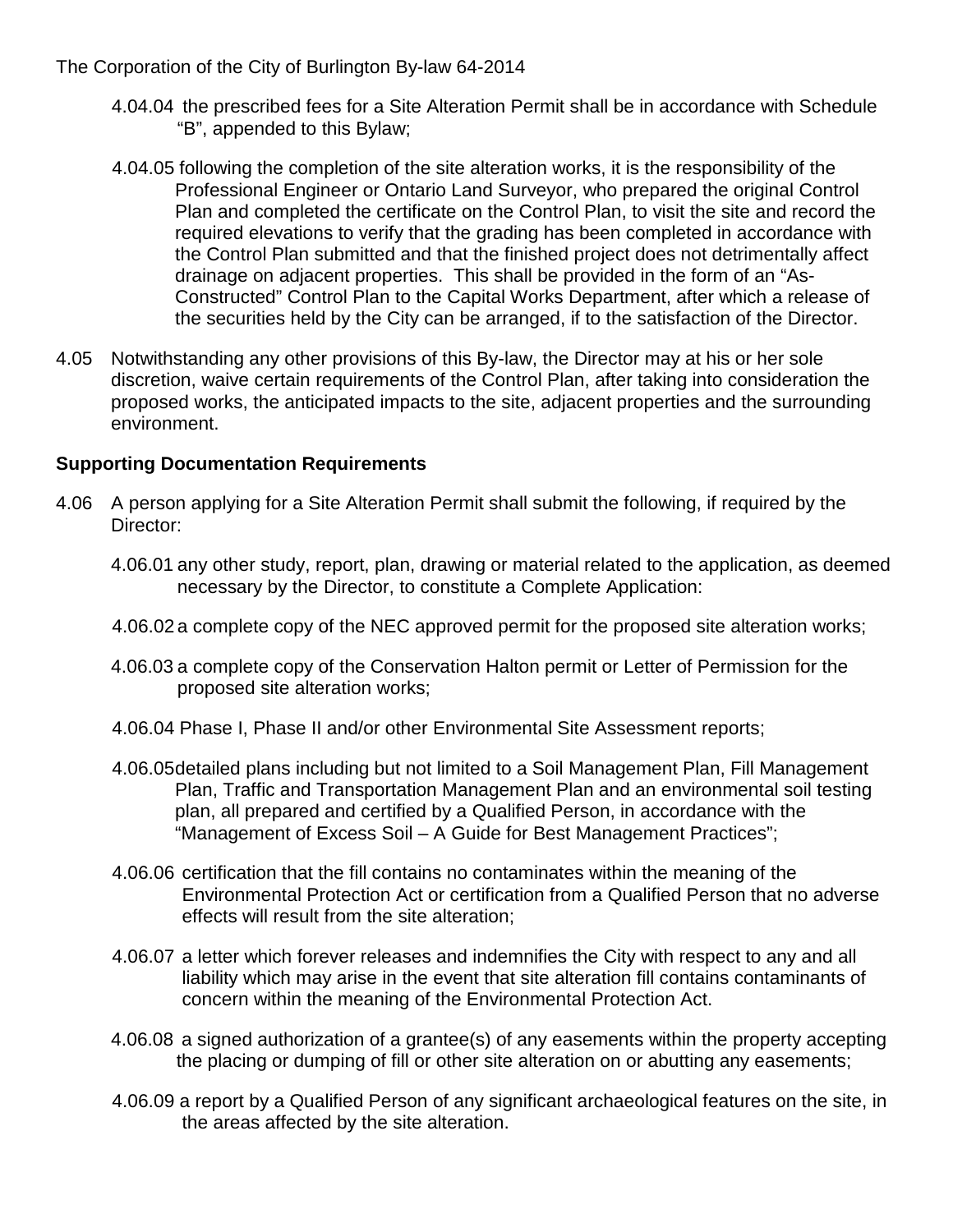4.07 The plans and certification required in 4.06.05 and 4.06.06 as well as the release and indemnity required in 4.06.07 shall be in a format acceptable to the Director.

## **Hauling Information**

- 4.08 Trucking information and hauling routes to and from the site are to be identified as per the Control Plan requirements, the "Management of Excess Soil – A Guide for Best Management Practices" and to the satisfaction of the Director. The following shall be required:
	- 4.08.01 a "Load Exemption Permit", if required by the Director;
	- 4.08.02 the full and complete legal name and business name, if different from the legal name, of each hauler;
	- 4.08.03 the commercial vehicle registration number of each hauler;
	- 4.08.04 the motor vehicle permit number of the motor vehicles owned and operated by each hauler; and
	- 4.08.05 proof of insurance of each hauler.
	- 4.08.06 daily record of deliveries in a format acceptable to the Director, including:

4.08.06.01 the date of each delivery of fill;

- 4.08.06.02 the point of origin of each delivery of fill;
- 4.08.06.03 the placement location of each delivery of fill;
- 4.08.06.04 the hauling routes;
- 4.08.06.05 the volume of each delivery of fill;
- 4.08.06.06 the content of material of each delivery of fill, including fill placement location; and
- 4.08.06.07 any other information required by the Director.
- 4.08.07 Where ever possible, electronic tracking technology is recommended for use by the hauler.
- 4.09 As a condition of the Site Alteration Permit, the following may be required by the Director:

4.09.01 to restrict the daily volume of truck loads to ensure traffic safety;

4.09.02 to restrict the hours of operation beyond the restrictions found in this By-law.

4.10 Prior to proposing a modification of the haul routes to and from the site, written details of the proposed changes are to be submitted to the Director for review and approval. Modifications of haul routes are not to occur unless approved by the Director.

## **Permit Review**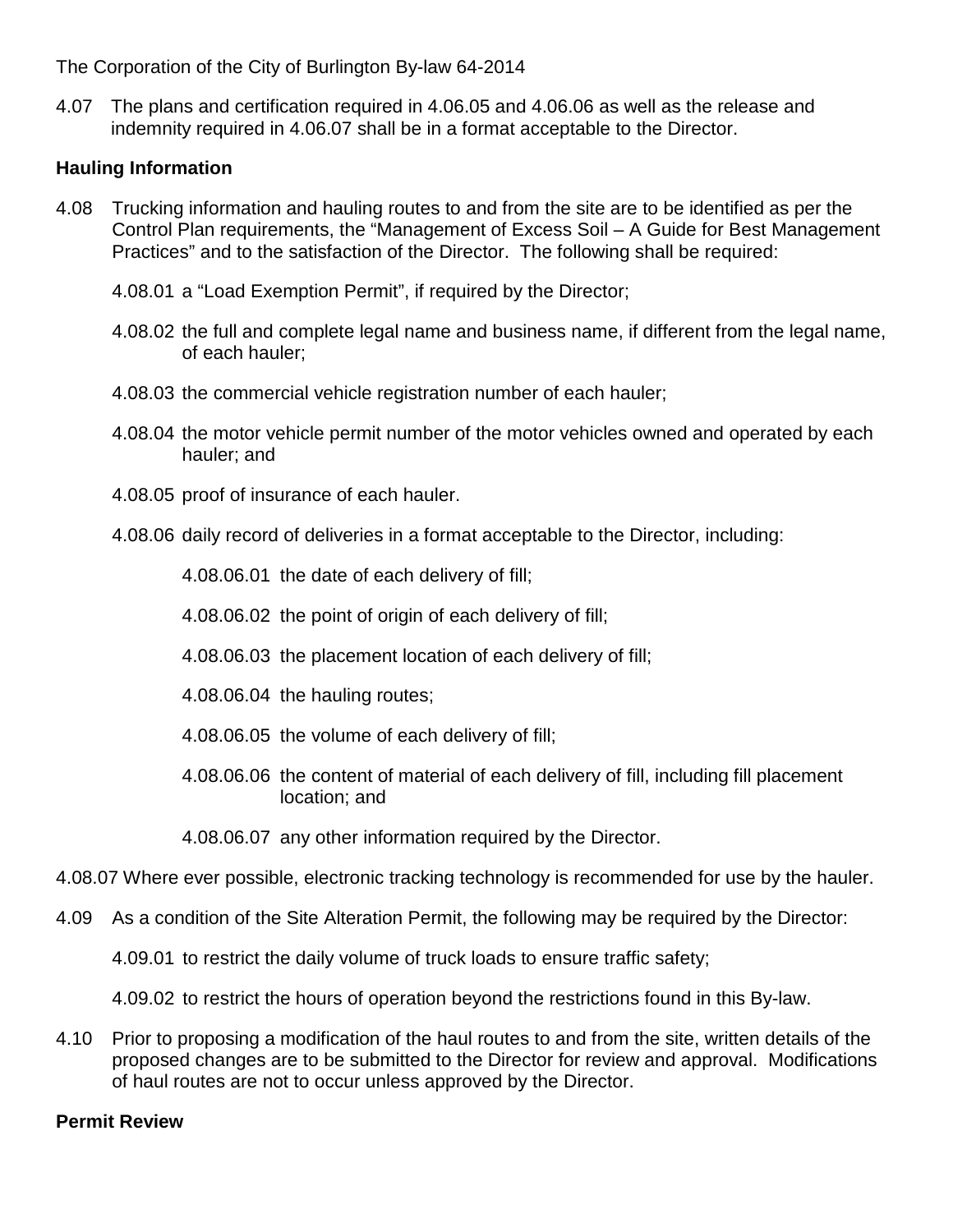4.11 In reviewing any application, the Director may seek comments from and/or approvals of other applications to NEC, CH, Ministry of Natural Resources, Department of Fisheries and Oceans, Halton Region, adjacent municipalities and any other agencies required. Such comments and/or approvals shall form part of the complete application review.

## **Additional Terms and Conditions**

- 4.12 The Director may impose additional terms and conditions or design guidelines upon the issuance of a Permit. In addition to any other terms and conditions or design guidelines that may be imposed by the Director, Permits shall be issued subject to the terms and conditions set out in Sections 5 and 6 of this By-law, unless exempted in writing by the Director.
- 4.13 The Director may require that the site alteration be completed by a specific date as noted.
- 4.14 Where multiple site alteration permits are issued on one property, the total calculated site alteration volume shall be the sum of all permits issued in any consecutive 5 year period.
- 4.15 In Agricultural and Rural zoned lands, where site alterations permits are being applied for:
	- 4.15.01 all pond applications or site alteration applications greater than 5000  $\text{m}^3$ , shall be circulated to the Burlington Agricultural Committee (BAC) for comment prior to a decision being made by the Director.
	- 4.15.02 a proposed pond with a surface area of a maximum of 1% of the total area to be irrigated shall have a maximum depth of 3 m with side slopes no steeper than 3:1.
	- 4.15.03 a proposed pond with a surface area larger than 1% of the total area to be irrigated, or deeper than 3 m, will be reviewed and considered providing a detailed water budget analysis is prepared and submitted by a Qualified Person, acceptable to the Director.
	- 4.15.04 proposed ponds should be located a suitable distance from a water well or septic tile bed, acceptable to the Halton Region Health Department.
- 4.16 Where lands are designated for development uses within the Urban Planning Area Boundary and within any Draft Plan approved lands in the North Aldershot Planning Area, as detailed in the City of Burlington Official Plan, application for a Site Alteration Permit can be made in order to proceed with pre-grading of the site prior to the execution of a development agreement with the City. The fees paid for the Site Alteration Permit under these circumstances shall be as detailed in Schedule "B".
- 4.17 Section 4.16 applies when the site alterations are taking place on the subject site of Subdivision, Secondary Plan or Site Plan subject to approval pursuant to the Planning Act.
- 4.18 Upon execution of a Subdivision Agreement, on the same property as an approved Site Alteration Permit, the Site Alteration Permit shall be terminated and the site alteration fees which are consistent with those typically contained in the Subdivision Agreement, shall be credited accordingly to the developer who is executing the Subdivision Agreement, if they are same person/company. Also, upon execution of a Subdivision Agreement, all securities received in accordance with the Site Alteration Permit shall be transferred to the Subdivision Agreement.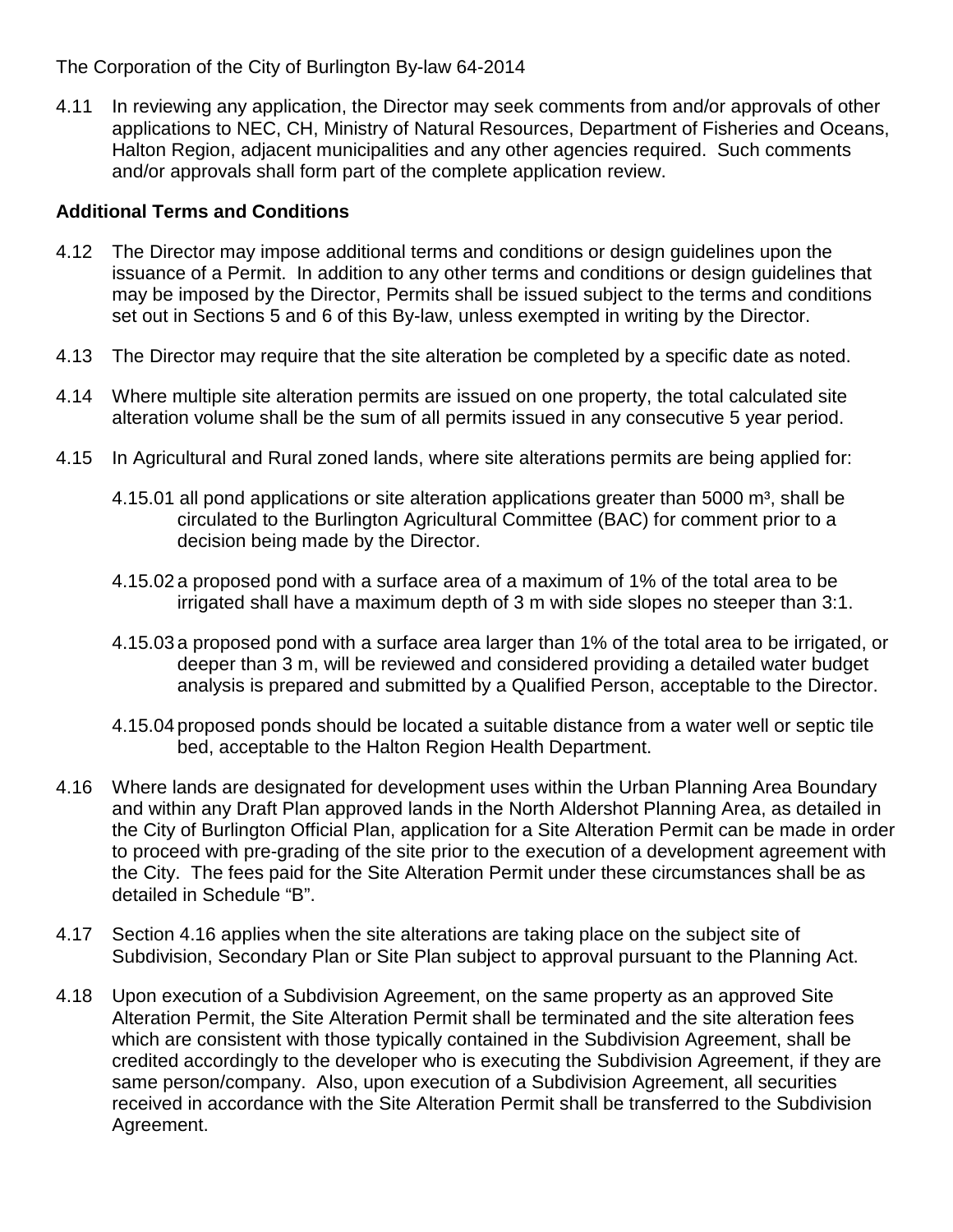### **5. Site Alteration Agreement for Large Scale Operations**

- 5.01 Where the calculated site alteration volume is greater than 5000  $\mathrm{m}^3$  or where the resulting proposed elevation will be greater than 0.5 m above or below the originally existing grades, the Owner shall, in addition to providing a complete application as detailed in Section 4 of this Bylaw, enter into a "Site Alteration Agreement" with the City which shall be registered on title to the land on which the work is to be performed. Such Site Alteration Agreement shall require that the Owner:
	- 5.01.01 retain a Qualified Person to prepare a Work Plan that includes the recommendations of the Ministry of the Environment in the document titled "Management of Excess Soil – A Guide for Best Management Practices". Such Work Plan shall be to the satisfaction of the Director and shall include, but is not limited to including the following:
		- (i) Soil Management Plan;
		- (ii) Fill Management Plan;
		- (iii) Traffic and Transportation Management Plan;
		- (iv) Environmental soil testing program for the excess soil,
		- (v) Require the testing of the permeability of any fill to be used as part of a site alteration, to ensure the permeability of the imported fill is equal to or greater than that of the existing underlying native soil on which the fill is to be placed.
	- 5.01.02 retain a Qualified Person to ensure that the site alteration operations are proceeding in accordance with engineering and environmental best practices and the established Work Plan;
	- 5.01.02 retain a Qualified Person to report in writing on a regular basis or as determined by the Director that the site alteration is in accordance with Subsection 5.01.01 of this By-law;
	- 5.01.03 undertake the site alteration in accordance with the permit;
	- 5.01.04 require that the site alteration be completed by a specified date as noted in the permit;
	- 5.01.05 not contaminate the natural environment and abide by all applicable environmental laws, policies and regulations;
	- 5.01.06 provide a report from a Qualified Person that he/she is satisfied that the site alteration will not result in:
		- 5.01.06.01 adverse erosion and environmental impacts on and off-site, as confirmed in writing by the Qualified Person;
		- 5.01.06.02 blockage of a swale, ditch or watercourse;
		- 5.01.06.03 siltation in a watercourse, wetland or storm sewer;
		- 5.01.06.04 transportation of silt to adjacent, neighbouring or downstream properties;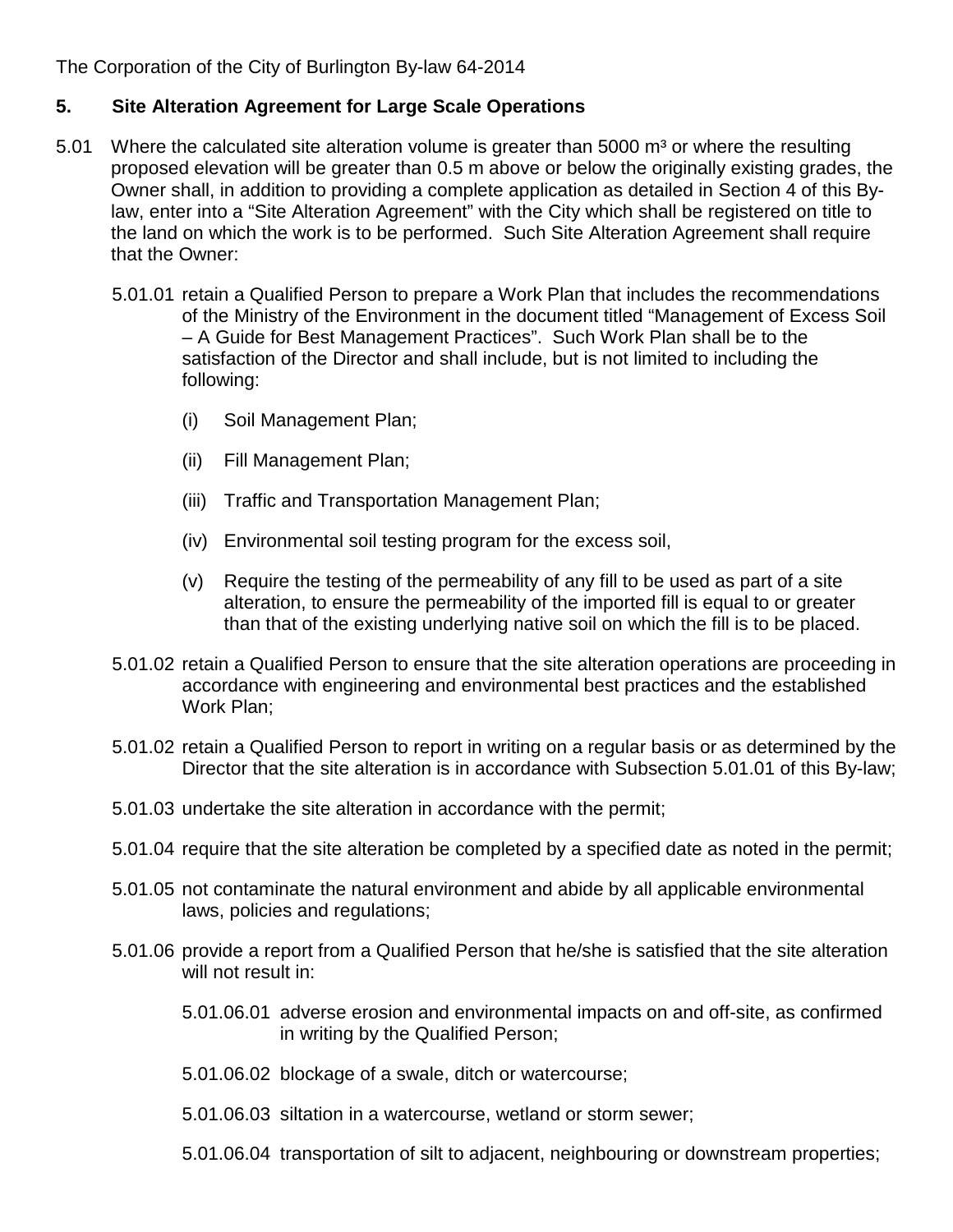- 5.01.06.05 pollution of a watercourse;
- 5.01.06.06 flooding or ponding of adjacent lands;
- 5.01.06.07 flooding or ponding caused by a watercourse overflowing its banks;
- 5.01.06.08 hindering the orderly development of any lands;
- 5.01.06.09 detrimental effect on the quality or quantity of water in wells
- 5.01.06.10 detrimental effect on any trees of a caliper of 75 mm or more located on the lands;
- 5.01.06.11 detrimental effect on matters of inherent sensitivity such as, but not limited to, aquifer recharge, soil permeability, water quality and wildlife habitat;
- 5.01.06.12 unauthorized injury or destruction of municipal trees or other trees protected under By-laws of the City of Burlington or Halton Region;
- 5.01.06.13 injury or destruction of other trees, which in the opinion of the Director, could reasonably be avoided;
- 5.01.06.14 a loss of agricultural lands in the Rural Planning Area as defined in Schedule "C" of the City of Burlington Official Plan;
- 5.01.06.15 detrimental effect on the natural environment, including but not restricted to lands designated as Environmentally Sensitive Areas, Lake Ontario shoreline, Burlington Bay / Hamilton Harbour Shoreline, Niagara Escarpment and Areas of Natural or Scientific Interest and habitat of endangered or threatened species as identified and defined by the Ministry of Natural Resources;
- 5.01.06.16 detrimental effect within 120 metres of a Provincially Significant Wetland identified by the Ministry of Natural Resources and wetlands regulated under Ontario Regulation 162/06;
- 5.01.06.17 detrimental effect to the growth and/or harvest of fruit, vegetables or other crops, landscaping and gardens;
- 5.01.06.18 detrimental effect to natural site lines of adjacent properties;
- 5.01.06.19 detrimental effect on areas of archaeological significance; and
- 5.01.06.20 contamination of, or the degradation of the environmental quality of land.
- 5.01.07 engage an Ontario Land Surveyor to prepare any plans requested by the Director to identify the extent and location of any fill placed, dumped, cut or removed as part of the site alteration;
- 5.01.08 acknowledge that the City may engage, where the City does not have appropriate expertise, legal, engineering, hydrology, environmental, arborist, landscape or any other consultant the Director determines is reasonable and necessary in order to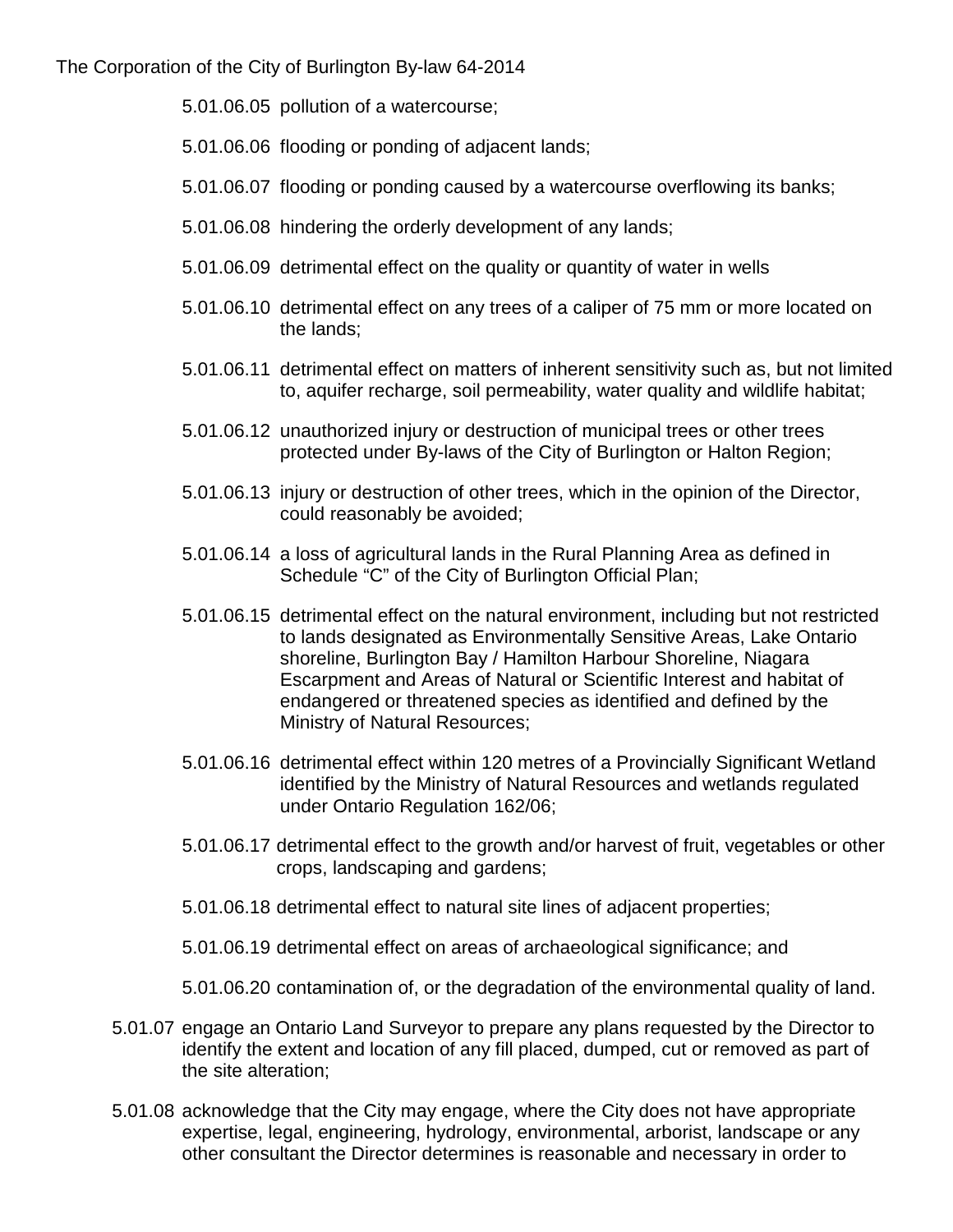evaluate studies and/or agreements or to provide assistance to the Director throughout the site alteration process in which case the costs incurred for such evaluations shall be charged back to the applicant in addition to the application fees detailed in Schedule "B";

- 5.01.09 provide security to be used to remedy any breach of the By-law or permit, according to Section 12;
- 5.01.10 indemnify the City for any liability, costs, damages or losses incurred directly or indirectly caused by the issuance of a Permit and to provide insurance, if deemed necessary, to the satisfaction of the Director;
- 5.01.11 hold a public meeting, at the applicant's expense, prior to the issuance of a Permit, with such conditions regarding notice to the public and other requirements, as may be determined by the Director.
- 5.02 Notwithstanding any other provisions of this By-law, the Director may at his or her sole discretion, waive certain requirements of the Site Alteration Agreement, after taking into consideration the proposed works, the anticipated impacts to the site, adjacent properties and the surrounding environment.

#### **6. Permit Issuance**

- 6.01 A Site Alteration Permit shall be issued where the Director is satisfied that:
	- 6.01.01 the applicant has complied or will comply with all of the requirements of this By-law;
	- 6.01.02 the lands which are the subject of the application are not within a prohibited location according to Section 2 of this By-law;
	- 6.01.03 the proposed placing, dumping, cutting or removal of fill will not result in:
		- 6.01.03.01 adverse erosion and environmental impacts on and off-site, as confirmed in writing by the Qualified Person;
		- 6.01.03.02 blockage of a swale, ditch or watercourse;
		- 6.01.03.03 transportation of silt into a watercourse, wetland, natural heritage feature or system, or storm sewer;
		- 6.01.03.04 transportation of silt to adjacent, neighbouring or downstream properties;
		- 6.01.03.05 pollution of a watercourse;
		- 6.01.03.06 flooding or ponding on adjacent lands;
		- 6.01.03.07 flooding or ponding caused by a watercourse overflowing its banks;
		- 6.01.03.08 hindering the orderly development of any lands;
		- 6.01.03.09 detrimental effect on the quality or quantity of water in wells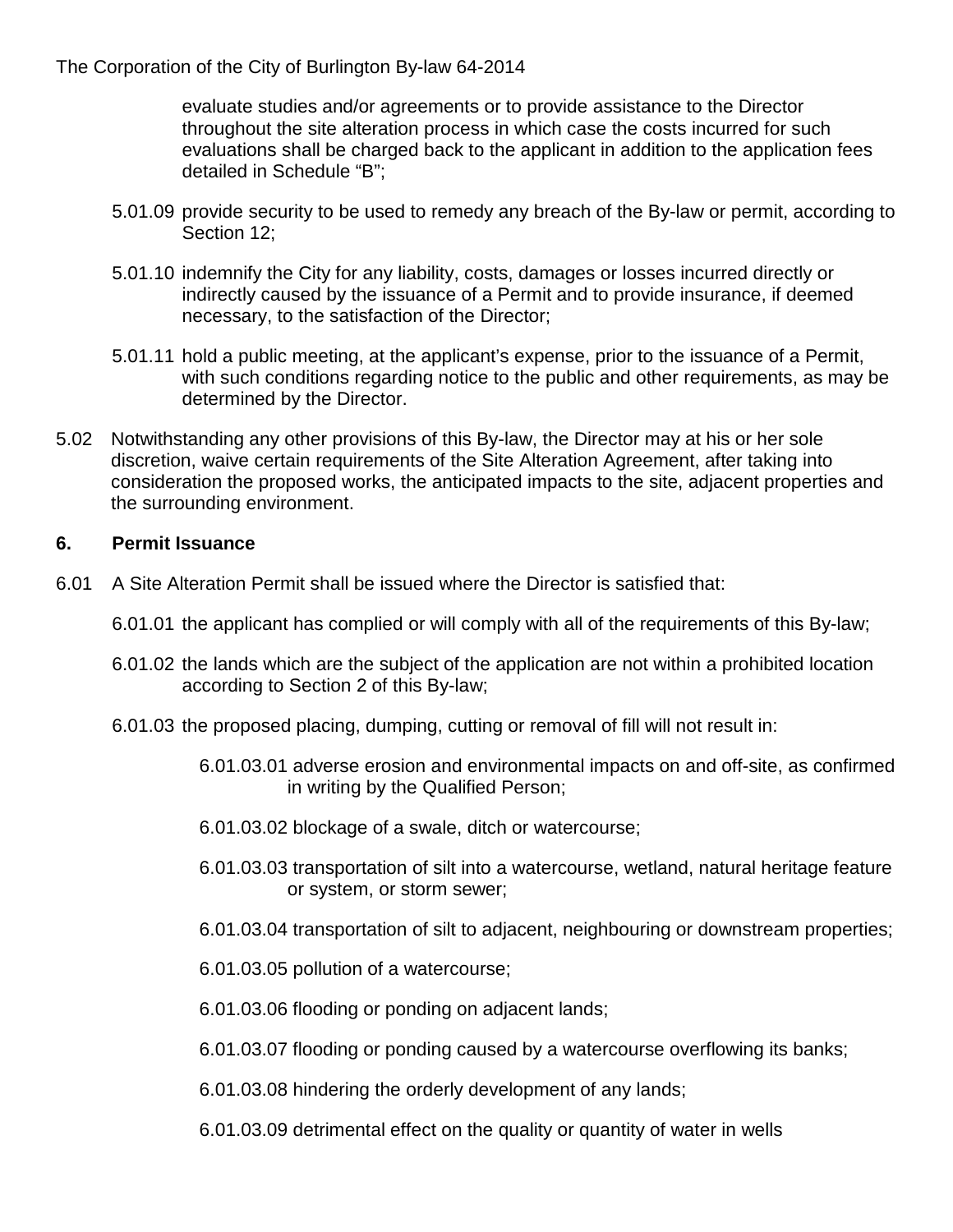- 6.01.03.10 detrimental effect on any trees of a caliper of 75 mm or more located on the lands;
- 6.01.03.11 detrimental effect on matters of inherent sensitivity such as, but not limited to, aquifer recharge, soil permeability, water quality and wildlife habitat;
- 6.01.03.12 unauthorized injury or destruction of municipal trees or other trees protected under By-laws of the City of Burlington or Halton Region;
- 6.01.03.13 injury or destruction of other trees, which in the opinion of the Director, could reasonably be avoided;
- 6.01.03.14 a loss of agricultural lands in the Rural Planning Area as defined in Schedule "C" of the City of Burlington Official Plan;
- 6.01.03.15 detrimental effect on the natural environment, including but not restricted to lands designated as Environmentally Sensitive Areas, Lake Ontario shoreline, Burlington Bay / Hamilton Harbour Shoreline, Niagara Escarpment and Areas of Natural or Scientific Interest and habitat of endangered or threatened species as identified and defined by the Ministry of Natural Resources;
- 6.01.03.16 detrimental effect within 120 m of a Provincially Significant Wetland identified by the Ministry of Natural Resources and wetlands regulated under the Conservation Authorities Act - Ontario Regulation 162/06;
- 6.01.03.17 detrimental effect to the growth and/or harvest of fruit, vegetables or other crops, landscaping and gardens;
- 6.01.03.18 detrimental effect to natural site lines of adjacent properties;
- 6.01.03.19 detrimental effect on areas of archaeological significance; and
- 6.01.03.20 contamination of, or the degradation of the environmental quality of land.
- 6.01.04 the work proposed under the Permit shall not involve contravention of Federal, Provincial and Municipal Acts, regulations, policies or By-laws where such Acts, regulations, policies or By-laws require approval. Such approval shall be obtained and proof submitted or will be obtained and submitted prior to the issuance of the Permit;
- 6.01.05 the applicant, if required by the Director, enters into a Site Alteration Agreement as referred to in Section 5 of this By-law and agrees to perform all of the required obligations under the agreement prior to the issuance of the Permit;
- 6.01.06 the location, height and slope of any proposed berm shall be in compliance with this By-law;
- 6.01.07 the proposed grades and resulting drainage pattern, the proposed design of any retaining wall, the type of fill proposed to be used, if any, and the proposed method of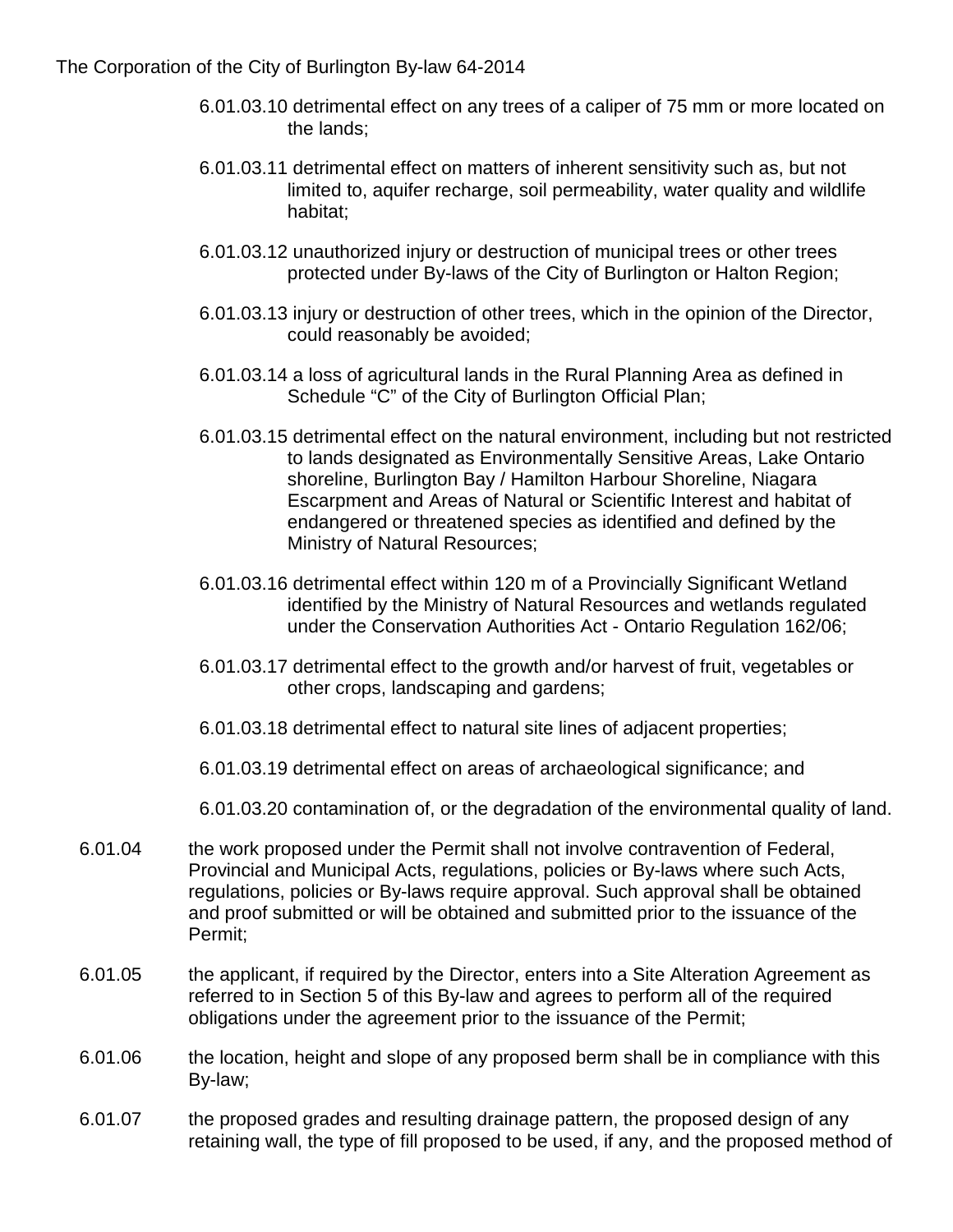the placing, dumping, cutting or removal of fill or altering of the grade shall all be in accordance with good engineering standards and best practices;

- 6.01.08 the work proposed under the permit shall meet the requirements of the Environmental Protection Act, and the "Management of Excess Soil – A Guide for Best Management Practices", to the satisfaction of the Director;
- 6.01.09 any fill to be used shall include:
	- 6.01.09.01 for industrial and commercial sites, only soil, stone, sod or other material acceptable to the Director and that such material is clean and free of any glass, plastics, termites, rubber, metals, liquid, garbage or contaminants exceeding applicable Site Condition Standards;
	- 6.01.09.02 for all other sites, only soil that is clean and free of any glass, plastics, rubber, metals, liquid, termites, garbage, concrete, asphalt or contaminants exceeding applicable Site Condition Standards;
- 6.01.10 environmental soil testing of fill, as determined by a Qualified Person, is undertaken prior to its placement upon, or removal from the site, according to the "Management of Excess Soil – A Guide for Best Management Practices";
- 6.01.11 the testing referred to in 6.01.10 shall be performed by a certified environmental laboratory. The owner/applicant will be responsible for all costs associated with the testing.
- 6.01.12 the site shall be rehabilitated including replanting, to a condition which is substantially similar to or improved from the condition of the site prior to the undertaking of the work which is the subject of the permit, immediately upon completion of site alteration;
- 6.01.13 proposed trucking to and from the site shall, where possible, minimize negative impacts on the public and the municipal infrastructure;
- 6.02 The Director may engage legal (retained through the City Solicitor), engineering, hydrology, environmental, arborist, landscape or any other consultant the Director determines necessary in order to evaluate studies and/or agreements or to provide assistance to the Director throughout the Site Alteration process, in which the case the costs incurred for such evaluation shall be charged back to the applicant plus administration charge.
- 6.03 Where a permit has been issued under this By-law authorizing site alteration on lands, no person shall undertake or permit site alteration except in accordance with:
	- 6.03.01 the plans, documents and any other information required for the issuing of the permit;
	- 6.03.02 the terms and conditions of the permit;
	- 6.03.03 the conditions of the Site Alteration Agreement entered into with the City as a condition of obtaining the permit; and
	- 6.03.04 all other provisions of this By-law.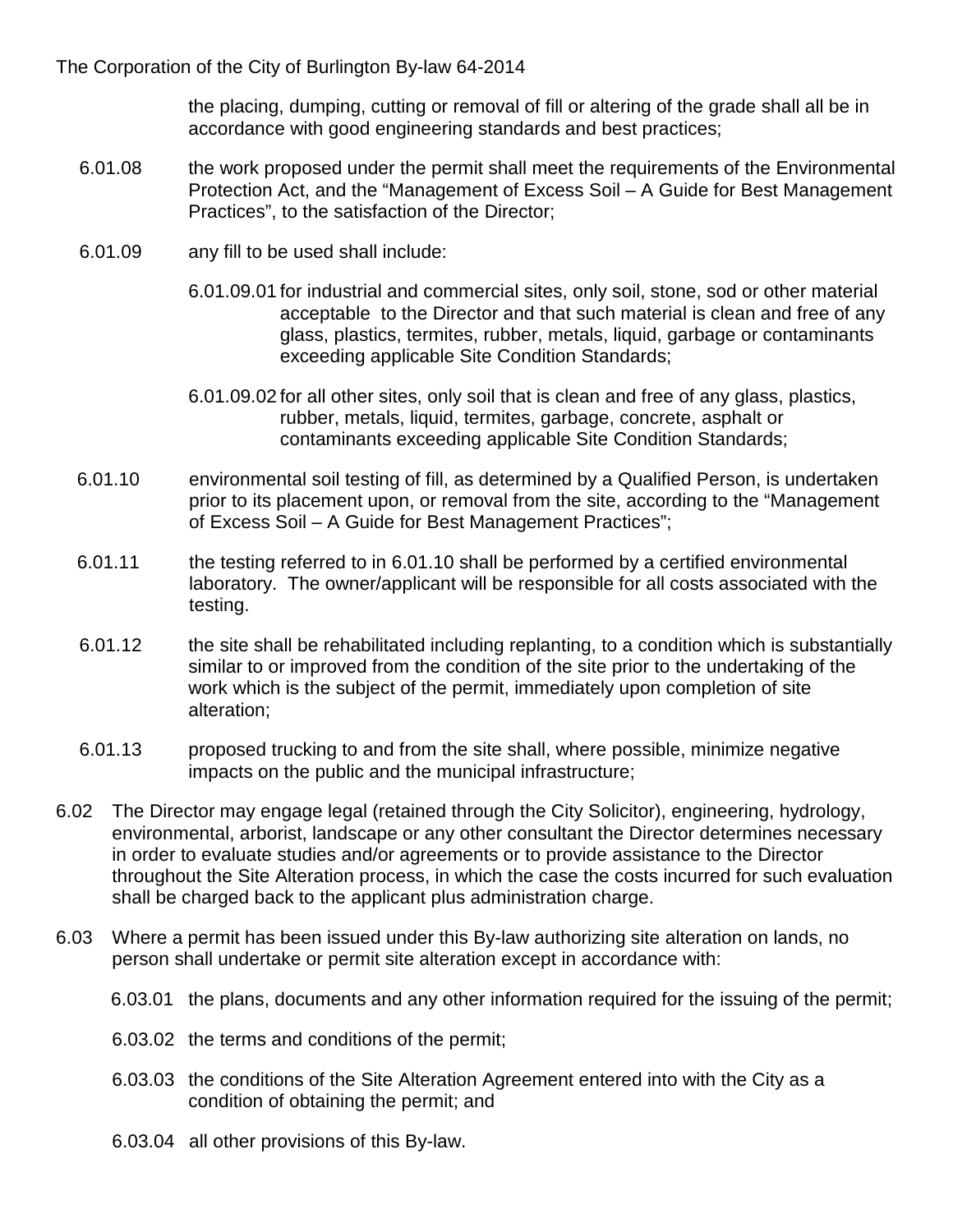- 6.04 Notwithstanding the issuance of a permit pursuant to this By-law, an applicant and/or owner shall comply with all other applicable legislation.
- 6.05 Where an owner makes a change to a plan, document, specifications or other information following the issuance of a Permit, the Director shall require that all work ceases on the site. An addition payment of up to  $\frac{1}{2}$  of the original application fee and submission of revised drawings is required and such submission shall be approved by the Director prior to the continuance of any placing, dumping, cutting or removal of fill or alteration of grade. The amount of securities shall be reviewed and at the discretion of the Director, may be revised;
- 6.06 As a condition of the issuance of a Permit, the Director may require the applicant and/or owner to comply with one or more of the following, either prior to or after Permit issuance:

6.06.01 notify the Director in writing within 48 hours of commencing any work;

- 6.06.02 require that the site alteration be completed by a specific date as noted in the Permit;
- 6.06.03 permit entry by the Director, inspectors or agents of the Director to carry out reasonable inspections or to carry out work provided for under this By-law or for an inspection under an Order issued by the Court under Section 435 and 436 of the Municipal Act, 2001 as amended, but does not include the requirement to permit entry to any building;
- 6.06.04 applicant and/or owner shall request the Director to make inspections at the commencement and completion of the work and shall request such further inspections as may be required by the Director or the conditions of the Permit;
- 6.06.05 construct a retaining wall including a safety fence which does not encroach upon adjacent lands on which the works is to be performed and conforms to this By-law. Retaining walls 1 m or higher are subject to a building permit pursuant to the Building Code Act;
- 6.06.06 the construction of any retaining wall containing fill placement or dumping of fill and any other site alteration is conducted in such a manner that no ponding is caused on adjacent lands and that adequate provision is made to permit proper surface stormwater drainage;
- 6.06.07 ensure that the finished grade surface is protected by sod, turf, seeding for grass, vegetation, asphalt, concrete or other similar means, or combination thereof and where grass seed is used, prior written approval of the seed mix is required from the Director prior to seeding;
- 6.06.08 ensure that fill shall not be placed or dumped around the perimeter of any existing building to an elevation higher than 150 mm below the top of foundation wall of such building, unless such building and its foundation walls are raised in a manner satisfactory to the Director;

6.06.09 ensure that fill placed or dumped to construct a berm shall:

6.06.09.01 not exceed a maximum height of 1 m;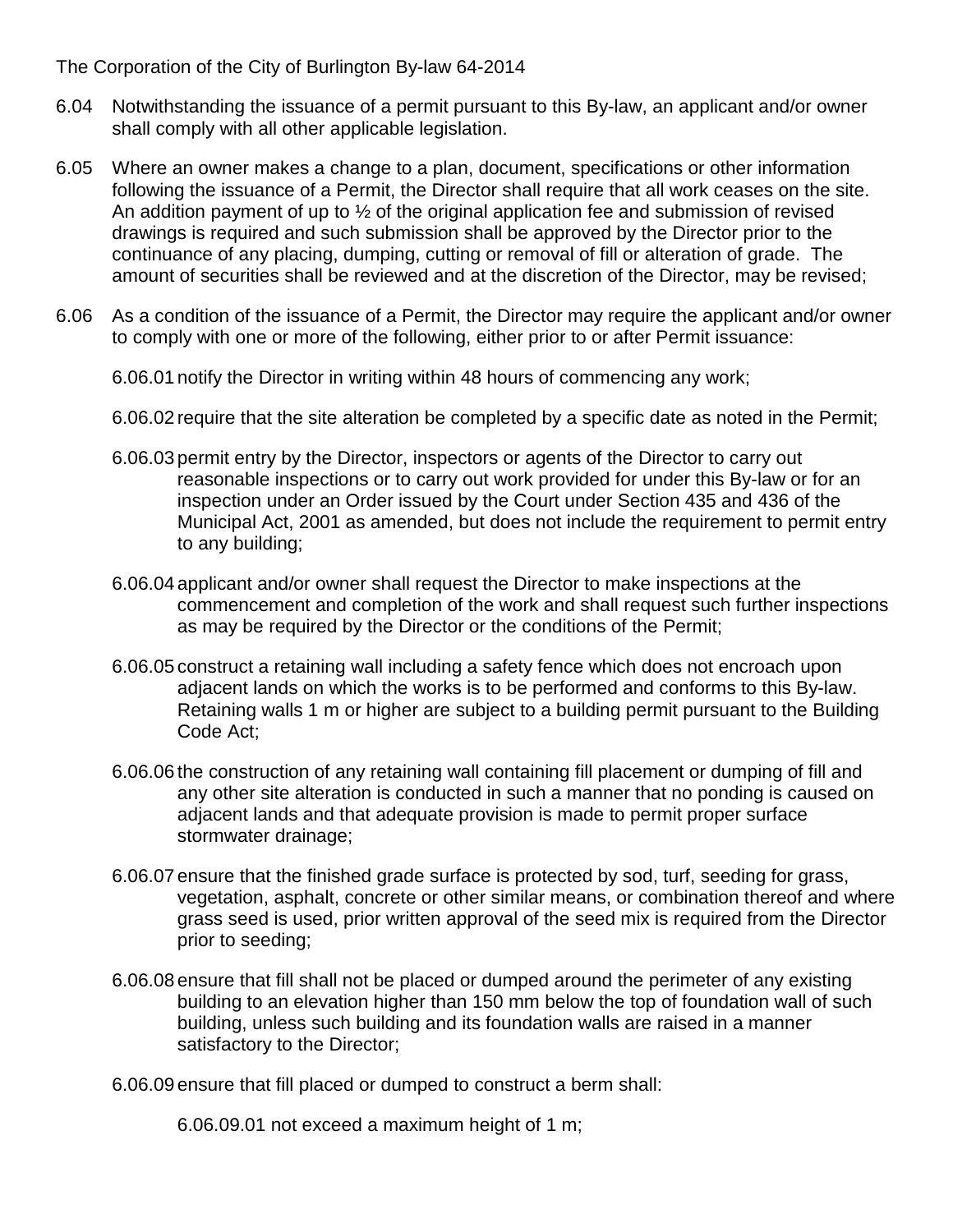6.06.09.02 not be located within 20 m of any property line; and

6.06.09.03 have side slopes with grades no greater than 33% (3H to 1V);

- 6.06.10 ensure that no trench in which piping is laid forming part of the drainage system shall be covered and backfilled until the work has been inspected and approved by the Director or inspector;
- 6.06.11 install all tree protection measures required by the approved site alteration plan prior to commencing any work and maintain these tree protection measures throughout the entire duration of the work;
- 6.06.12 install and maintain site control measures as identified in the approved site alteration plan and the latest guidelines for erosion measures of CH;
- 6.06.13 ensure that the work which is the subject of the Permit does not soil or otherwise foul any municipal roads and in the event that this occurs, ensure that the road or roads effected are cleaned to the satisfaction of the Director within 24 hours of any request by the Director for such cleaning;
- 6.06.14 ensure if the site is designated agriculture or rural that the site alteration does not result in a reduction of the soil fertility of the site;
- 6.06.15 ensure that all conditions of the Permit issued pursuant to this By-law and any requirements of this By-law are fulfilled to the satisfaction of the Director.
- 6.06.16 provide testing of the permeability of any fill to be used as part of a site alteration, to ensure the permeability of the imported fill is does not adversely affect the existing underlying native soil.
- 6.06.17 the applicant/owner shall maintain a copy of the approved Site Alteration Permit on site.

## **7. Expiry, Renewal, Revocation and Transfer of Permits**

## **Expiry**

7.01 Any permit issued pursuant to this By-law, shall be valid for a period of 1 year from the date of issuance unless noted otherwise.

#### **Extension or Renewal**

7.02 A permit which has expired may be renewed by the Director within a period of six months from the date of expiry upon the submission of a written request to the Director accompanied by a payment of one-half of the original Application Fee, provided that the proposed work which was the subject of the Permit has not been revised. A permit which has been renewed in accordance with this section shall thereafter be treated as a new Permit except that it shall not again be renewed, unless specifically stated in a Site Alteration Agreement.

#### **Revocation**

7.03 The Director may revoke the permit for the following reasons: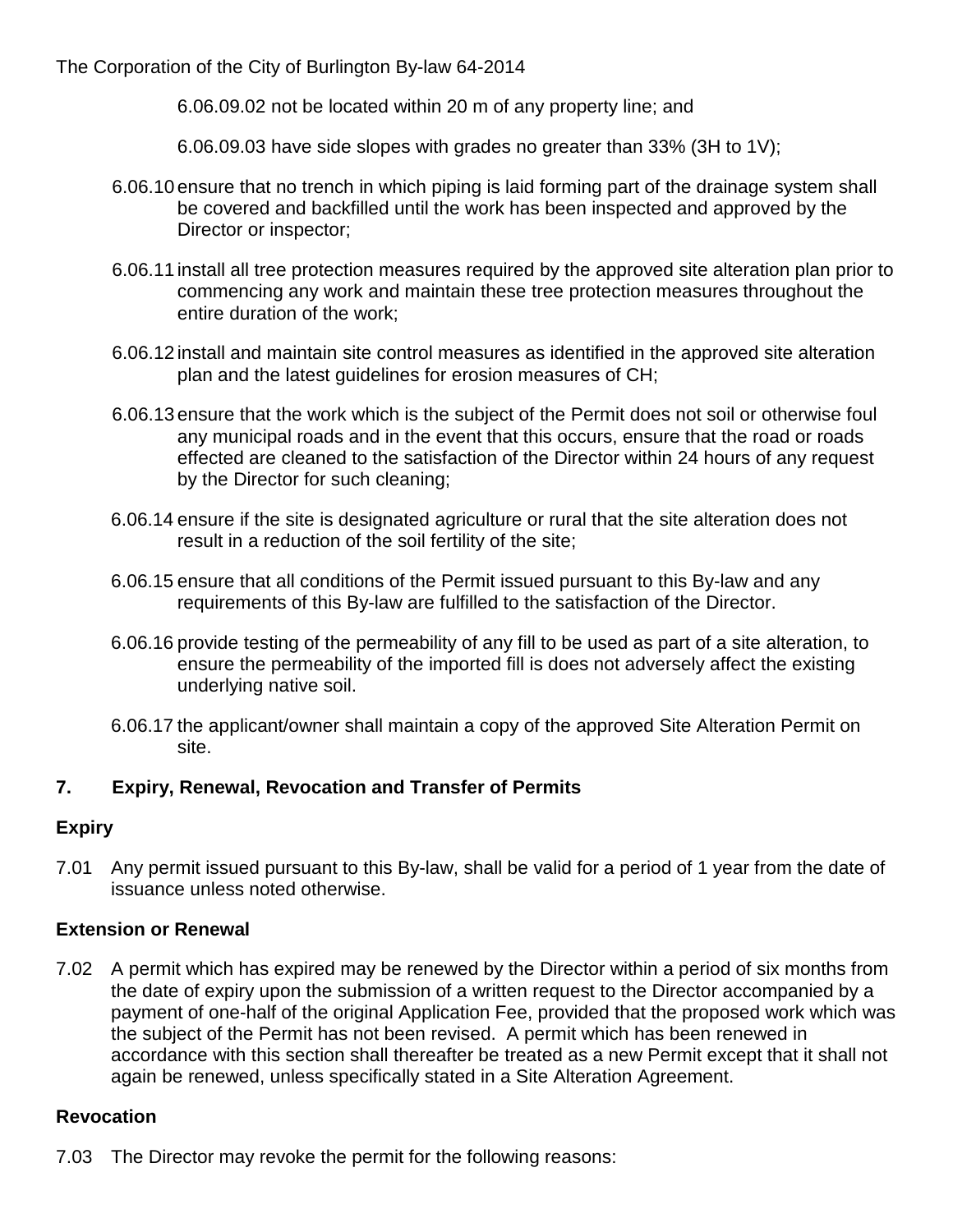- 7.03.01 it was obtained on mistaken, false or incorrect information;
- 7.03.02 it was issued in error;
- 7.03.03 the owner or permit holder request in writing that it be revoked;
- 7.03.04 the terms of a Site Alteration Agreement under this By-law have not been complied with;
- 7.03.05 work authorized under the permit has not been commenced prior to its expiry date;
- 7.03.06 the owner has failed to comply with the provisions of this By-law; or
- 7.03.07 the land has been transferred and the new owner has not complied with the requirements under this subsection of the By-law.
- 7.04 Where a Permit has been revoked under this subsection or for any other reason pursuant to this By-law, the permit holder shall forthwith cease all work under the revoked Permit and restore the site to conditions acceptable to the Director.

#### **Transfer**

- 7.05 A Permit shall expire upon the transfer of ownership of the site unless the new owner provides written commitment to comply with all conditions under which the Permit was issued, prior to transfer of the site, including compliance with this By-law and agreement to provide security in a form and amount acceptable to the Director, at which time any security previously provided by the original permit holder pursuant to this By-law shall be released.
- 7.06 Failing the written commitment from the new owner, the Permit shall be deemed to be cancelled as of the date of transfer.
- 7.07 A Permit is not transferable to another site.

#### **8. Inspection**

- 8.01 Section 436 of the Municipal Act, 2001, S.O., c.25, as amended, authorizes the municipality to enter on land, at reasonable time for inspection.
- 8.02 This By-law shall be administered and enforced by the Director and his/her designates and by those persons designated as inspectors under Schedule "C" of this By-law, and as may be appointed by Council and the Halton Regional Police Service.
- 8.03 Inspectors may, at any reasonable time enter and inspect any land, including soil testing and the taking of samples, to determine whether the provisions of this By-law, or conditions of a Permit issued under this By-law have been complied with. This power of entry does not allow the inspector to enter any building.
- 8.04 No person shall obstruct an inspector who is carrying out an inspection pursuant to this By-law.
- 8.05 Upon completion of the work pursuant to the Permit, the owner and/or permit holder shall so advise the Director.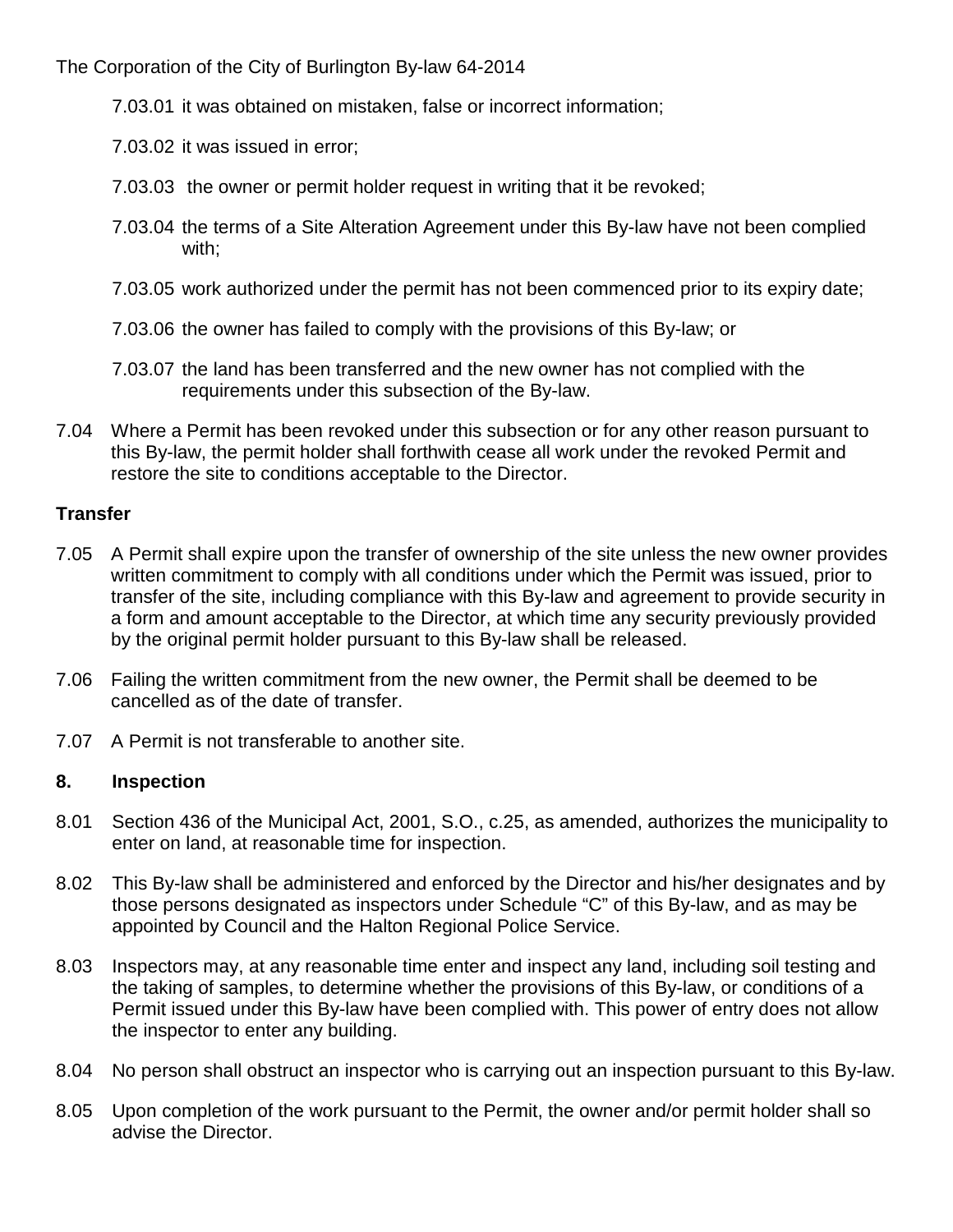#### **9. Appeals**

9.01 An applicant for a Permit under this By-law may appeal to Council regarding:

9.01.01 the completeness of an application submitted for a Permit;

9.01.02 failure by the Director to make a decision on an application for a Permit within 30 days of the City receiving a complete application, which appeal must be made within 30 days after the expiration of the initial 30 day period;

9.01.03 refusal by the Director to issue a Permit, which appeal must be made within 30 days after the Permit refusal;

9.01.04 any conditions included by the Director in a Permit, which appeal must be made within 30 days after the Permit was issued.

9.02 An applicant appealing to Council shall pay the applicable fee calculated in accordance with rates set out in Schedule B at the time the appeal is submitted to the City Clerk.

9.03 On an appeal under Section 9, Council shall have all of the powers of the Director, pursuant to this By-law.

9.04 The decision of Council shall be final and binding on the applicant.

#### **10. Orders and Notices**

- 10.01 If after inspection, an inspector is satisfied that a contravention of this By-law has occurred, the inspector shall notify the owner and the permit holder of the particulars with a "Stop Work Order" and an "Order to Comply", pursuant to Section 444(1) or 445(1) of the Municipal Act, 2001, and provide all occupants with copies of the "Stop Work Order" and "Order to Comply" and such orders shall contain:
	- 10.01.01 the municipal address and legal description of the land;
	- 10.01.02 reasonable particulars of the contravention(s);
	- 10.01.03 the period within which there must be compliance.
- 10.02 The orders issued pursuant to Section 10.01 of this By-law may require any person who has altered the grade of land, caused or permitted the grade to be altered contrary to the provisions of this By-law, placed, dumped, cut or removed fill, caused or permitted fill to be placed, dumped, cut or removed, or caused or permitted any other form of site alteration contrary to the provisions of this By- law to:
	- 10.02.01 cease all work in respect of the site alteration;
	- 10.02.02 remove the fill;
	- 10.02.03 fill in any excavations or ponds; and/or
	- 10.02.04 complete all the work necessary to: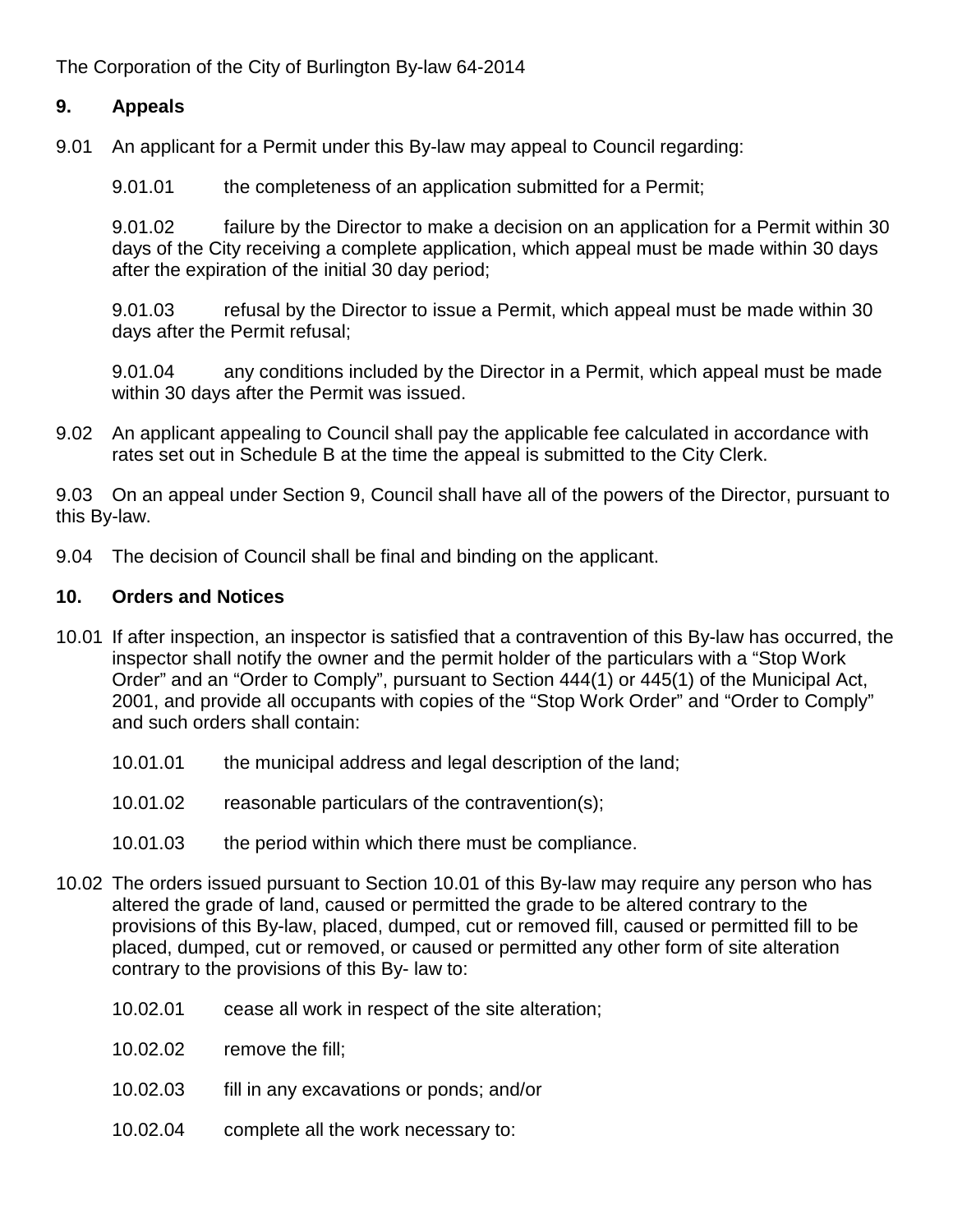- 10.02.04.01 eliminate any hazard resulting from the alteration of the grade or the placing, dumping, cutting or removal of fill and to restore the land to a condition of safety and/or its original environmental condition, to the satisfaction of the Director;
- 10.02.04.02 preserve the land pending any hearing of an appeal in respect of an application;
- 10.02.04.03 restore the land to its former condition prior to the alteration of the grade of the land or to the placing, dumping, cutting or removal of the fill on the land or other site alteration to the satisfaction of the Director.
- 10.03 The Order and/or Notice referred to in Sections 10.01 and 10.02 of this By-law shall also contain:
	- 10.03.01 the time frame in which the work contained in the Order must be carried out;
	- 10.03.02 a notice stating that if the work is not done in compliance with the order within the period it specifies, the City will issue a "Notice of Violation";
- 10.04 An Order and/or Notice issued pursuant to Section 10.01, 10.02 or 10.03 of this By-law shall be served personally or by prepaid registered mail or in accordance with Section 10.07 of this By-law.
- 10.05 An Order and/or Notice issued pursuant to Section 10.01, 10.02 or 10.03 of this By-law, sent by prepaid registered mail, shall be sent to the last known address of the owner of the land and permit holder.
- 10.06 An inspector who is unable to effect service pursuant to Section 10.05 of this By-law shall place a placard containing the terms of said Order and/or Notice in a conspicuous place on the property and the placing of the placard shall be deemed to be sufficient service of the Order and/or Notice on the Owner and permit holder.
- 10.07 If the owner or permit holder fails to do the work required by an "Order to Comply" and "Notice of Violation" issued pursuant to Sections 10.01-10.03 of this By-law within the period specified, the City, in addition to all other remedies it may have, may do the work and for this purpose may enter on the land with its employees and agents. The costs incurred by the City in so doing shall be paid by the owner of the land and may be recovered by the City in like manner as taxes or drawing on financial securities provided.

#### **11. Offences and Penalties**

- 11.01 Every person, other than a corporation, who contravenes the provisions of this By-law, the terms or conditions of a Permit issued pursuant to this By-law, or an order issued pursuant to this By-law and Section 444(1) or 445(1) of the Municipal Act, 2001, is guilty of an offence and, upon conviction, is liable:
	- 11.01.01 on a first conviction, to a fine of not more than \$10,000;
	- 11.01.02 on any subsequent conviction to a fine of not more than \$25,000.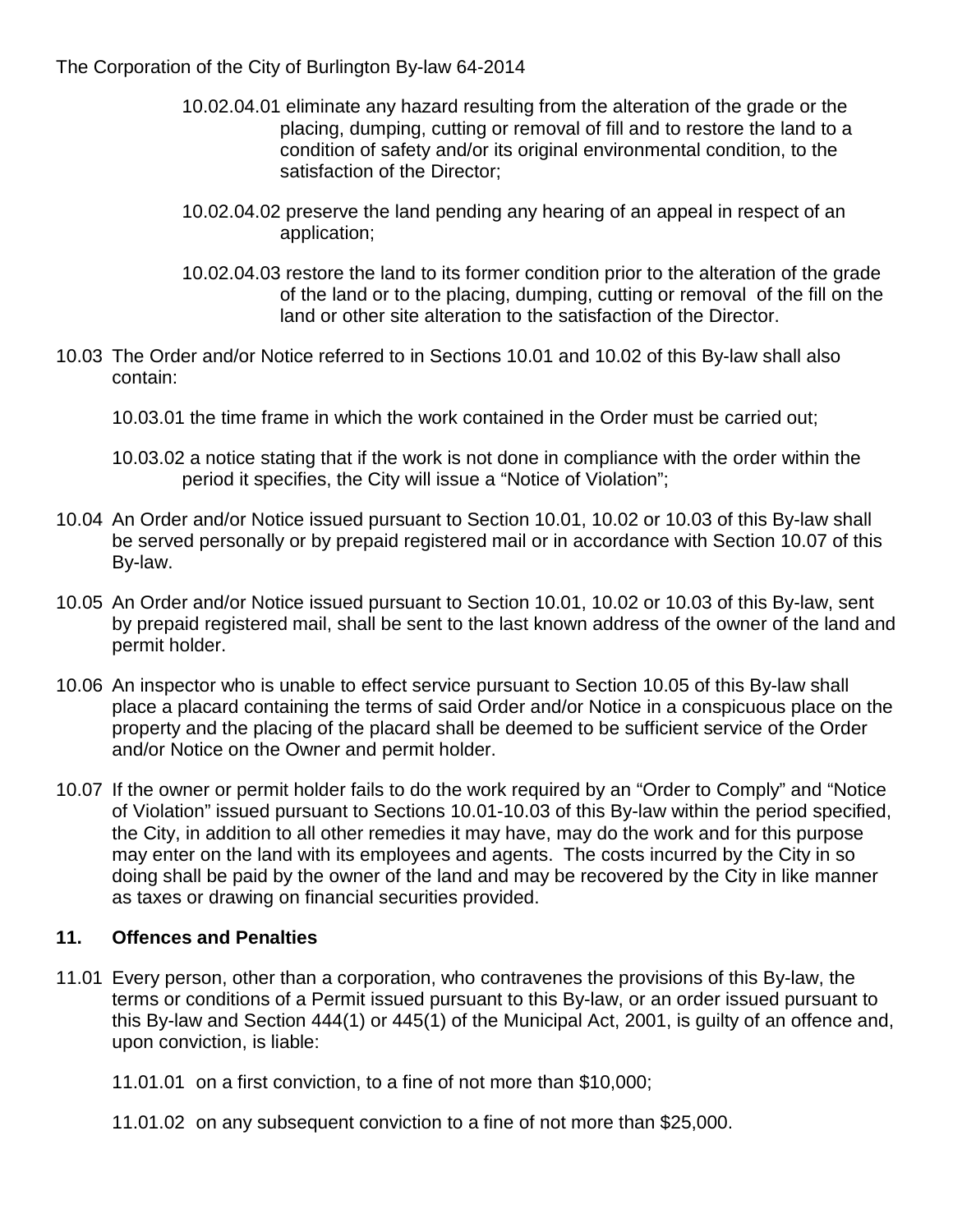- 11.02 Every corporation that contravenes any provision of this By-law, the terms or conditions of a Permit issued pursuant to this By-law, or an order issued pursuant to this By-law and Section 444(1) or 445(1) of the Municipal Act, 2001, is guilty of an offence and on conviction is liable:
	- 11.02.01 on a first conviction, to a fine of not more than \$50,000;
	- 11.02.02 on any subsequent conviction to a fine of not more than \$100,000.
- 11.03 In addition to any fine or any other penalty, any person who is convicted of contravening a provision of this By-law, the terms and conditions of a permit issued pursuant to this By-law, or an order issued pursuant to this By-law and Section 444(1) or 445(1) of the Municipal Act, 2001, may be ordered by a court of competent jurisdiction at the expense of the person to:
	- 11.03.01 rehabilitate the land;
	- 11.03.02 remove the fill placed or dumped;
	- 11.03.03 restore the grade of the land to its original condition;
	- 11.03.04 replace damaged trees, shrubs, etc.
- 11.04 If a person is convicted of an offence for contravening an order to stop the injuring or destruction of trees, the court in which the conviction has been entered, or any court of competent jurisdiction thereafter, may order the person to rehabilitate the land or plant or replant trees in such manner and within such period as the court considers appropriate, including any silvicultural treatment necessary to re-establish the trees.

## **12. Permit Fees and Security Requirements**

#### **Permit Fees**

- 12.01 The fee for processing, administration, renewal and inspection for a Permit shall be in accordance with Schedule "B", appended to this By-law, which may be amended by Council from time to time. Fees shall be reviewed annually and amended with the approval of Council, or as otherwise determined by Council.
- 12.02 Where unauthorized site alteration works occur prior to the issuance of a Permit, and the Director determines that a Permit can be issued, the permit fees will be as identified in Schedule "B", in addition to all other applicable fees, costs and securities related to the Permit and the costs of rehabilitation and/or reinstatement of the subject site as may be required by the Director.

## **Inspection Fees**

- 12.03 The prescribed inspection fees for a site alteration permit are included in the application fees detailed Schedule "B", appended to this By-law, which may be amended by Council from time to time.
- 12.04 Additional Inspection Fees, as identified in Schedule "B", refer to additional inspections being required by the City, in circumstances where the permit holder's contractor has not complied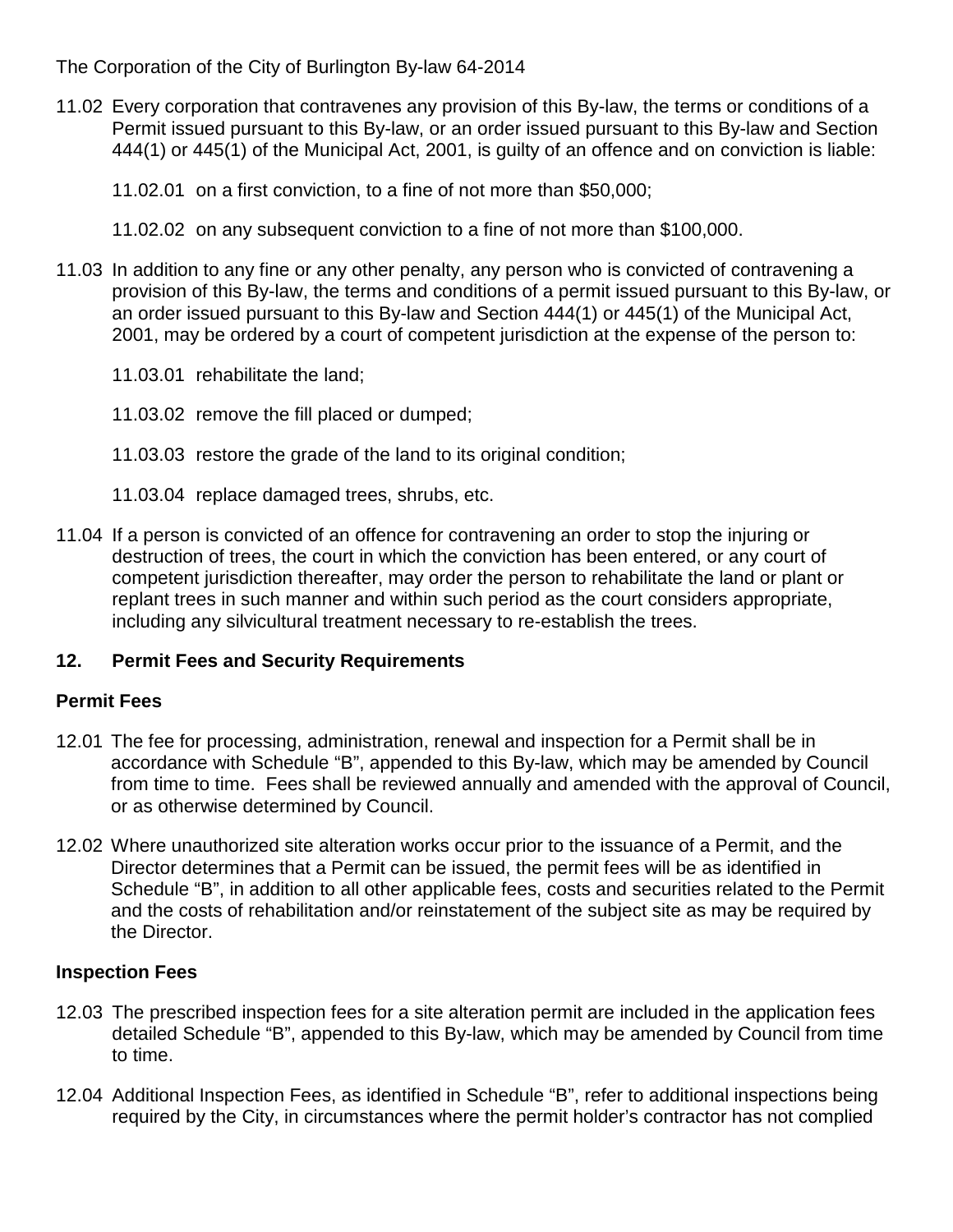with the conditions of the permit and remedial work is required to meet the conditions of the permit.

### **Security Requirements**

- 12.05 An irrevocable Letter of Credit, certified cheque or cash may be required by the Director to cover 100% of the estimated cost to maintain site control measures, stabilize the site and undertake other works as identified below. A Letter of Credit is to be in a form acceptable to the City Treasurer.
- 12.06 Security in an amount determined by the Director may be required pursuant to this By-law, and the execution of a security agreement by the applicant and the registered owner of the site may be required in a form determined by the Director in accordance with Subsections 12.05 – 12.12 inclusive of this By-law, to ensure maintenance of on-site construction control measures, proper rehabilitation, to prevent fouling or tracking of soil, mud, or debris on roads and highways of the City and Halton Region, and to secure performance of the applicant's and owner's obligations pursuant to this By-law and any Permit that is issued, including as may be needed, returning the site to its original condition so far as possible, carrying out the work under the Permit, and complying with other provisions of the By-law including rehabilitation of the site;
- 12.07 If the site alteration includes a calculated site alteration volume of less than 5000  $m^3$ , security shall be provided by the applicant or owner in the amount of \$1,500. This security amount may be modified at the discretion of the Director;
- 12.08 If the site alteration includes a calculated site alteration volume of greater than 5000  $m^3$ , security shall be provided by the applicant or owner for:
	- 12.08.01 default of agreement to carry out work or other breach of the Site Alteration By-law in an amount of \$3,000 or 10% of the estimated cost of returning the land to a condition satisfactory to the Director, whichever is greater as determined by the Director;
	- 12.08.02 maintenance of public roads used by trucks delivering or removing fill, in the amount of \$15,000 per kilometre of City or boundary roads used for haul routes;
	- 12.08.03 the supply, installation and maintenance of all construction site control measures necessary to meet the requirements of this By-law, in an amount equal to the estimated cost for these measures as approved by the Director;
	- 12.08.04 other requirements as required by the Director. Amount to be determined by the Director.
- 12.09 A Letter of Credit or other securities must remain in effect for the full duration of the Permit. Any Letter of Credit and its subsequent renewal forms shall contain a clause stating that 30 days written notice must be provided to the City prior to its expiry or cancellation.
- 12.10 It is the responsibility of the permit holder to obtain the approval of the Director that the site has been adequately reinstated and stabilized in accordance to this By-law and the plans accompanying the Permit, the terms and conditions and design guidelines of the Permit; and to request that the City carry out a final inspection of the site and obtain the approval of the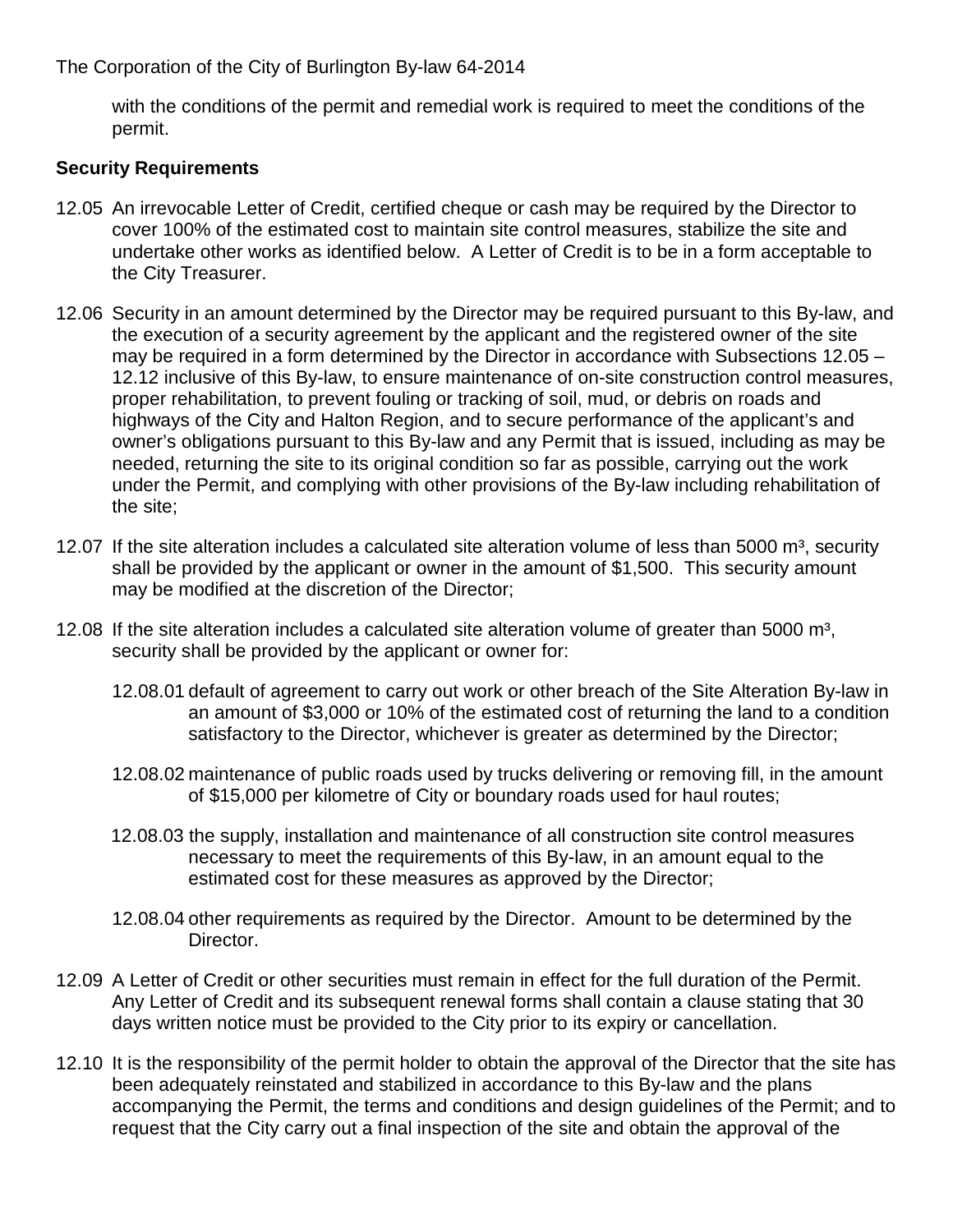Director that this By-law and terms and conditions of the Permit have been complied with by the permit holder.

- 12.11 When the provisions above have been fully complied with, to the satisfaction of the Director, the permit holder's security shall be released.
- 12.12 If the permit expires or is revoked, the securities are to remain if affect until the site is restored to a condition acceptable to the Director.

#### **13. Severability**

13.01 In the event that any provision or part of a provision in this By-law is found to be invalid or unenforceable for any reason whatsoever, then the particular provision or part thereof shall be deemed to be severed from the remainder of the By-law and all other provisions or parts thereof shall remain in full force and effect and shall be valid and enforceable to the fullest extent permitted by law.

### **14. Effective Dates and Repeal of Predecessor By-laws**

- 14.01 By-Law 6-2003 is hereby repealed.
- 14.02 This by-Law shall come into full effect and force on the date of its passing.
- 14.03 The provisions of Section 7.02 of this By-law do not apply to an Owner with an approved Permit issued pursuant to the former City of Burlington Topsoil Preservation and Site Alteration By-law 6-2003 (repealed). The Director shall not permit any extensions or renewals of Permits issued under this predecessor By-law.
	- 1. A heritage conservation district study of the Mount Nemo Plateau area shall be undertaken in accordance with s.40 (1) of the Ontario Heritage Act, R.S.O. 1990, c. O.18 as amended.
	- 2. The area that is outlined on the map attached hereto as Schedule "A" shall be the area to be studied.

#### **Enactment**

Enacted and passed this  $20<sup>th</sup>$  day of May, 2014

Mayor Rick Goldring \_\_\_\_\_\_\_\_\_\_\_\_\_\_\_\_\_\_\_\_\_\_\_\_\_\_\_\_\_\_\_\_

Deputy Clerk Angela Morgan \_\_\_\_\_\_\_\_\_\_\_\_\_\_\_\_\_\_\_\_\_\_\_\_\_\_

Online version of this document does not contain signatures. Please contact City Clerk to obtain a copy of the signed original.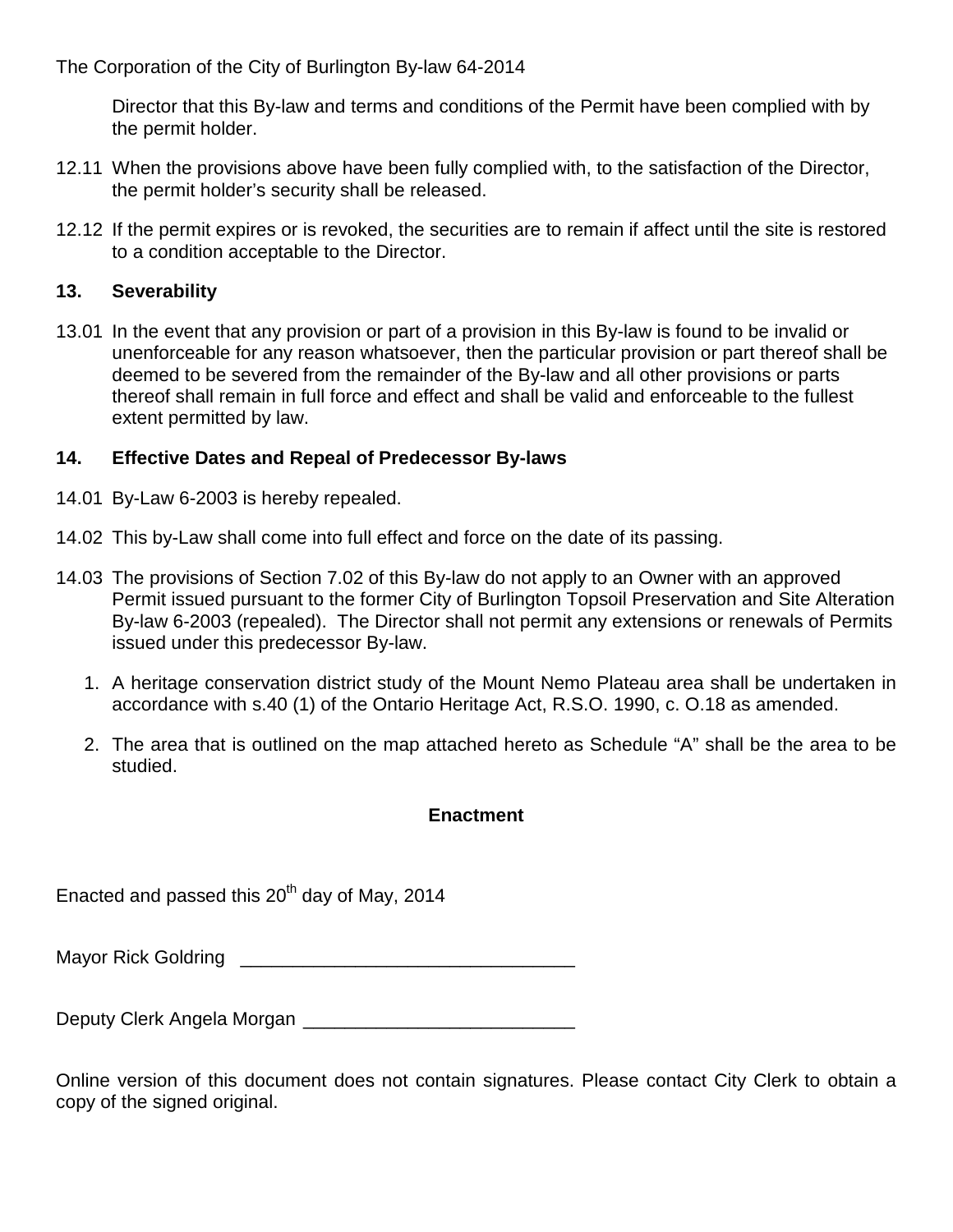## **Schedule A to By-law No. 64-2014**



Site Alteration Permit Screening Information

This Application is Authorized by By-law No. 64-2014

#### **Name: Address:**

Depending on the type of works you are proposing on your property, you may need a Site Alteration Permit prior to construction to ensure that you, your neighbours and/or the environment are not negatively impacted. Site Alteration Permits are administered by the Capital Works Department to ensure that the Director is satisfied that works on private property will not result in:

- a) adverse erosion effects on and off-site;
- b) blockage of a swale, ditch, watercourse, etc.;
- c) transportation of silt into a watercourse, wetland, or storm sewer etc.;
- d) transportation of silt to adjacent, neighbouring or downstream properties;
- e) pollution of a watercourse;
- f) flooding or ponding on adjacent properties;
- g) flooding or ponding caused by a watercourse overflowing its banks;
- h) hindering the orderly development of any lands;
- i) detrimental effect on the quality or quantity of water in wells;
- j) detrimental effect on any trees of a caliper of 75 mm or more located on the lands;
- k) detrimental effect on matters of inherent sensitivity such as, but not limited to, aquifer recharge, soil permeability, water quality and wildlife habitat;
- l) unauthorized injury or destruction of municipal trees or other trees protected under By-laws of the City of Burlington or Halton Region;
- m) injury or destruction of other trees, which in the opinion of the Director, could reasonably be avoided;
- n) a loss of agricultural lands in the Rural Planning Area as defined in Schedule "C" of the City of Burlington Official Plan;
- o) detrimental effects on the natural environment, including but not restricted to lands designated as Lake Ontario shoreline, Burlington Bay / Hamilton Harbour Shoreline, Niagara Escarpment and Areas of Natural or Scientific Interest and habitat of endangered or threatened species as identified and defined by the Ministry of Natural Resources (MNR);
- p) detrimental effect within 120 metres of a Provincially Significant Wetland identified by the Ministry of Natural Resources and wetlands regulated under Ontario Regulation 162/06;
- q) detrimental effects to the growth and/or harvest of fruit, vegetables or other crops, landscaping and gardens;
- r) detrimental effects to natural site lines of adjacent properties;
- s) detrimental effects to areas of archaeological significance; and
- t) contamination of, or the degradation of the environmental quality of the land.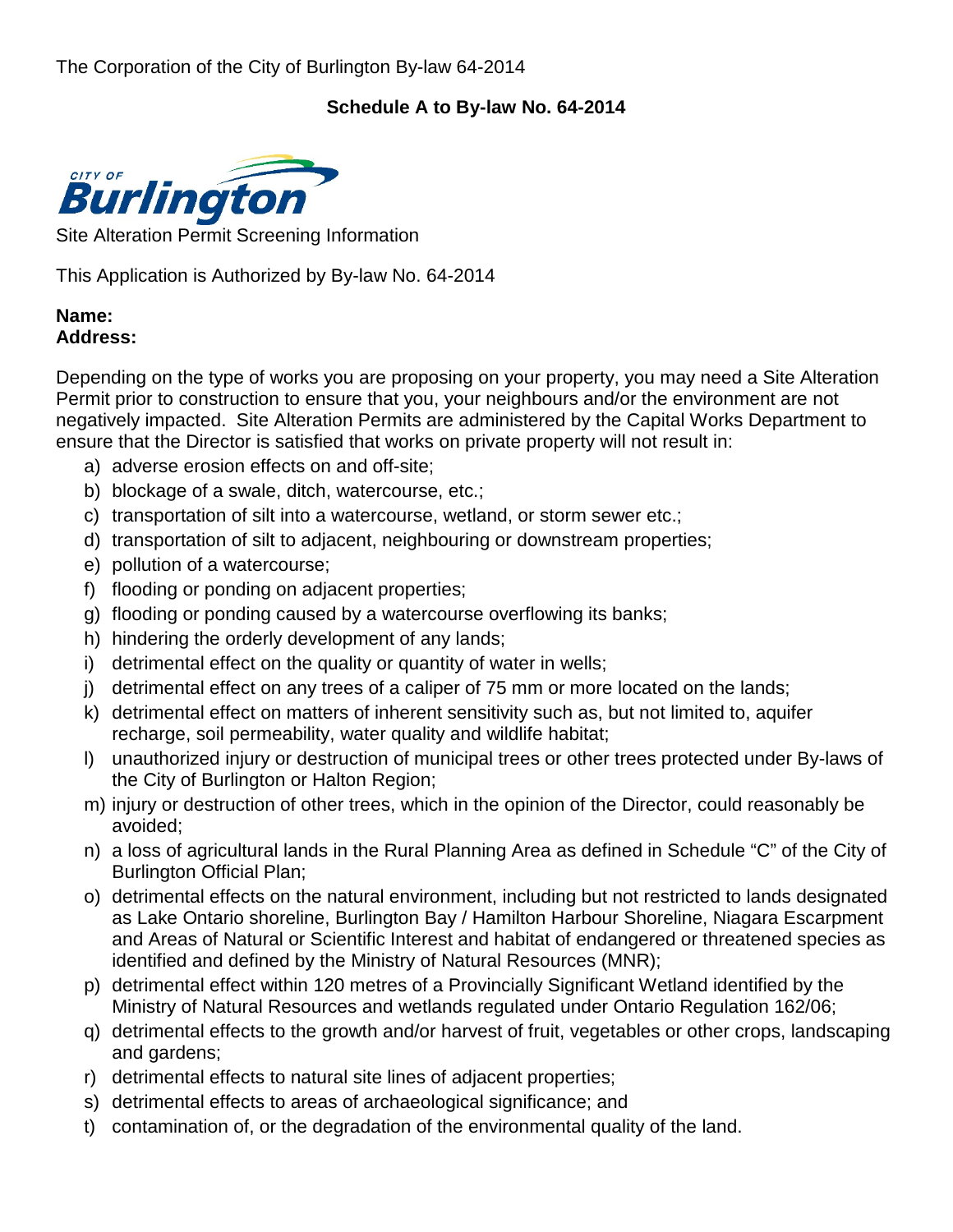Please answer the questions below with respect to the proposed works. If you respond "yes" to one or more questions, please contact the Capital Works Department (2<sup>nd</sup> Floor, City Hall) since the proposed works likely require a Site Alteration permit.

Site Alteration permits are regulated by the City of Burlington under By-law 64-2014. Non-compliance with By-law 64-2014 may result in penalties.

|                                                                                                                                         | <b>Yes</b> | <b>No</b> |
|-----------------------------------------------------------------------------------------------------------------------------------------|------------|-----------|
| Are you proposing to alter the grade on your property?                                                                                  |            | $\Box$    |
| If Yes, are you proposing to alter the grade within 0.5 m of any property line?                                                         | П          | $\Box$    |
| Are you proposing to place fill that has a lower permeability than the existing<br>underlying native soil on the receiving site?        | П          | $\Box$    |
| Are you proposing to install a retaining wall on your property?                                                                         | П          | П         |
| Are you proposing to remove topsoil on a site greater than 0.2 ha (0.5 acres) in<br>area (approximate dimensions of 20 m x 100 m)?      | П          | $\Box$    |
| Are you proposing to remove vegetative cover on a site greater than 0.2 hectares<br>(0.5 acres) in area?                                | П          | $\Box$    |
| Are you proposing to alter the grade on a property that is next to a watercourse,<br>wetland, pond, Lake Ontario or Burlington Bay?     | П          | $\Box$    |
| Are you proposing to construct a pond in the Rural Planning Area of the City?                                                           | П          | П         |
| Are you proposing to construct a residence, garage, agricultural building or other<br>structure in the Rural Planning Area of the City? | П          | $\Box$    |

 $Date$   $\Box$ 

Signature of Owner/Applicant \_\_\_\_\_\_\_\_\_\_\_\_\_\_\_\_\_\_\_\_\_\_\_

Schedule A also includes a form for the application for a site alteration permit. To obtain a copy of

this form please contact the Clerk's Department at the City of Burlington.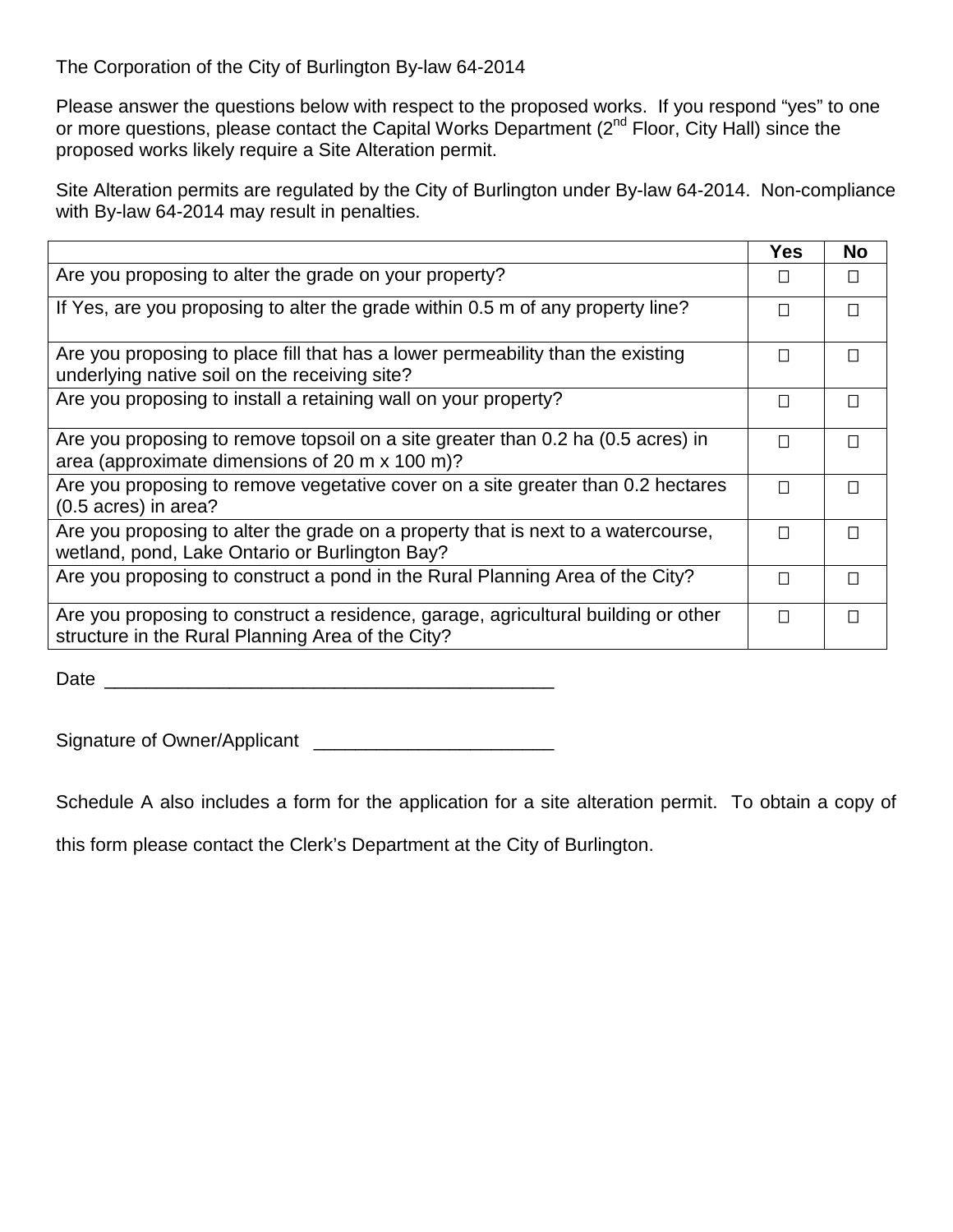## **Schedule "B" To By-Law No. 64-2014**

## **Site Alteration Permit Fees**

The following Site Alteration Permit Fees shall be effective upon approval by City Council.

- 1 For Calculated Site Alteration Volumes less than 5000 m³:
- 1.01 Site Alteration Application Fee = \$300 plus \$200/ha (full ha) for the first 20 ha and plus \$300/ha for each additional full ha, over 20 ha.
- 1.02 Application Fee for extension or renewal =  $\frac{1}{2}$  of the original "Site Alteration Application Fee" (Subsection 1.01).
- 1.03 Additional Inspections Fee = \$250 per inspection, according to Section 12.04
- 1.04 Revocation Fee =  $$100$ .
- 1.05 Amendment of Application = Up to  $\frac{1}{2}$  of the original "Site Alteration Application Fee", at the discretion of the Director.
- 2 For Calculated Site Alteration Volumes greater than 5000 m<sup>3</sup>
- 2.01 Site Alteration Application Fee = \$1,000.
- 2.02 Additional Fee based on calculated site alteration volume  $= $1.00/m^3$
- 2.03 Application Fee for extension or renewal =  $\frac{1}{2}$  of the original "Site Alteration Application Fee" (Subsections 2.01)
- 2.04 Additional Inspections Fee = \$250 per inspection according to Section 12.04.
- 2.05 Revocation Fee = \$100.
- 2.06 Amendment of Application = Up to  $\frac{1}{2}$  of the original "Site Alteration Application Fee", at the discretion of the Director.
- 3 Where lands are designated for development uses within the Urban Planning Area Boundary and within and Draft Plan approved lands in the North Aldershot Planning Area, as detailed in the City of Burlington Official Plan, application for a Site Alteration Permit can be made in order to proceed with pre-grading of the site prior to the execution of a development agreement with the City.
- 3.01 Site Alteration Application Fee = \$300 plus \$200/ha (full ha) for the first 20 ha and plus \$300/ha for each additional full ha, over 20 ha.
- 3.02 Additional Fee based on calculated site alteration volume
	- 3.02.01  $$0.30/m^3$  (up to 25,000 m<sup>3</sup>)
	- $3.02.02$   $$0.20/m<sup>3</sup> (25,000 50,000 m<sup>3</sup>)$
	- 3.02.03 \$0.10/m<sup>3</sup> (over 50,000 m<sup>3</sup>)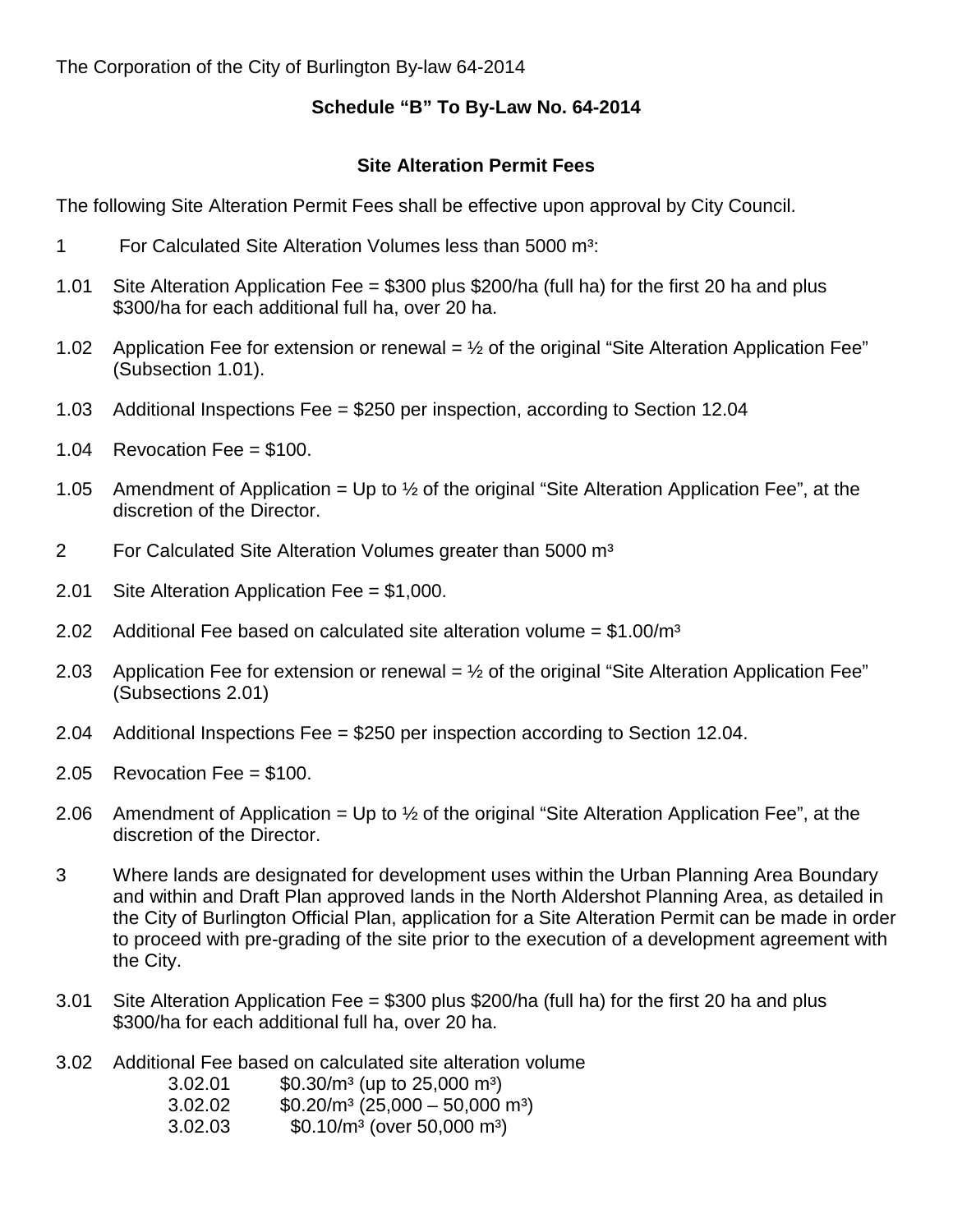- 3.02 Application Fee for extension or renewal =  $\frac{1}{2}$  of the original "Site Alteration Application Fee" (Subsection 1.01).
- 3.03 Additional Inspections Fee = \$250 per inspection, according to Section 12.04
- 3.04 Revocation Fee = \$100.
- 3.05 Amendment of Application = Up to  $\frac{1}{2}$  of the original "Site Alteration Application Fee", at the discretion of the Director.
- 4 Administration Fee for Appeal Process:
- 4.02 Calculated Site Alteration Volume less than 5000  $m^3 = $150$ .
- 4.03 Calculated Site Alteration Volume greater than  $5000 \text{ m}^3 = $500$ .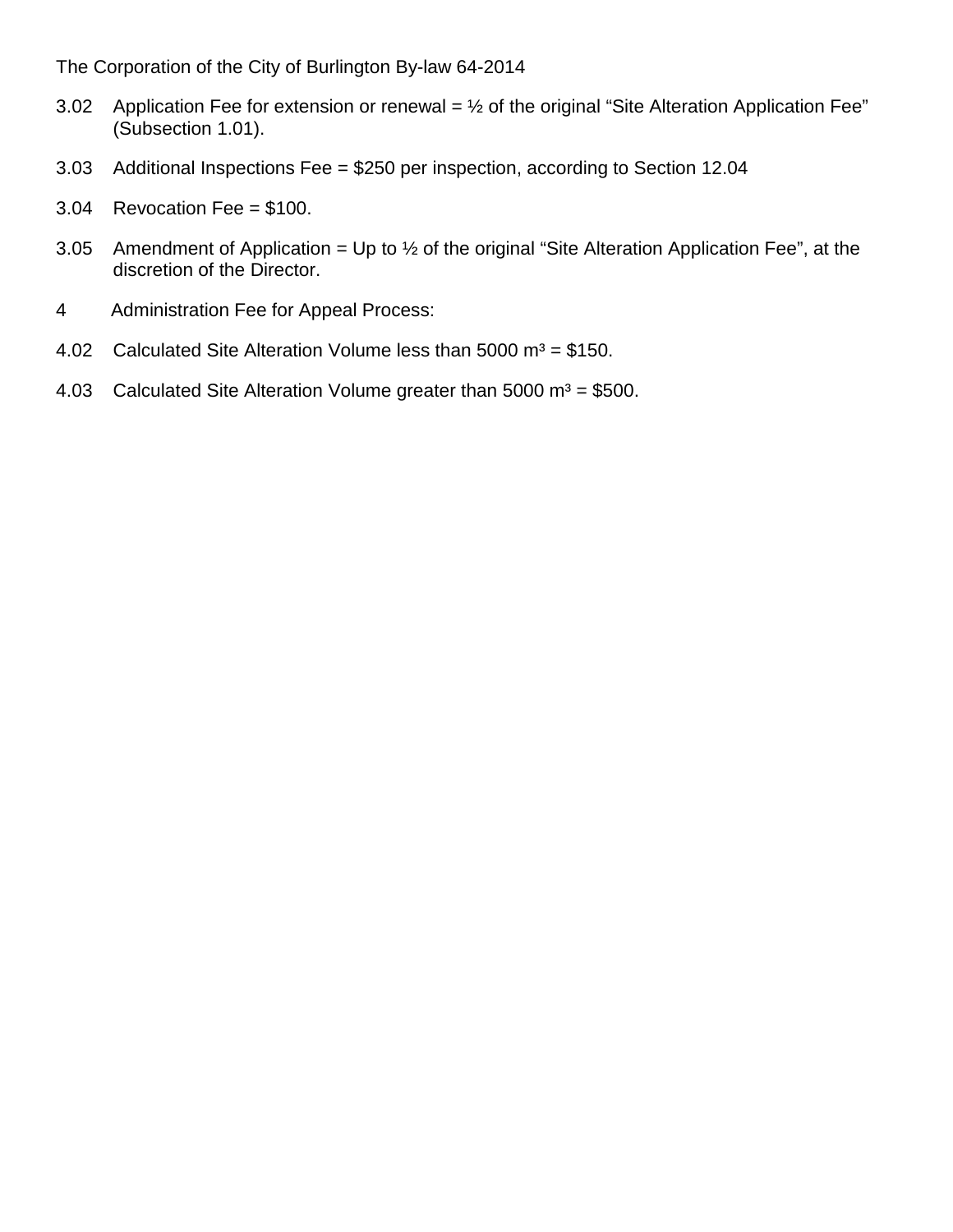## **Schedule "C" To By-Law No. 64-2014**

### **Designated Inspectors and Enforcement Officers**

The following City employees or agents are hereby designated as Inspectors for the purposes of this By-law and are authorized to carry out the inspection duties of this By-law:

- 1. Executive Director of Capital Works
- 2. Capital Works Department inspection staff
- 3. City of Burlington By-law Enforcement Officers
- 4. Other City staff as authorized by the Director to act on behalf of the Director
- 5. Non-City staff hired by the Director to act on behalf of the Director.

The following City employees are designated as Enforcement Officers for the purposes of this Bylaw and are authorized to carry out the enforcement of this By-law:

- 1. Municipal Consent Inspector
- 2. Storm Water Technologist
- 3. Intermediate Development Administration Inspector
- 4. Intermediate Development Administration Inspector
- 5. Storm Water Engineer
- 6. Senior Environmental Engineer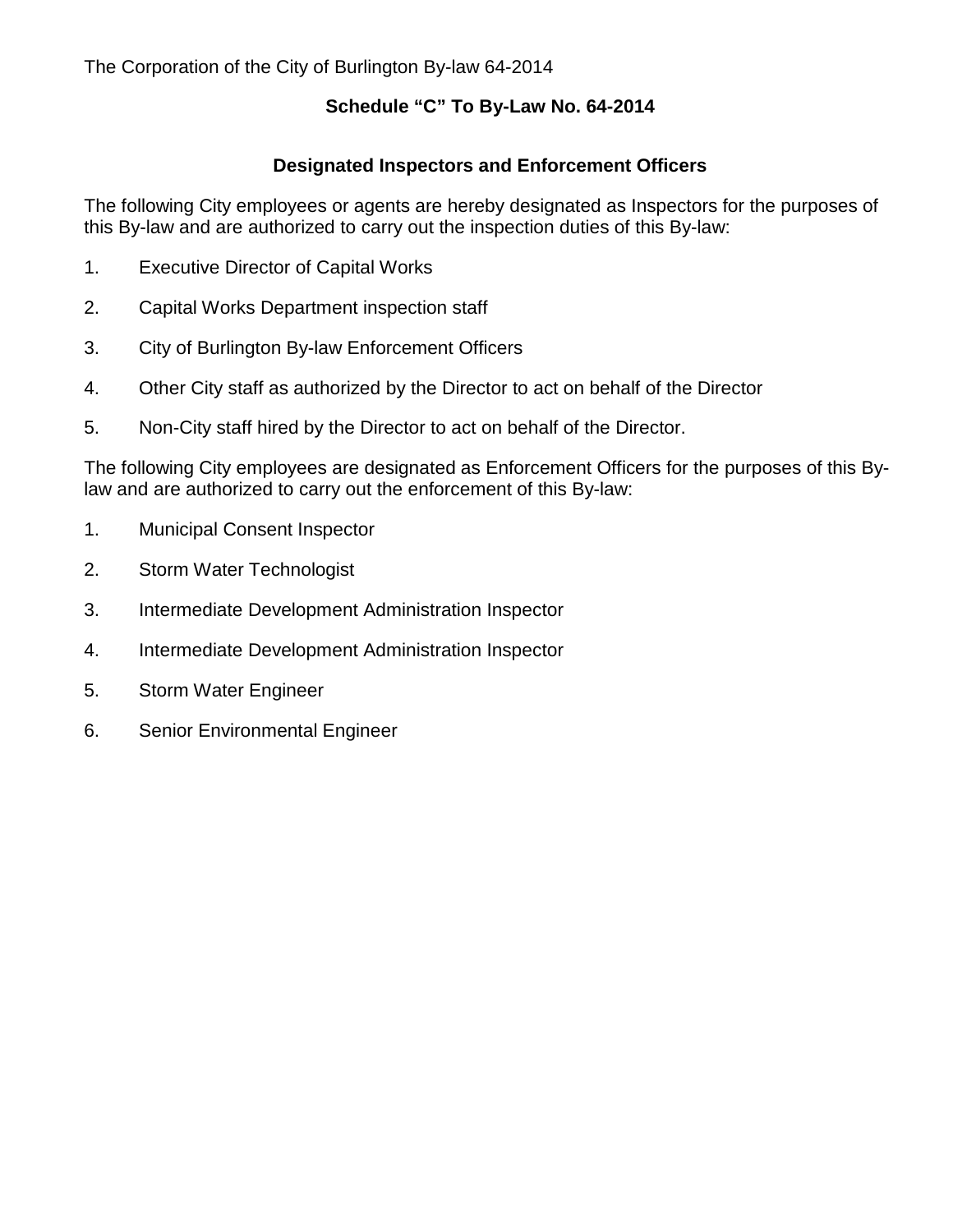## **Schedule "D" To By-Law No. 64-2014**

### **Additional Site Design Guidelines**

The following guidelines shall be met on all sites, to the satisfaction of the Director, where a Site Alteration Permit is required:

- 1. Site Dewatering: Water pumped from the Site shall be treated by temporary sedimentation basins, grit chambers, sand filters, upflow chambers, swirl concentrators or other appropriate controls.
- 2. Drain Inlet Protection: All rear lot storm drain inlets or any other inlets, shall be protected with filter fabric, or equivalent barriers.
- 3. Site Erosion Control: The following criteria apply to land disturbances that result in stormwater runoff leaving the site or draining onto the site from adjacent properties:
	- 1) Runoff from adjacent areas passing through the Site shall be diverted around disturbed areas, if practical. Otherwise, the channel shall be protected by filter fences being placed along the channel edges to reduce sediment reaching the channel.
	- 2) All activities on the site shall be conducted in a logical sequence to minimize the area of bare soil exposed at any one time.
	- 3) Any soil or dirt storage piles containing more than  $100 \text{ m}^3$  of material shall not be located within a downslope drainage length of less than 10 m to a roadway or drainage channel. If remaining for more than 30 days, said soil or dirt storage piles shall be stabilized by mulching, vegetative cover, tarps or other means. Erosion from soil or dirt storage piles which will be in existence for less than 30 days shall be controlled by filter fence barriers around the pile.
	- 4) Runoff from the entire disturbed area on the site shall be controlled as follows:
		- (a) All disturbed ground left inactive shall be stabilized by seeding, sodding, mulching or covering, or other equivalent control measure. The period of time of inactivity shall be at the discretion of the Director, but shall not exceed 30 days or such longer period as deemed advisable at the discretion of the Director;
		- (b) Notwithstanding paragraph 3.4(a), a permit holder or applicant for a permit who has applied for but not yet received a building permit or any other necessary permit or agreement, may be granted an extension to the permitted period of inactivity, at the discretion of the Director, provided that said applicant or permit holder provides satisfactory proof that he has made his best efforts to have said building or other necessary permit issued;
		- (c) For sites located adjacent to existing residential areas, a sediment control fence may be required around the entire perimeter of the site;
		- (d) The sediment control guidelines prepared by Conservation Halton and the Ministry of Natural Resources, for the Province of Ontario, are to be followed closely.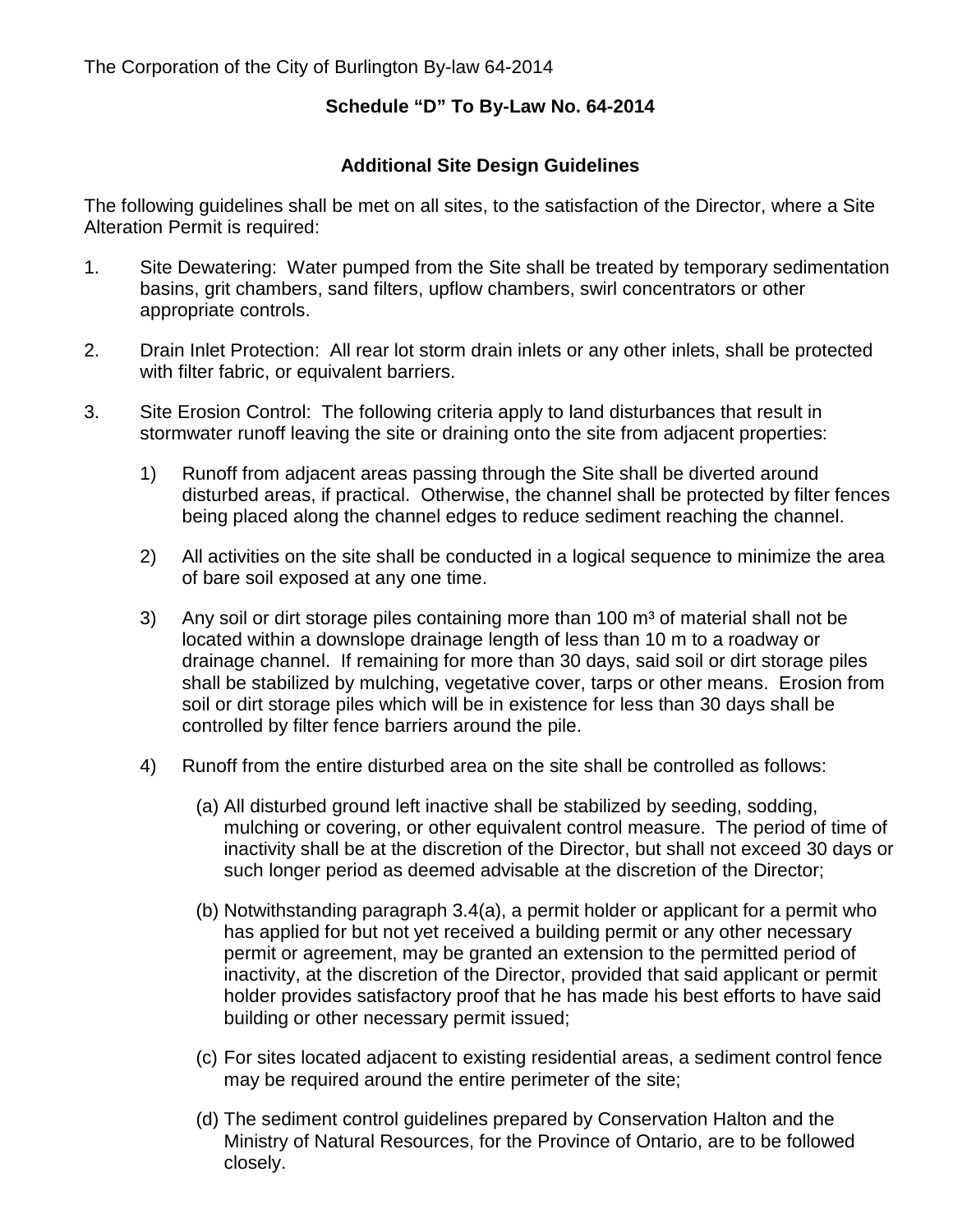- (e) For sites with extensive fill requirements, the Director may waive the requirements for stabilization of disturbed land within 30 days of inactivity provided that the sediment control measures are implemented and maintained to the satisfaction of the Director.
- 5) All other conditions or restrictions as required by the Director.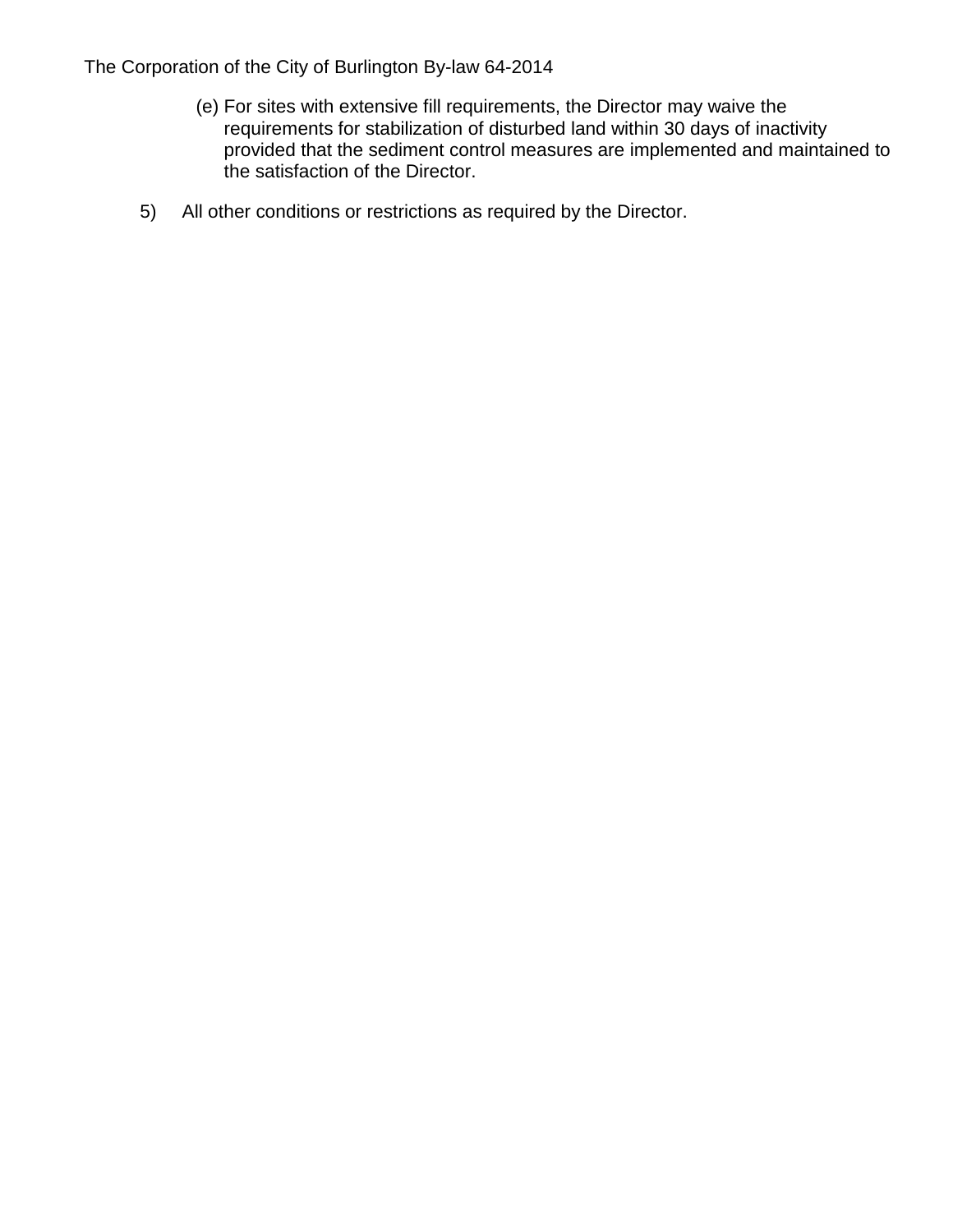# **Schedule "E" To By-Law No. 64-2014**

## **Property Owner's Acknowledgement and Acceptance**

To obtain the Property Owner's Acknowledgement and Acceptance form, please contact the Clerk's Department at the City of Burlington.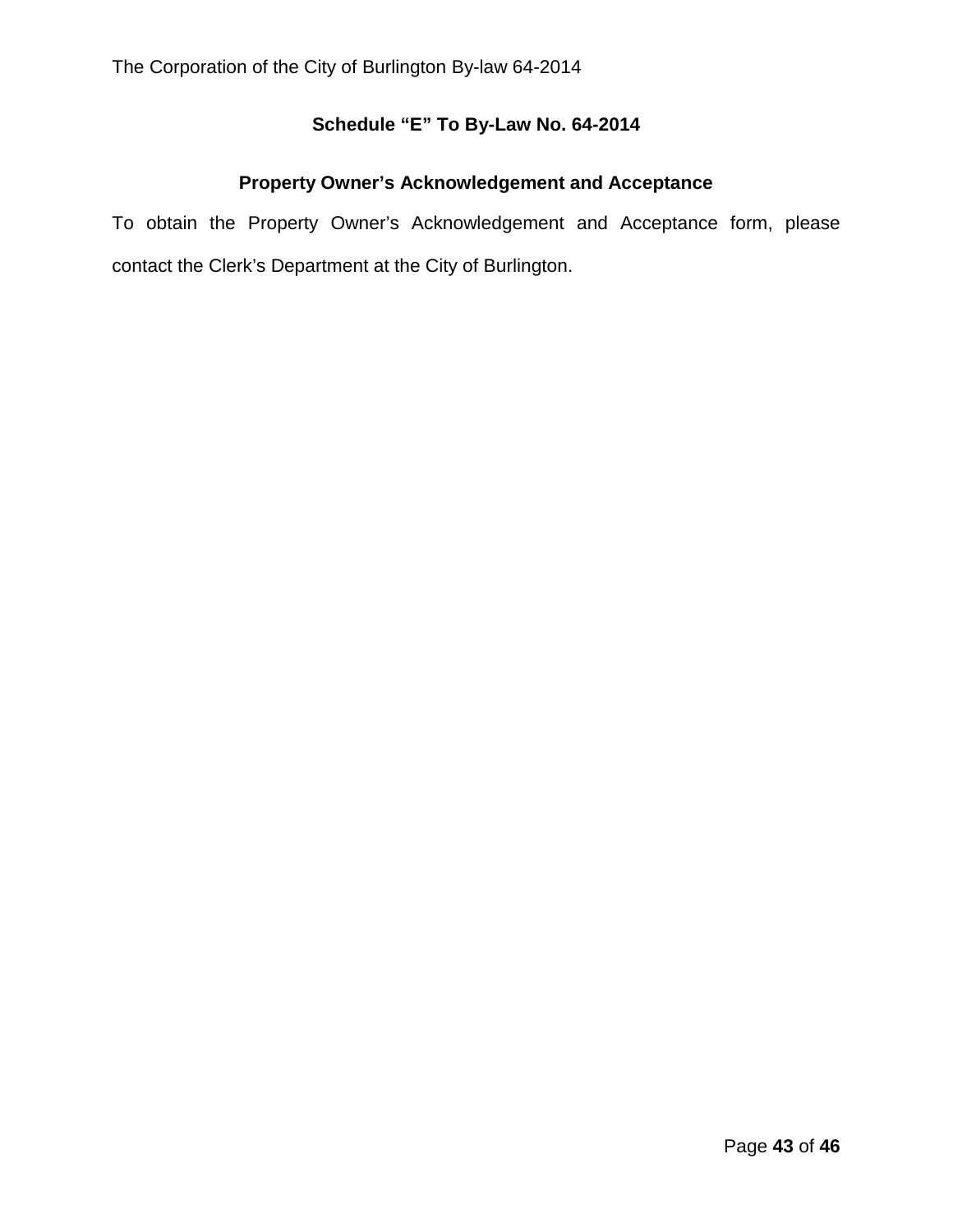## **SCHEDULE "F" TO BY-LAW No. 64-2014**

## **Full and Final Release**

- To: The City of Burlington Executive Director of Capital Works
- Re: Request for fill material at:

I / We the undersigned, hereby request the City of Burlington (the City) to deposit fill material, at no cost to either the undersigned or the City, onto the property at the above noted address.

The undersigned represent and warrant to the City that we are respectively the registered owners of the subject property and the applicant, and in consideration of the City depositing the said fill material I / We on behalf of ourself/ourselves and our officers, Directors, agents, heirs, successors and assigns, hereby remise, release, and forever discharge and hold harmless the City, its employees, servants and agents, together with its successors and assigns, from any and all claims, demands, actions, causes of action, debts, accountants, covenants, contracts and demands of every kind, known or unknown, whether presently existing or which we might have now or in the future however arising including, and without restricting the generality of the forgoing, all claims arising out of or in any way related to the fill material and its deposit aforesaid, including again with limiting the generality any such claims that may result from the operation of City and the City contractors' machinery and equipment off of the travelled portion of any municipal roadway.

The undersigned further agree(s) not to make any claim or take any proceedings against any other person or corporation who might claim contribution and indemnity, under the provisions of the *Negligence Act*, R.S.O. 1990, c.N.1, as amended, from the persons and corporation discharged by this release.

The undersigned further warrants and undertakes to the City that we have inquired into and obtained all necessary clearances, permits and approvals required pursuant to all federal, provincial or municipal legislation including, but not limited to, those as may be required from the relevant Conservation Authority, the Ministry of Natural Resources, the Niagara Escarpment Commission, the Department of Fisheries and Oceans, the relevant municipalities, in order to approve and authorize the placing of fill material on the lands specified herein.

The undersigned further agrees that the placing of fill material shall be performed in a continuous manner and shall be completed when specified by the City, and shall not include any levelling or grading of the said material by the City, unless agreed to in writing.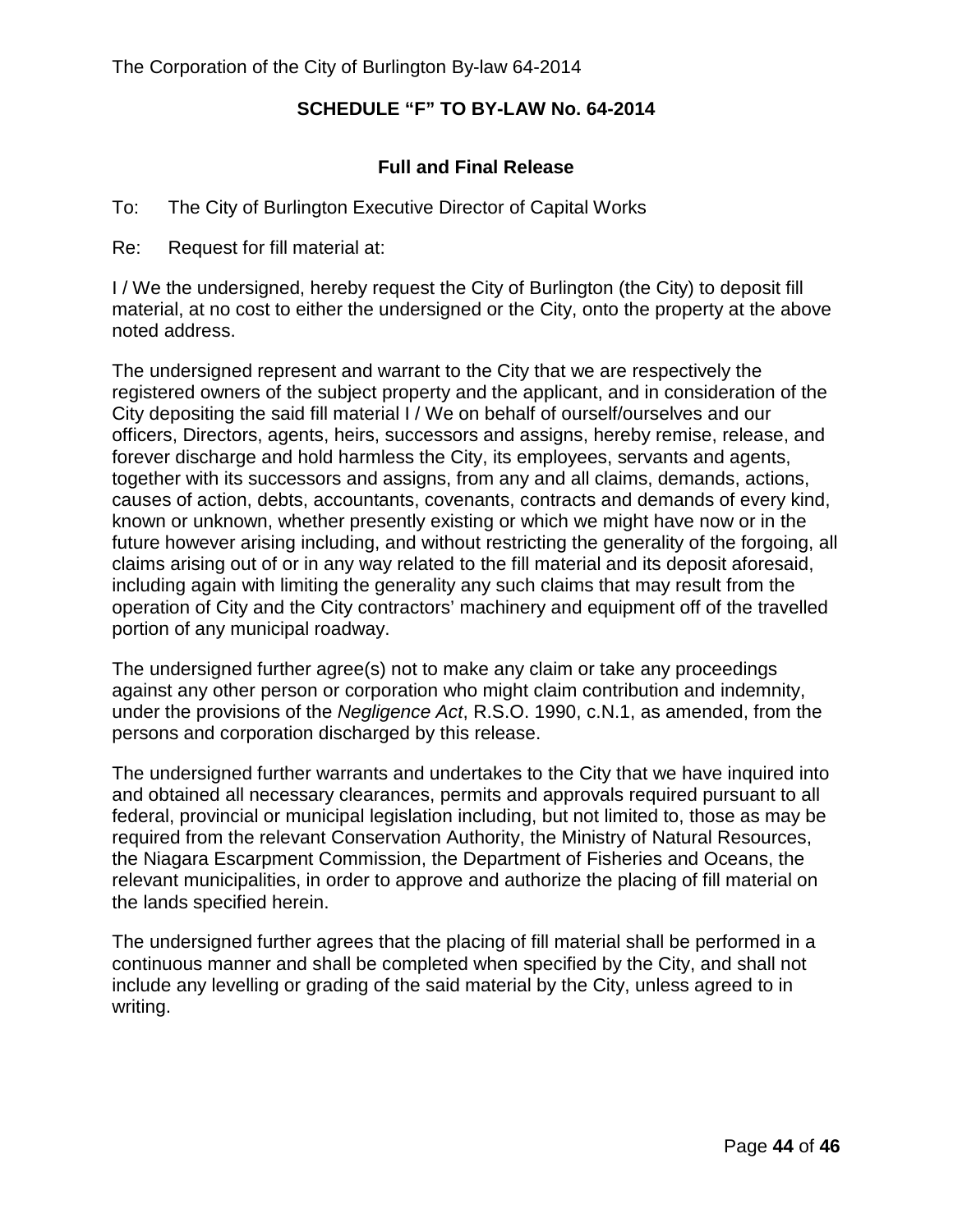I / We have read, understand and agree with the provisions of this document.

Owner 1 (Print Name)/ (Signature)\_\_\_\_\_\_\_\_\_\_\_\_\_\_\_\_\_\_\_\_

Owner 2 (Print Name)/ (Signature)\_\_\_\_\_\_\_\_\_\_\_\_\_\_\_\_\_\_\_\_

Applicant (If not Owner (Print Name)/ (Signature) \_\_\_\_\_\_\_\_

Witness (Print Name)/ (Signature) \_\_\_\_\_\_\_\_\_\_\_\_\_\_\_\_\_\_\_\_

Note: Prior to placing fill at the above address, an owner or applicant requesting an exemption pursuant to Section 3 of this By-law, shall submit to the Executive Director of Capital Works an original copy of this Schedule signed by the City of Burlington Executive Director of Capital Works.

Executive Director of Capital Works (Print Name)/ (Signature) \_\_\_\_\_\_\_\_\_

Date:\_\_\_\_\_\_\_\_\_\_\_\_\_\_\_\_\_